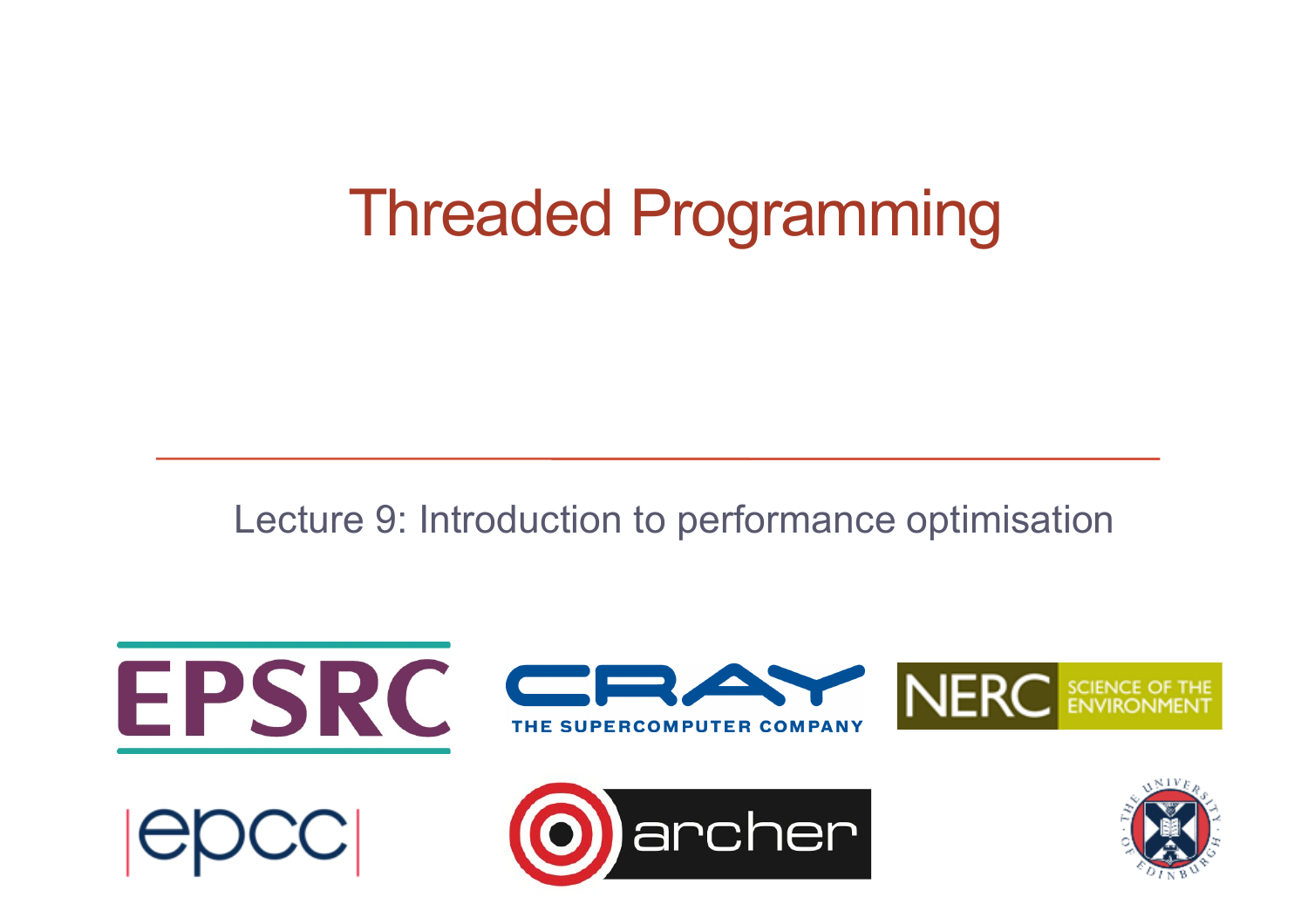# Why?

- Large computer simulations are becoming common in many scientific disciplines.
- These often take a significant amount of time to run.
	- Sometimes they take *too long*.
- There are three things that can be done
	- Change the science (compromise the research)
	- Change the computer (spend more money)
	- Change the program (this is performance optimisation)



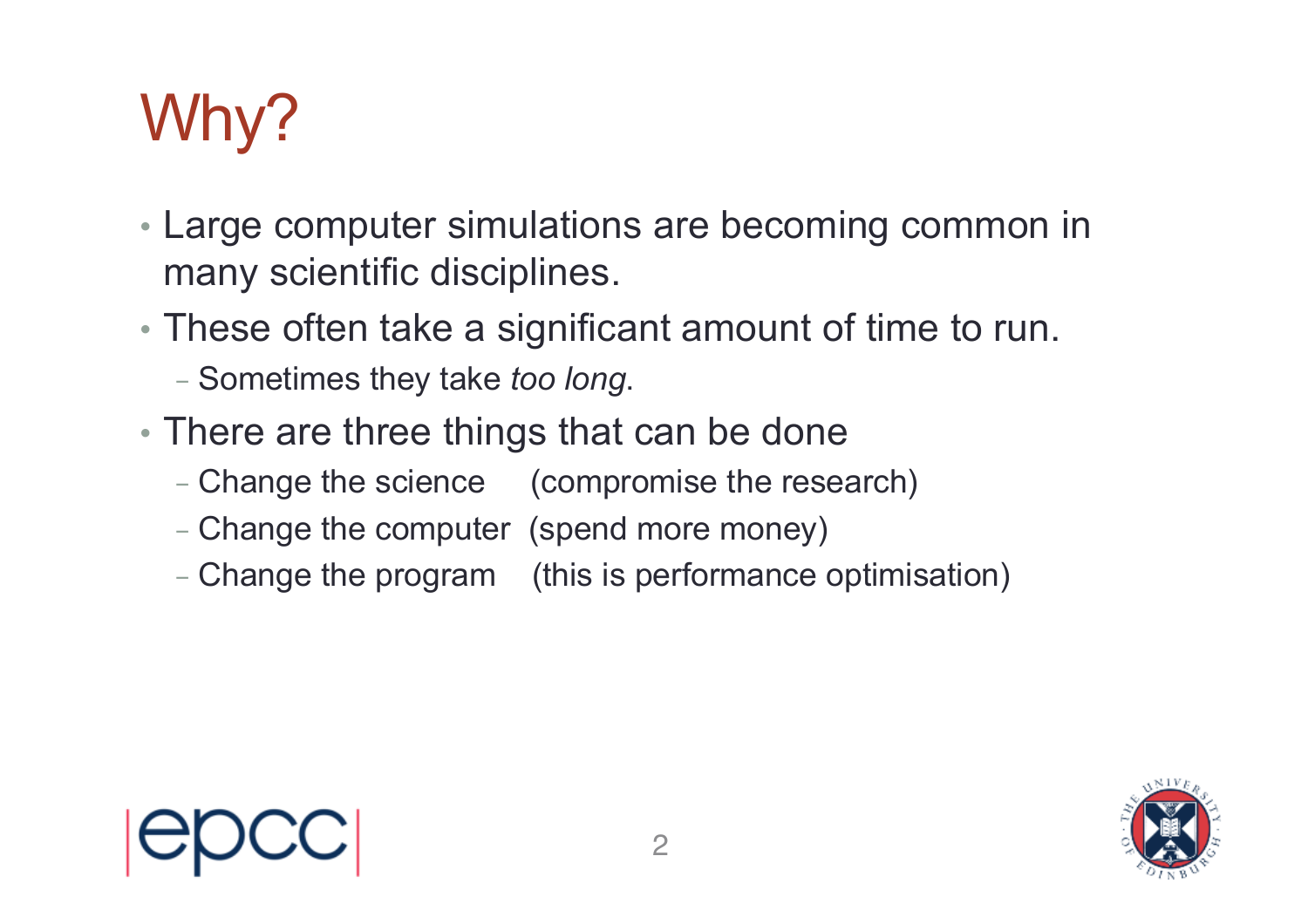# What?

- There are usually many different ways you can write a program and still obtain the correct results.
- Some run faster than others.
	- Interactions with the computer hardware.
	- Interactions with other software.
- **Performance optimisation is the process of making an existing working computer program run faster in a particular Hardware and Software environment.**
	- Converting a sequential program to run in parallel is an example of optimisation under this definition!

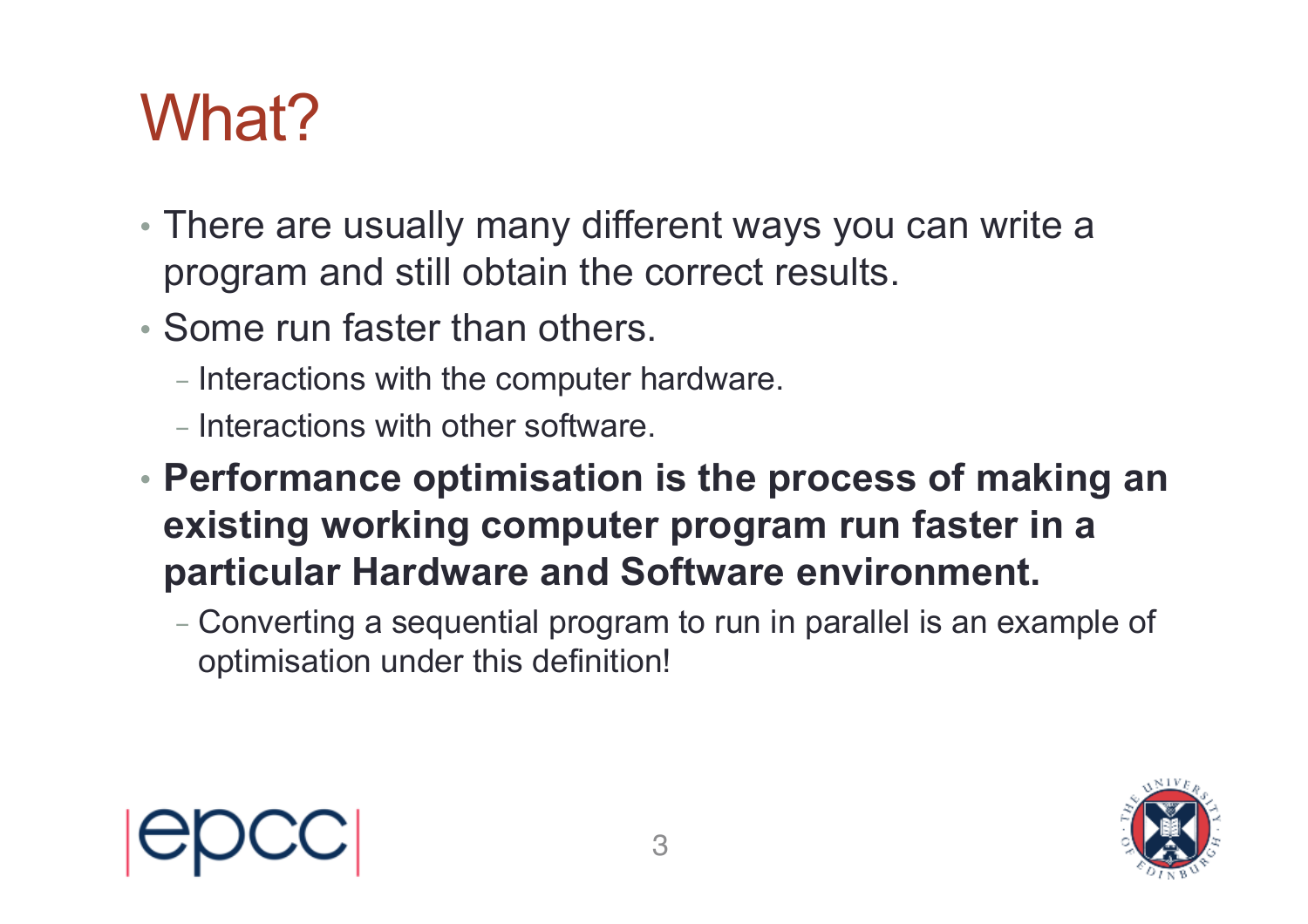# When?

- Performance optimisation can take large amounts of development time.
- Some optimisations improve program speed at the cost of making the program harder to understand (increasing the cost of future changes)
- Some optimisations improve program speed at the cost of making the program more specialised and less general purpose.
- It is always important to evaluate the relative costs and benefits when optimising a program
	- This requires the ability to estimate potential gains in advance



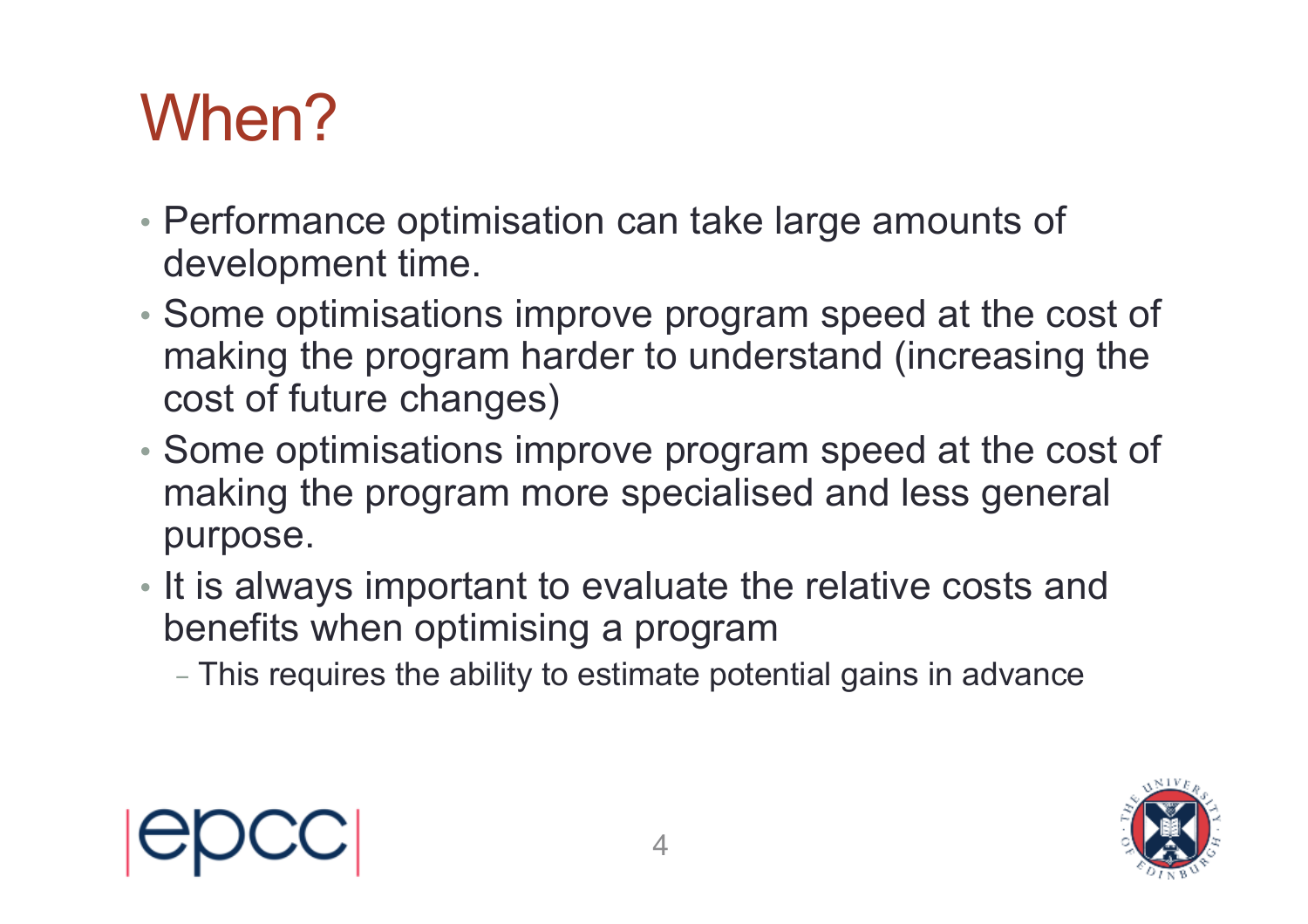# How?

#### • Performance optimisation usually follows a cycle:

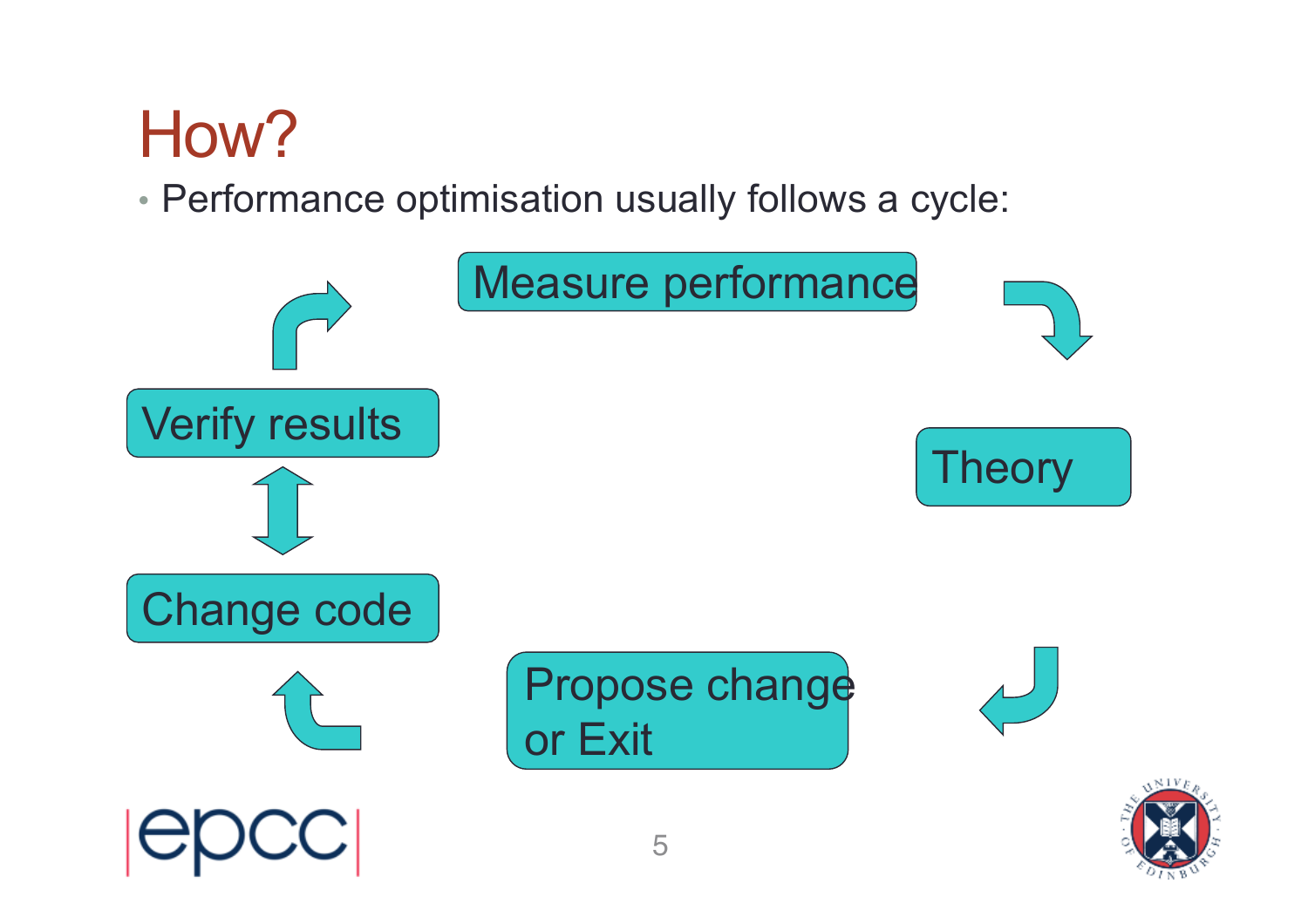# Measuring performance

- It is not enough to just measure overall speed
	- You need to know where the time is going.
- There are tools to help you do this
	- They are called profiling tools.
- They give information about:
	- Which sections of code are taking the time
		- Sometimes line by line but usually only subroutines.
	- Sometimes the type of operation
		- memory access
		- floating point calculations
		- file access
- Make sure you understand how variable your results are
	- Are the results down to my changes or just random variation?

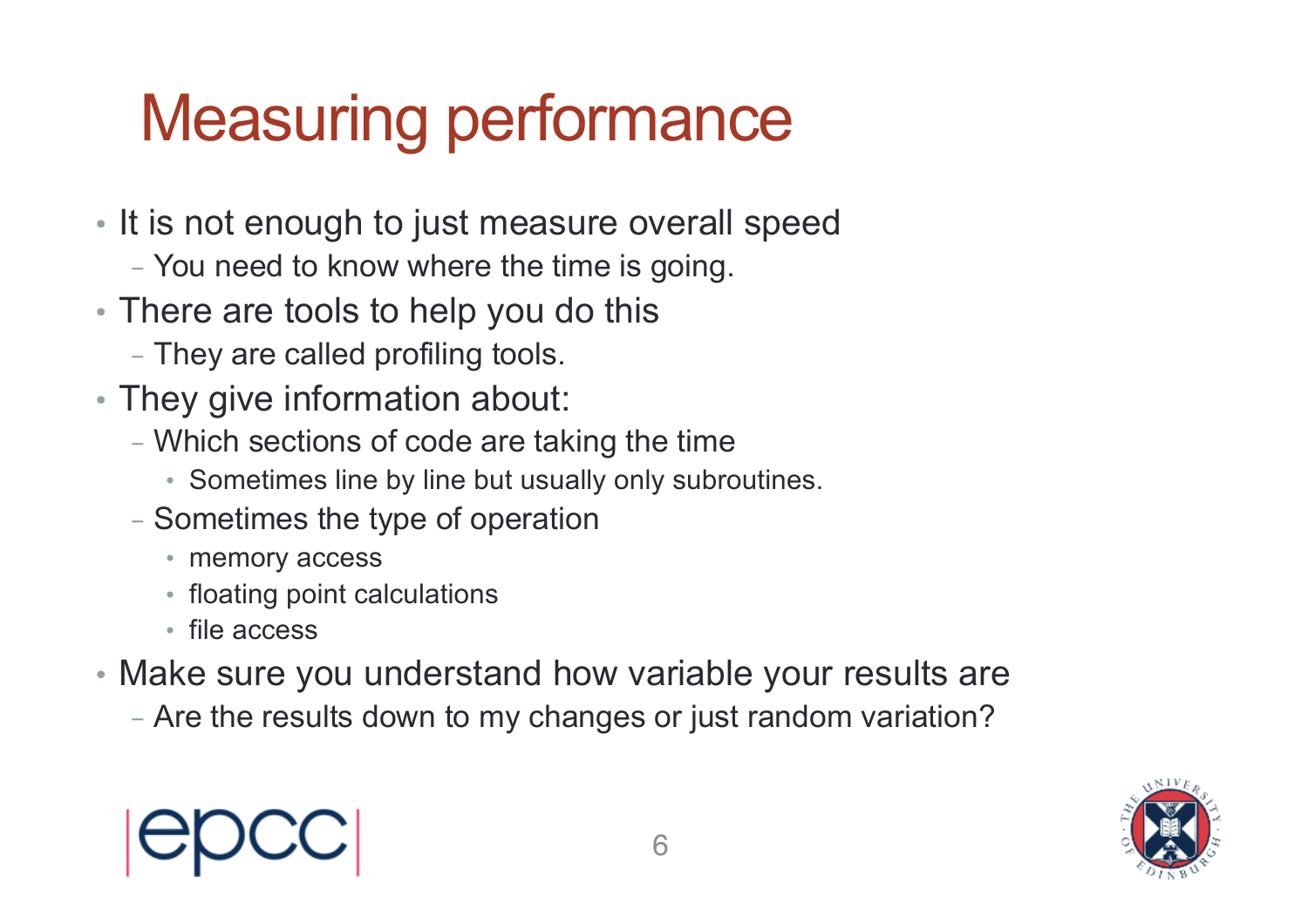### Input dependence

- Many codes perform differently with different input data.
- Use multiple sets of input data when measuring performance.
- Make sure these are representative of the problems where you want the code to run quickly.



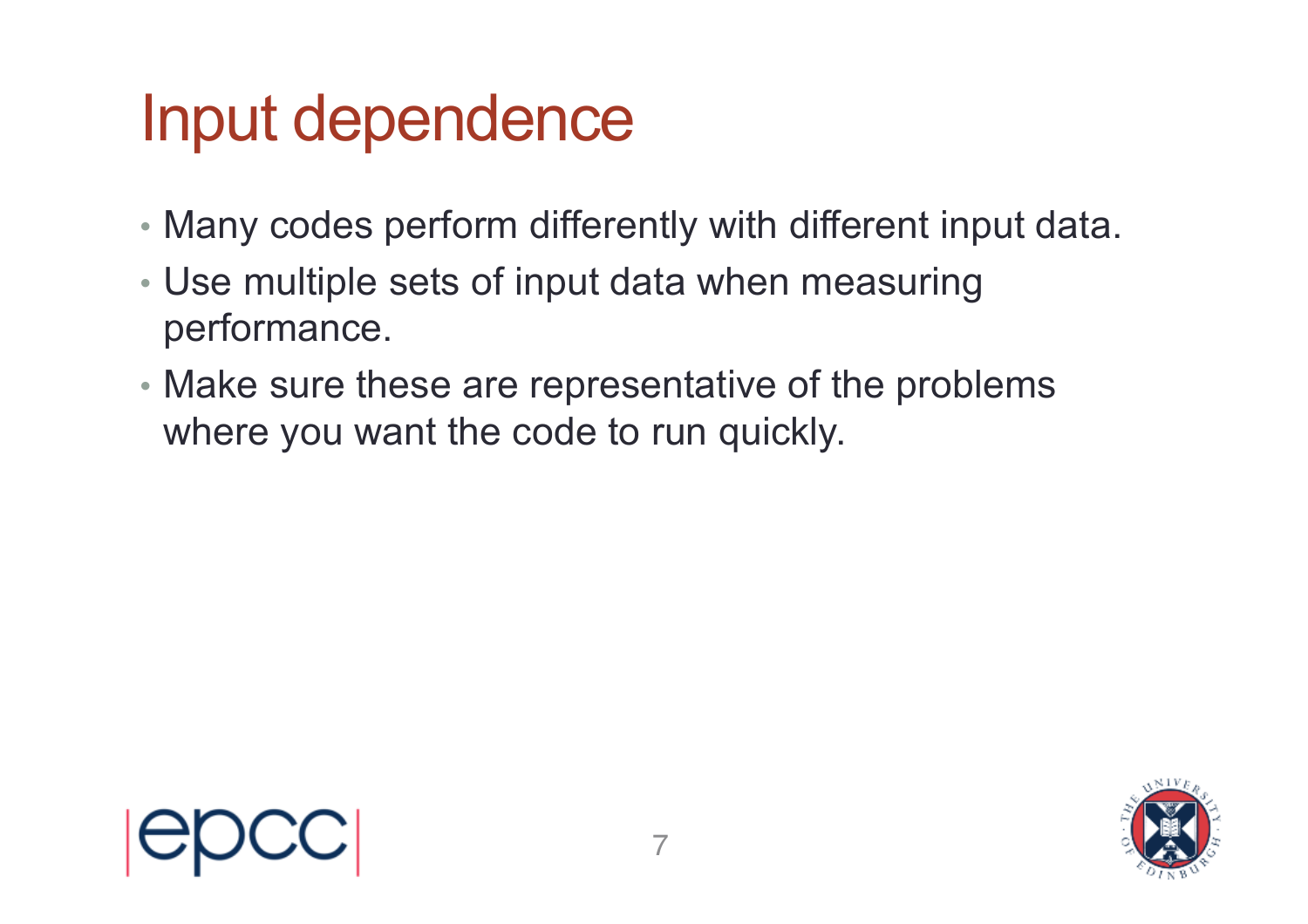#### Only optimise important sections

- Its only worth working on parts of the code that take a lot of time.
- Large speed-up of unimportant sections have little impact on the overall picture.
	- Amdahl's law is this concept applied to parallel processing.
	- Same insight applies to other forms of optimisation.



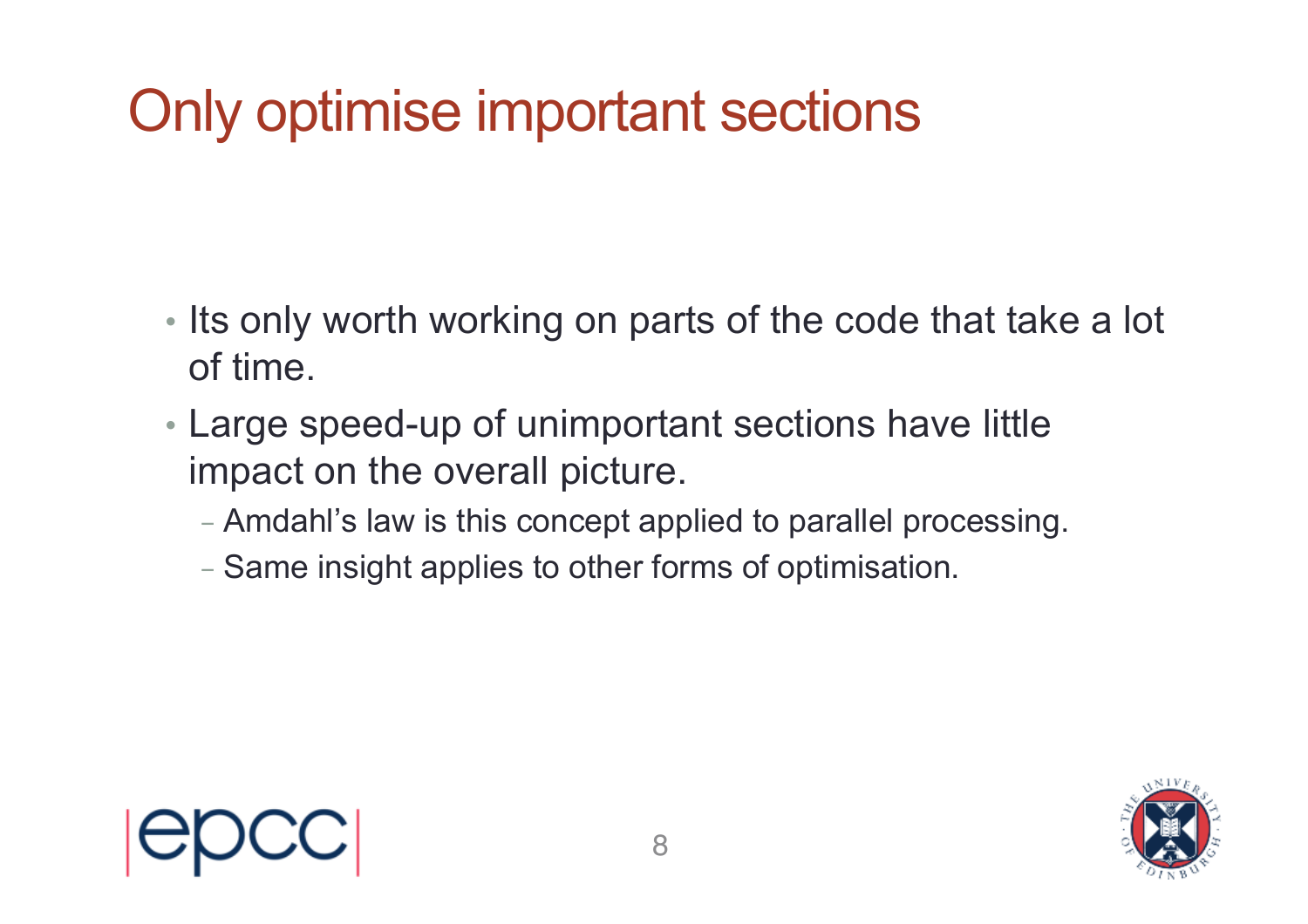



epcc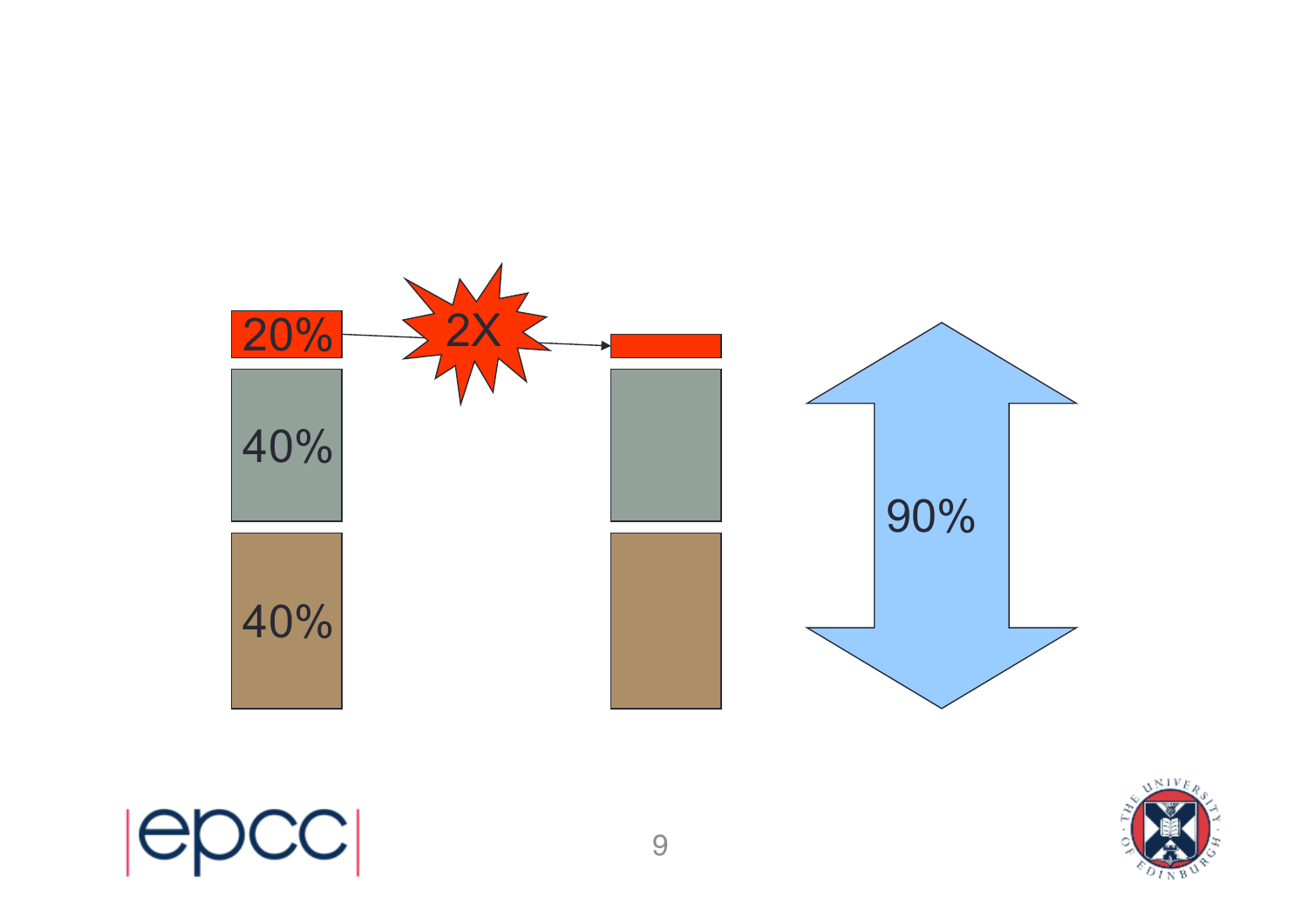# What is profiling?

- Analysing your code to find out the proportion of execution time spent in different routines.
- Essential to know this if we are going to target optimisation.
- No point optimising routines that don't significantly contribute to the overall execution time.
	- can just make your code less readable/maintainable

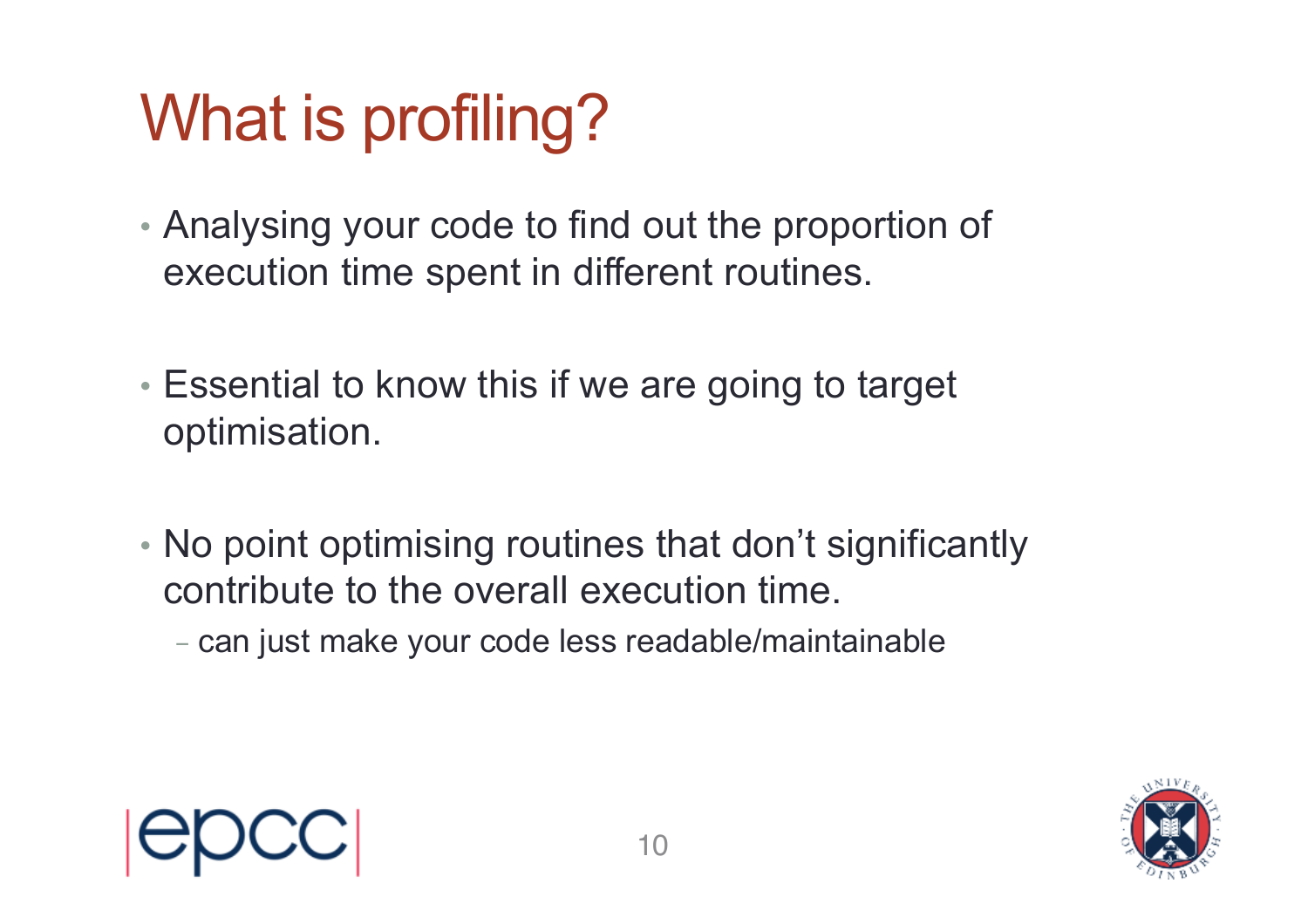# Code profiling

- Code profiling is the first step for anyone interested in performance optimisation
- Profiling works by instrumenting code at compile time
	- Thus it's (usually) controlled by compiler flags
	- Can reduce performance
- Standard profiles return data on:
	- Number of function calls
	- Amount of time spent in sections of code
- Also tools that will return hardware specific data
	- Cache misses, TLB misses, cache re-use, flop rate, etc…
	- Useful for in-depth performance optimisation



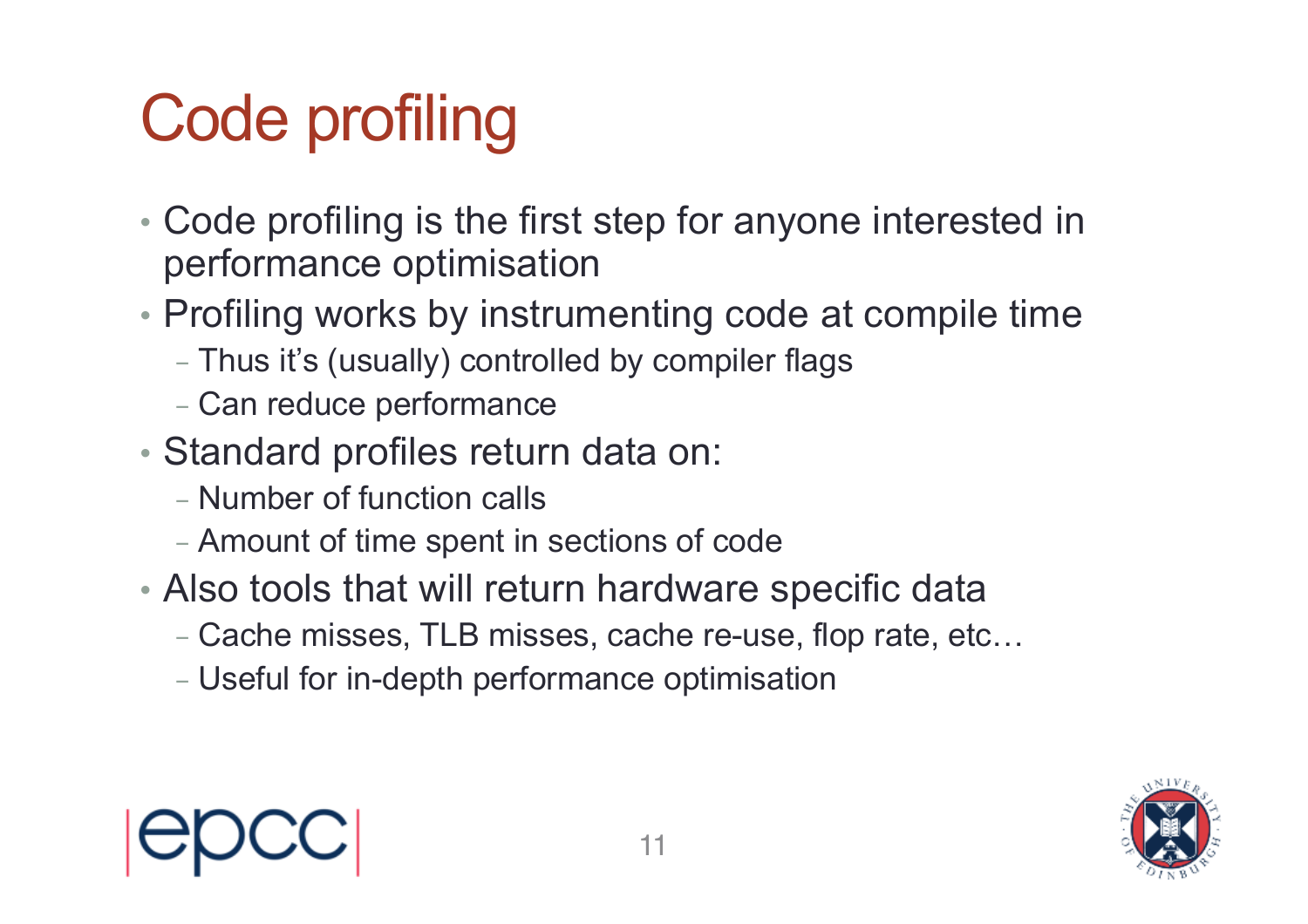# Sampling and tracing

- Many profilers work by sampling the program counter at regular intervals (normally 100 times per second).
	- low overhead, little effect on execution time
- Builds a statistical picture of which routines the code is spending time in.
	- if the run time is too small  $(<$  ~10 seconds) there aren't enough samples for good statistics
- Tracing can get more detailed information by recording some data (e.g. time stamp) at entry/exit to functions
	- higher overhead, more effect on runtime
	- unrestrained use can result in huge output files



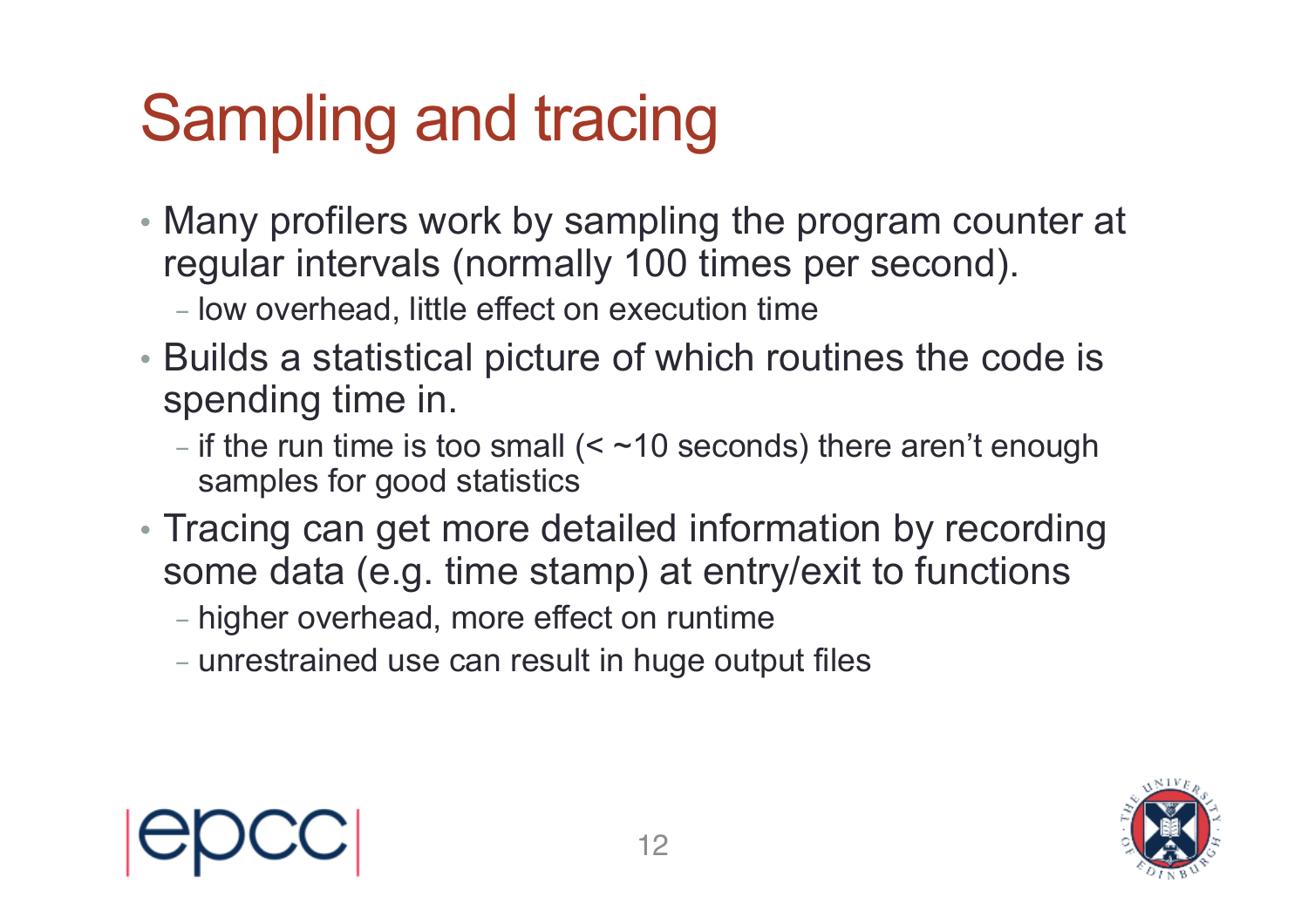# Standard Unix profilers

- Standard Unix profilers are prof and gprof
- Many other profiling tools use same formats
- Usual compiler flags are **-p** and **-pg**:
	- ftn -p mycode.F90 -o myprog for prof
	- cc -pg mycode.c -o myprog **state** for gprof
- 
- When code is run it produces instrumentation log
	- **mon.out** for prof
	- **gmon.out** for gprof
- Then run prof/gprof *on your executable program*
	- eg. **gprof myprog** (*not* **gprof gmon.out**)



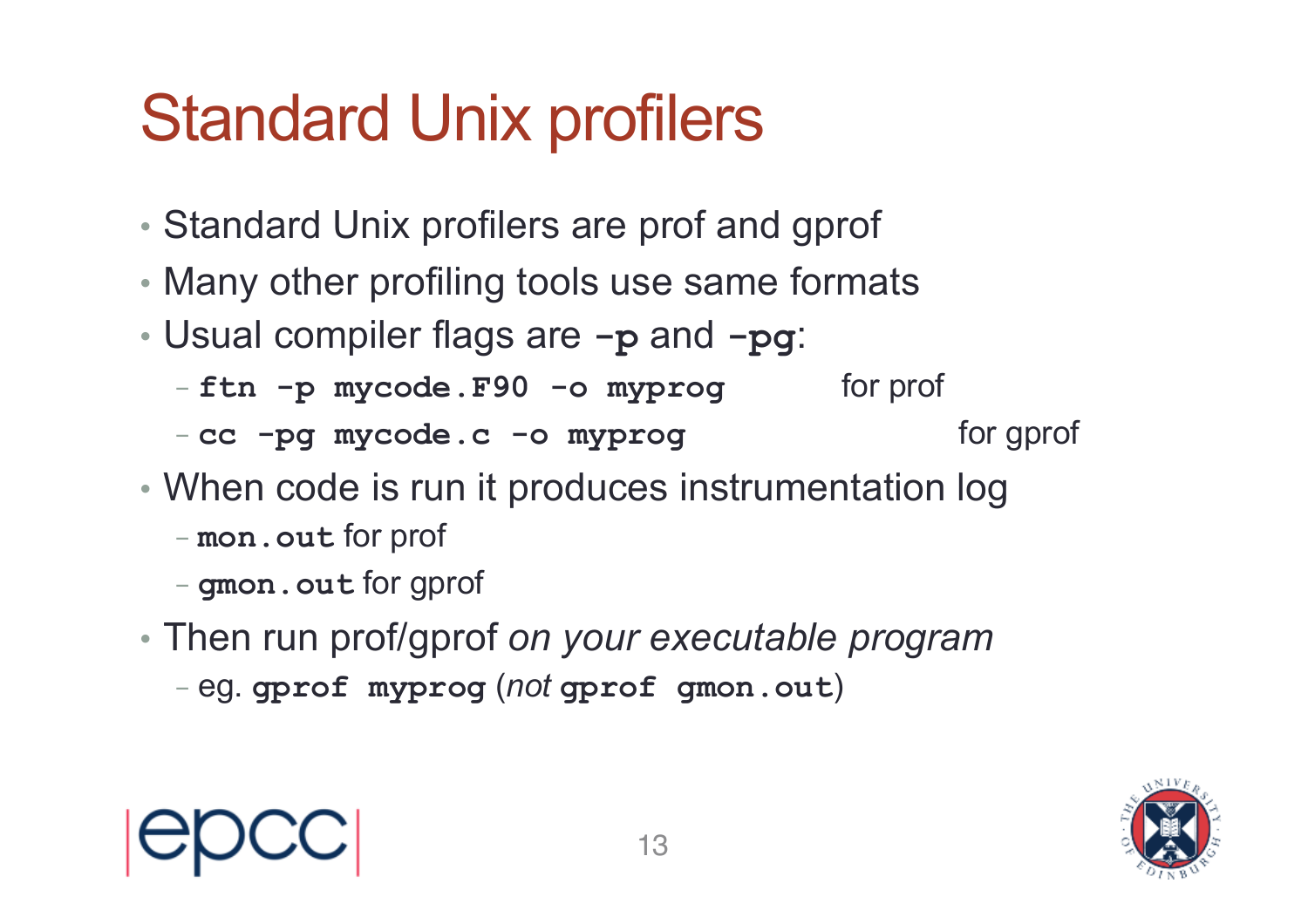#### Standard profilers

#### • **prof myprog** reads **mon.out** and produces this:

|      |                | <b>&amp;Time Seconds Cumsecs</b> |              | #Calls msec/call | <b>Name</b> |
|------|----------------|----------------------------------|--------------|------------------|-------------|
| 32.4 | 0.71           | 0.71                             | 14           | 50.7             | relax       |
| 28.3 | 0.62           | 1.33                             | 14           | 44.3             | resid       |
| 11.4 | 0.25           | 1.58                             | 3            | 83.              | f90 close   |
| 5.9  | 0.13           |                                  | 1.71 1629419 | 0.0001           | mcount      |
| 5.0  | 0.11           | 1.82                             | 339044       | 0.0003           | f90 slr i4  |
| 5.0  | 0.11           |                                  | 1.93 167045  | 0.0007           |             |
|      | inrange single |                                  |              |                  |             |
| 2.7  | 0.06           | 1.99                             | 507          | 0.12             | read        |
| 2.7  | 0.06           | 2.05                             | $\mathbf 1$  | 60.              | <b>MAIN</b> |

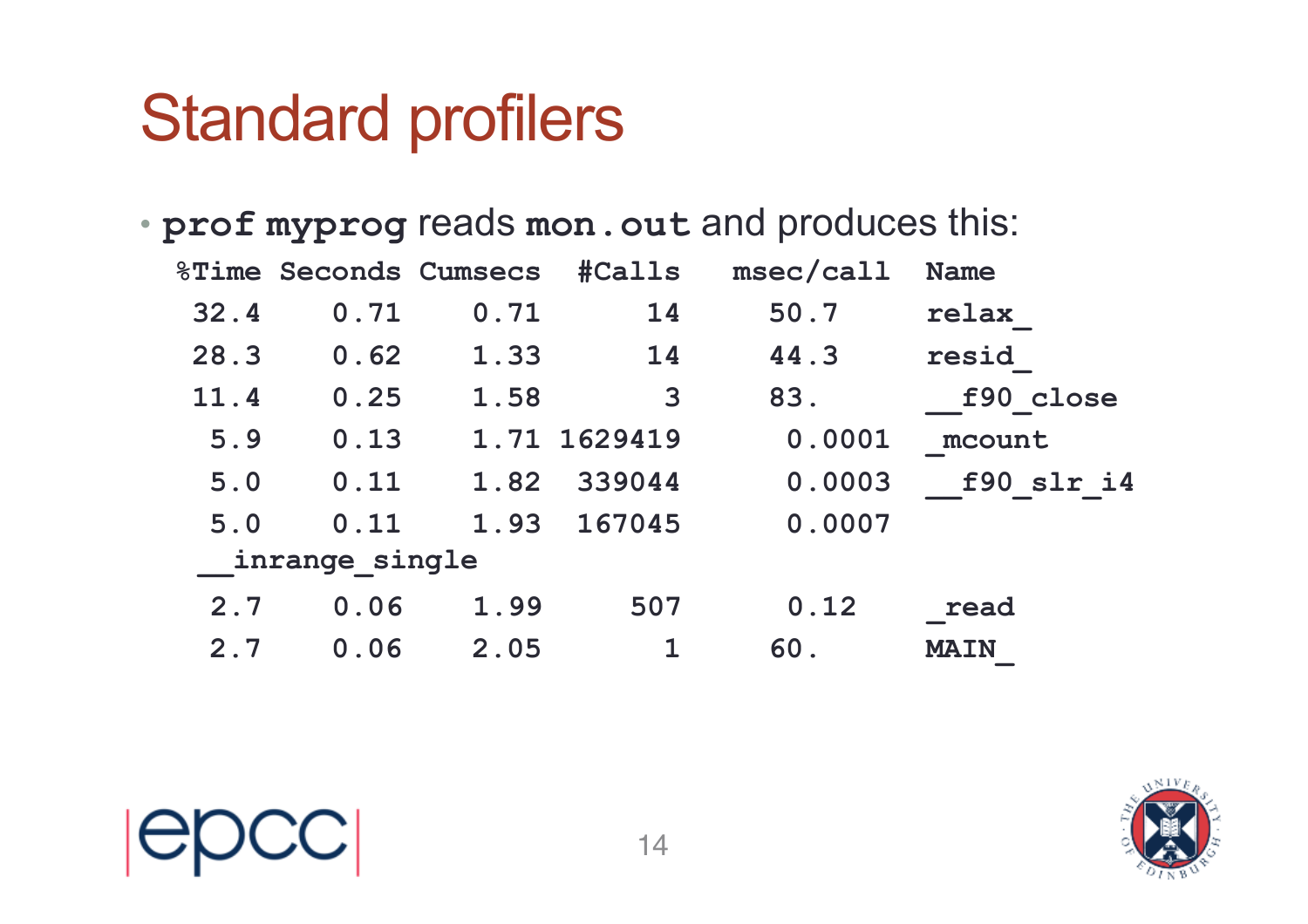# Standard profilers

- **gprof myprog** reads **gmon.out** and produces something very similar
- **gprof** also produces a program calltree sorted by inclusive times
- Both profilers list all routines, including obscure system ones
	- Of note: **mcount**(), \_**mcount**(), **moncontrol**(), \_**moncontrol**() **monitor**() and \_**monitor**() are all overheads of the profiling implementation itself
	- **mcount**() is called every time your code calls a function; if it's high in the profile, it can indicate high function-call overhead
	- **gprof** assumes calls to a routine from different parents take the same amount of time – may not be true



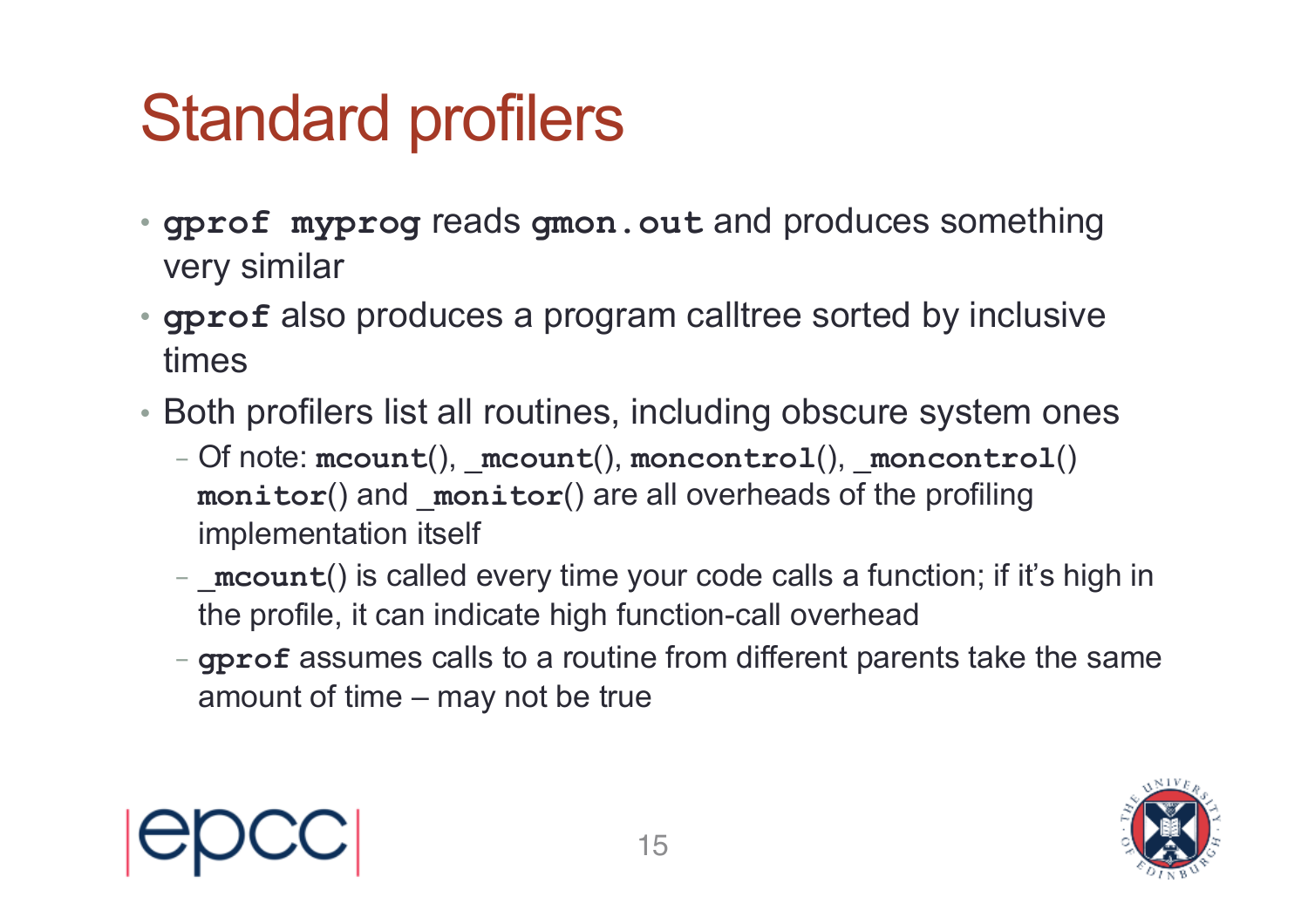# The Golden Rules of profiling

#### - **Profile your code**

- The compiler/runtime will **NOT** do all the optimisation for you.
- **Profile your code yourself**
	- Don't believe what anyone tells you. They're wrong.

#### - **Profile on the hardware you want to run on**

• Don't profile on your laptop if you plan to run on ARCHER.

#### - **Profile your code running the full-sized problem**

• The profile will almost certainly be qualitatively different for a test case.

#### - **Keep profiling your code as you optimise**

- Concentrate your efforts on the thing that slows your code down.
- This will change as you optimise.
- So keep on profiling.



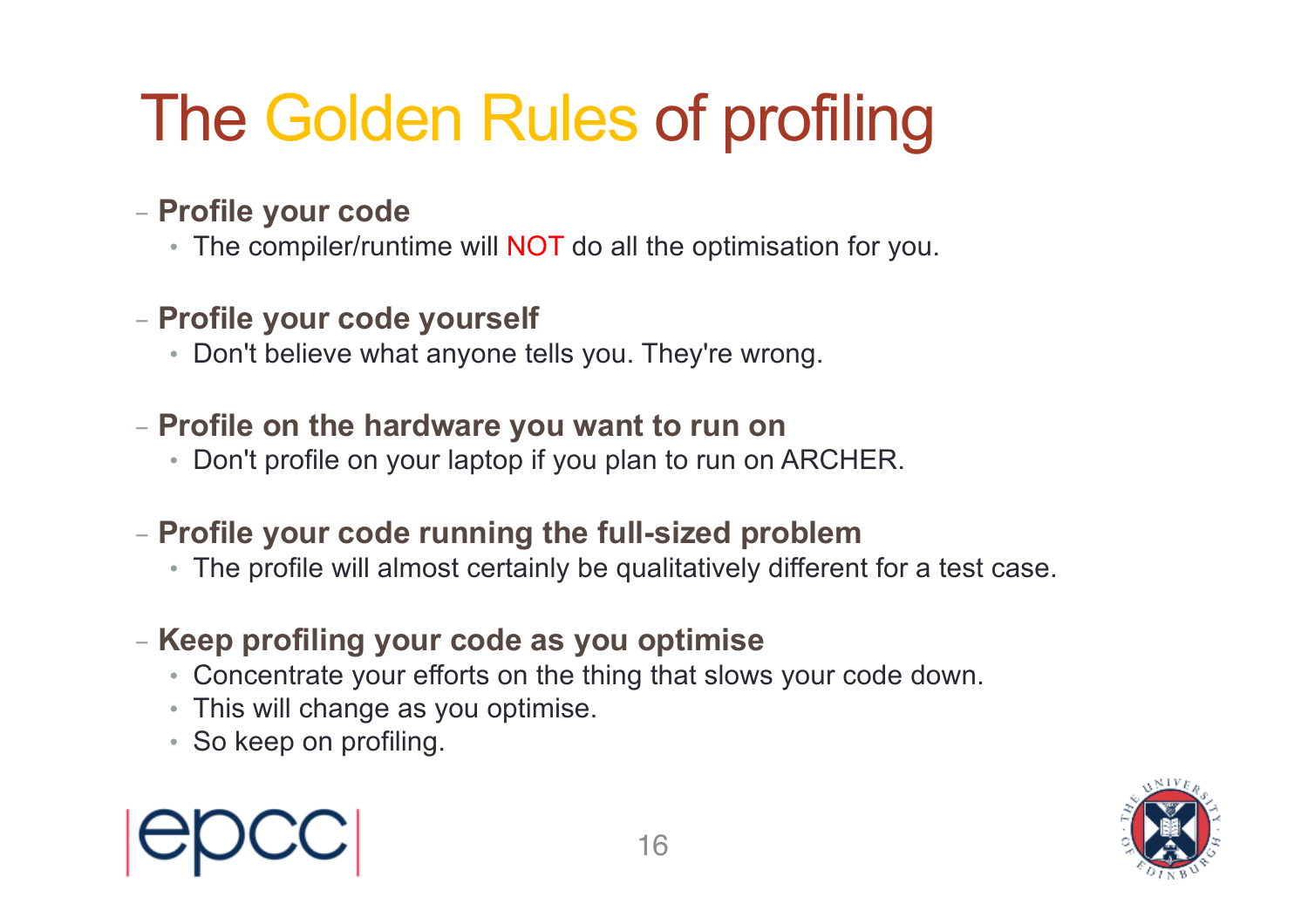# **Theory**

- Optimisation is an experimental process.
- You propose reasons why a code section is slow.
- Make corresponding changes.
- The results may surprise you
	- Need to revise the theory
- Never "optimise" without measuring the impact.



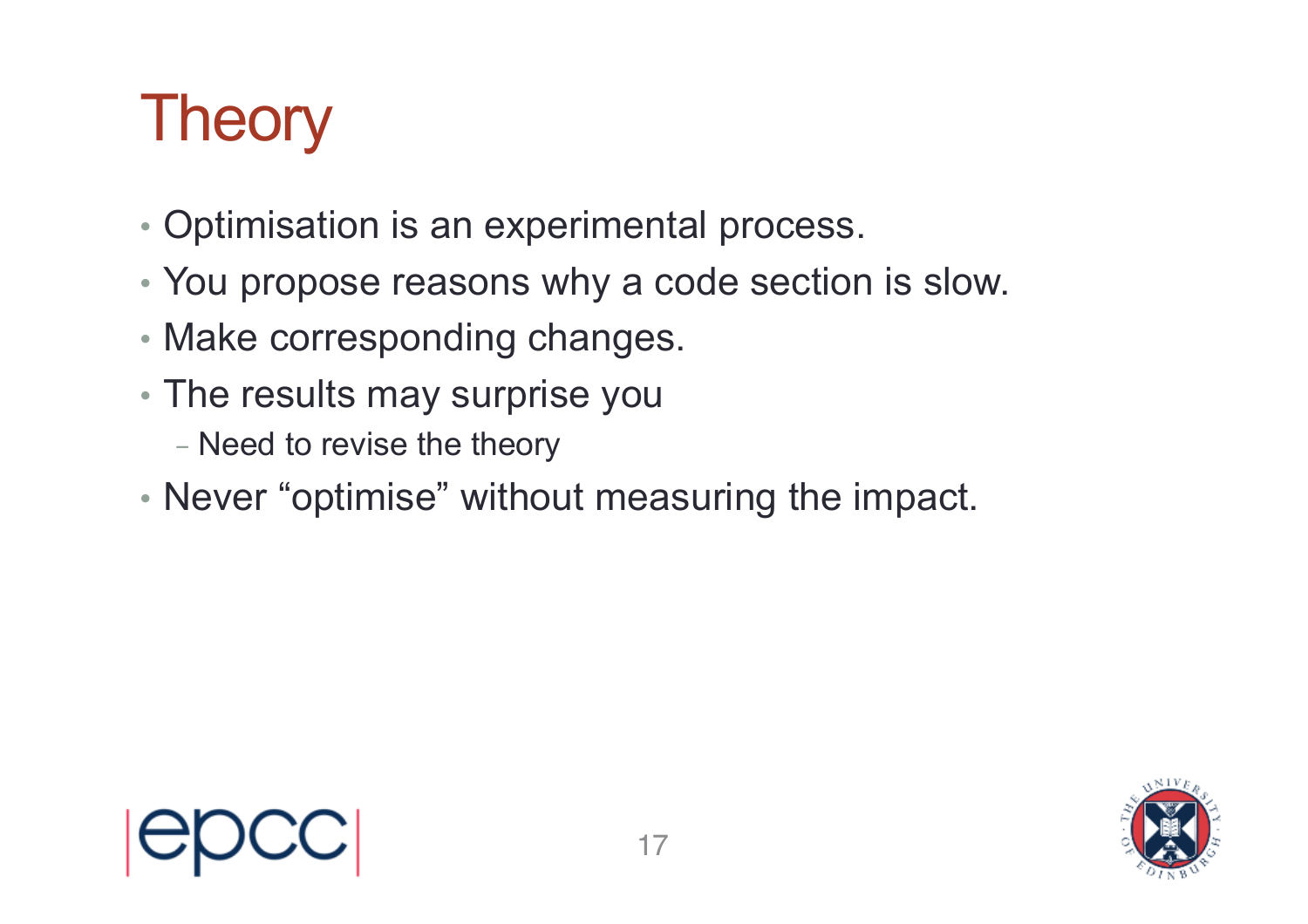# Exit ?

- It is important to know when to stop.
- Each time you propose a code change consider:
	- The likely improvement
		- Code profile and Amdahl`s law helps here.
		- Take account of how long much use you expect for the optimised code. Single use programs are rarely worth optimising.
	- The likely cost
		- Programming/debugging time.
		- Delay to starting simulation
		- "Damage" to the program



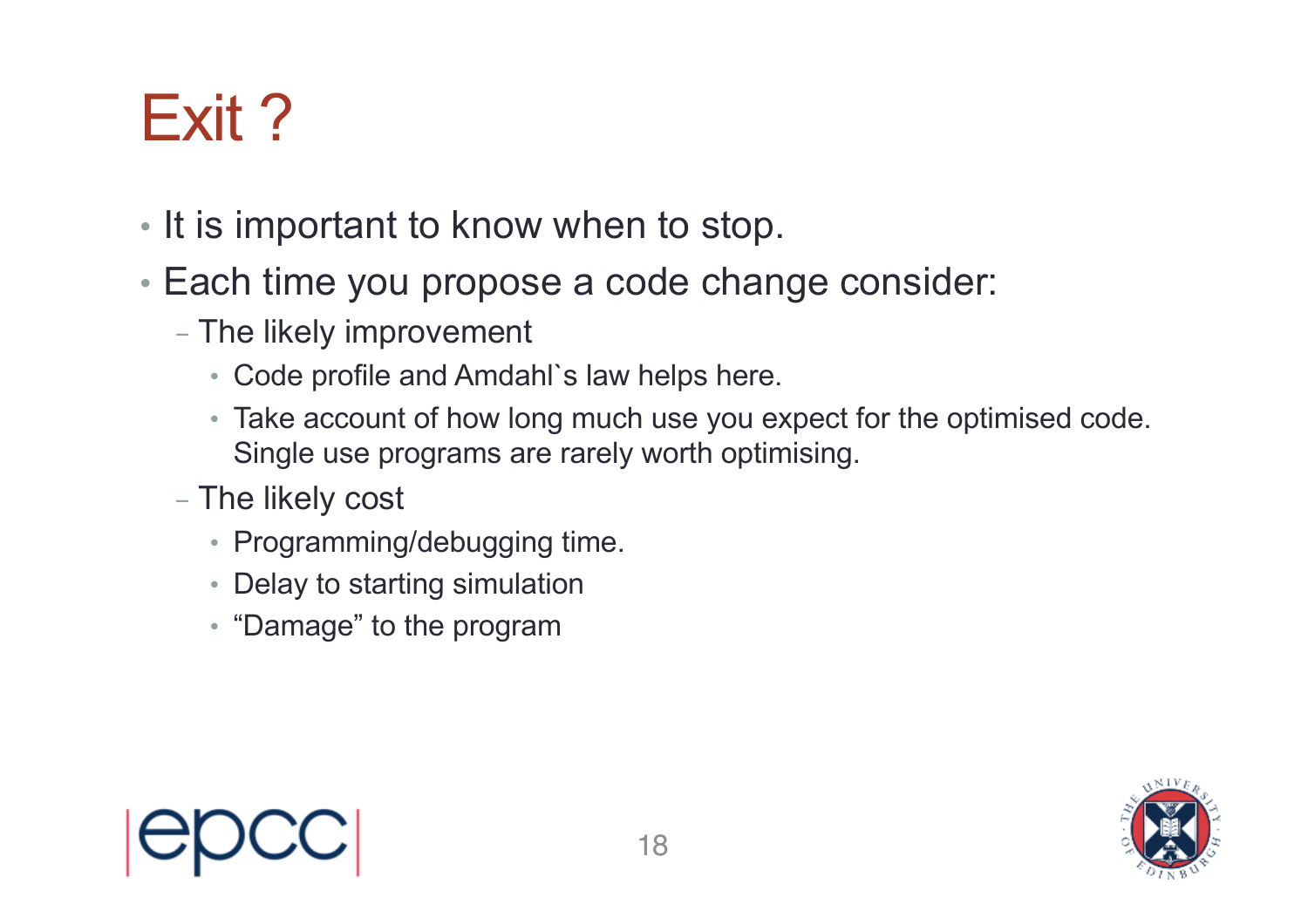# Changing code

- Many proposed changes will turn out not be useful.
- You may have to undo your changes.
	- At the very least keep old versions
	- Better to use revision control software.
- Always check the results are still correct !!
	- No point measuring performance if the results are wrong
	- A good test framework will help a lot

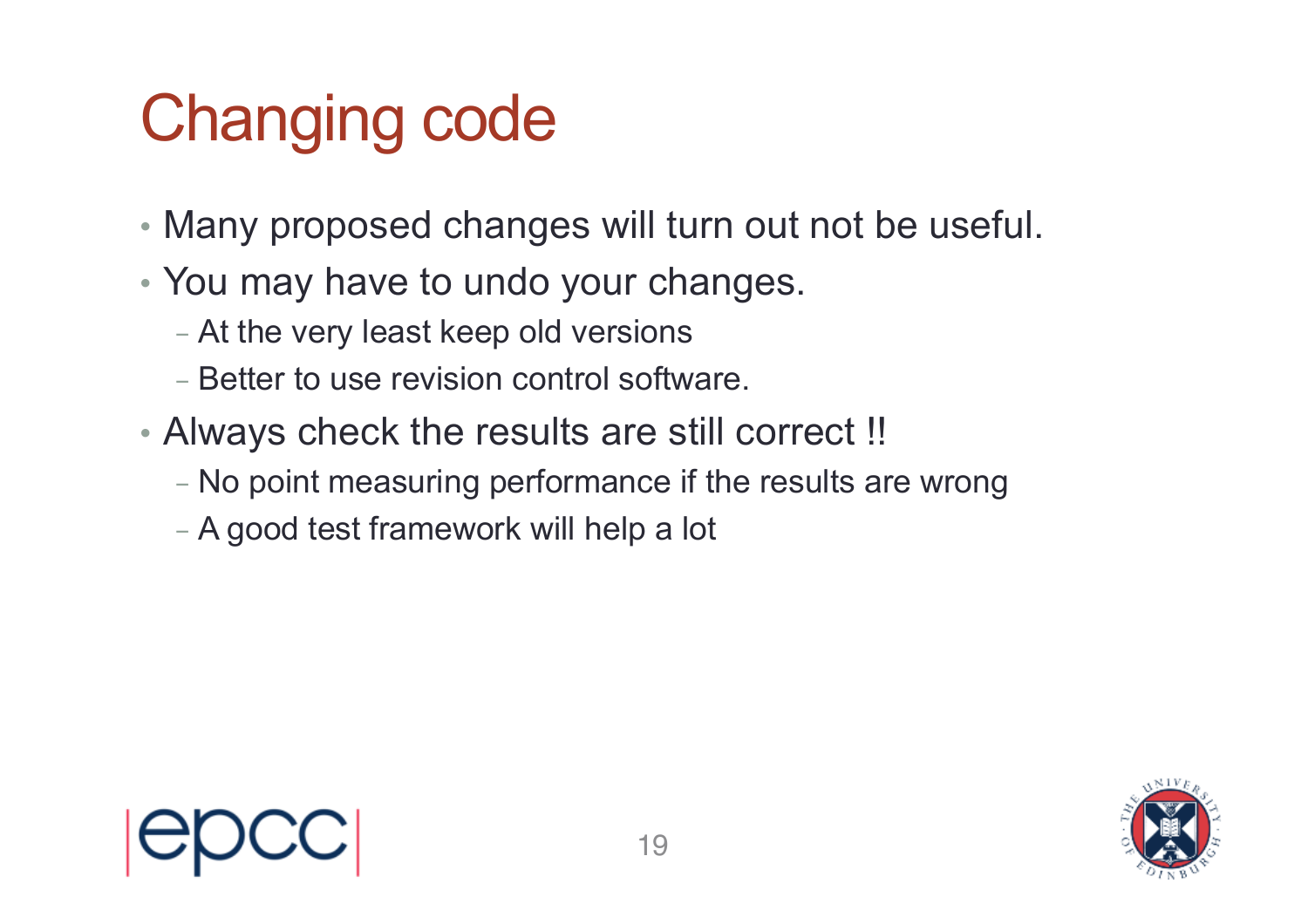# Damaging code

- Performance changes can damage other desirable aspects of the code.
	- Loss of encapsulation.
	- Loss of clarity
	- Loss of flexibility
- Think about down-side of changes.
- Look for alternative changes with same performance benefit but less damage.

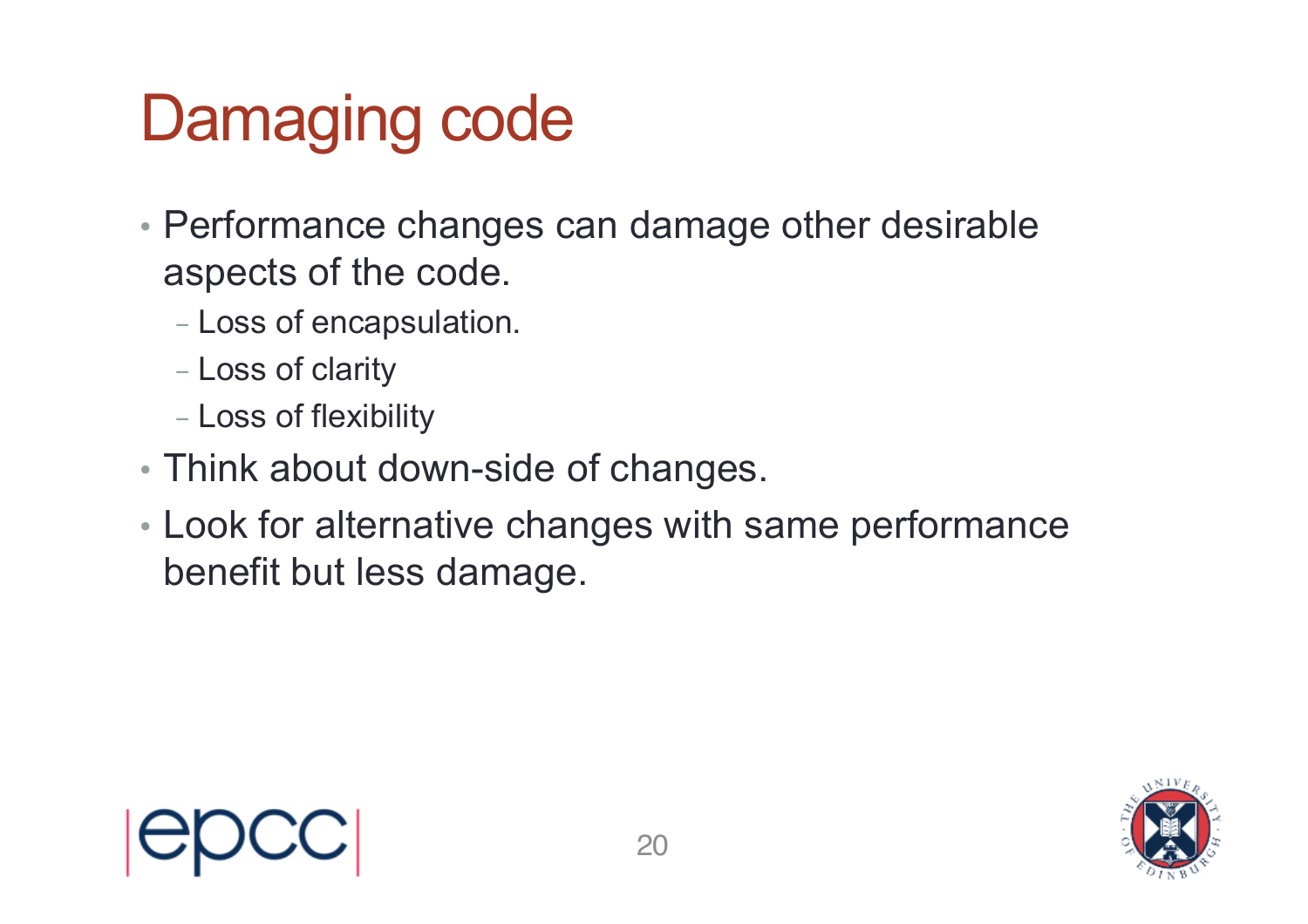## Experimental frameworks

- Like any experiment, you need to keep good records.
- You will be generating large numbers of different versions of the code.
	- You need to know exactly what the different version were.
	- How you compiled them.
	- Did they get the correct answer.
	- How did they perform.
- You may need to be able to re-run or reproduce your experiments
	- You discover a bug
	- A new compiler is released
	- A new hardware environment becomes available.
	- $-$  Etc.

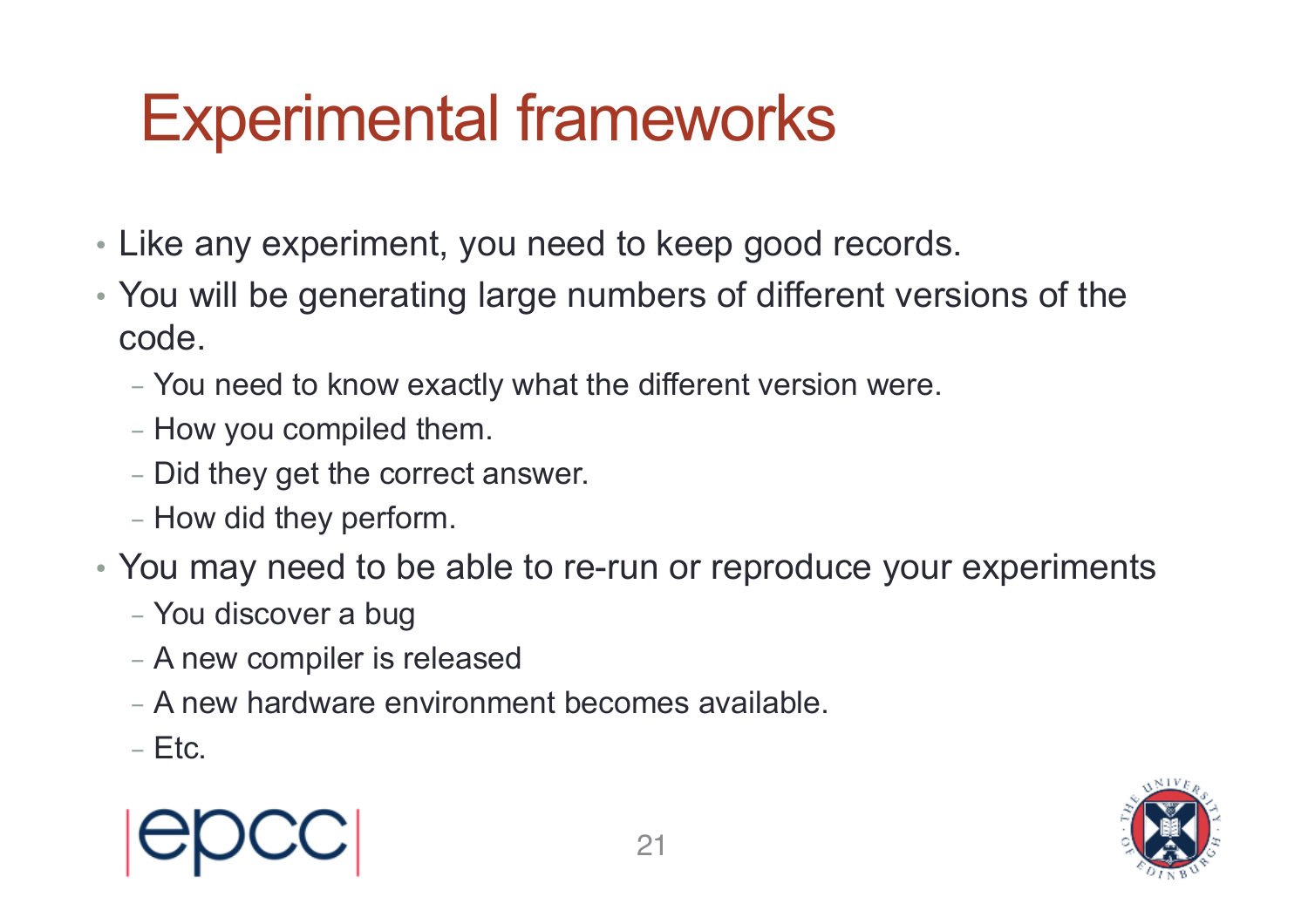# Making things easier

- Keep everything under version control (including results)
- Script your tests so they are easy to run and give a clear yes/no answer.
- Write timing data into separate log-files in easily machine readable format.
- Keep notes.

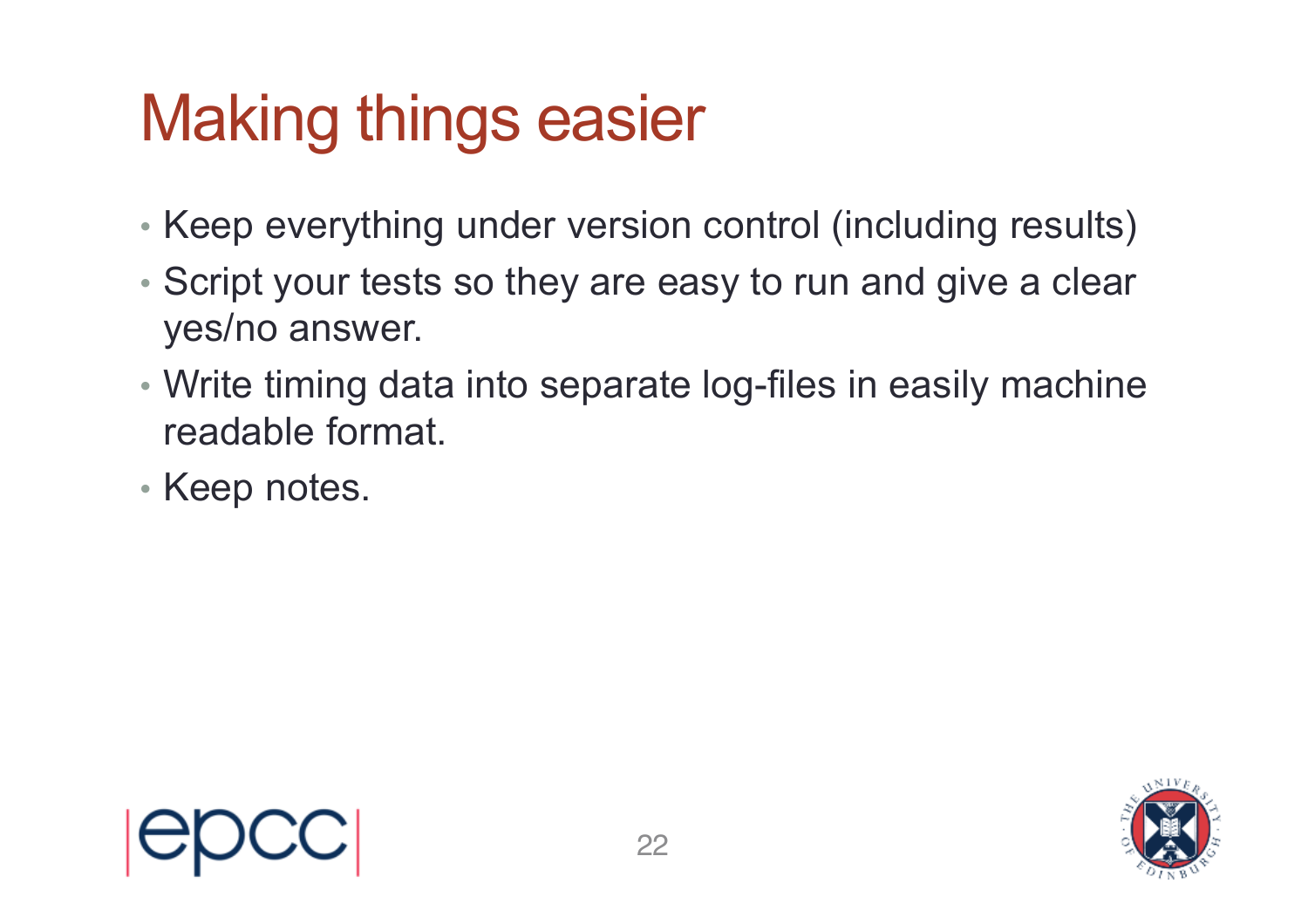### Architecture trends

- Optimisation is the process of tuning a code to run faster in a particular Hardware and Software environment.
- The hardware environment consists of many different resources
	- $-$  FPU
	- Cache
	- Memory
	- $-$  I/O
- Any of these resources could be the limiting factor for code performance
	- Which one depends on the application



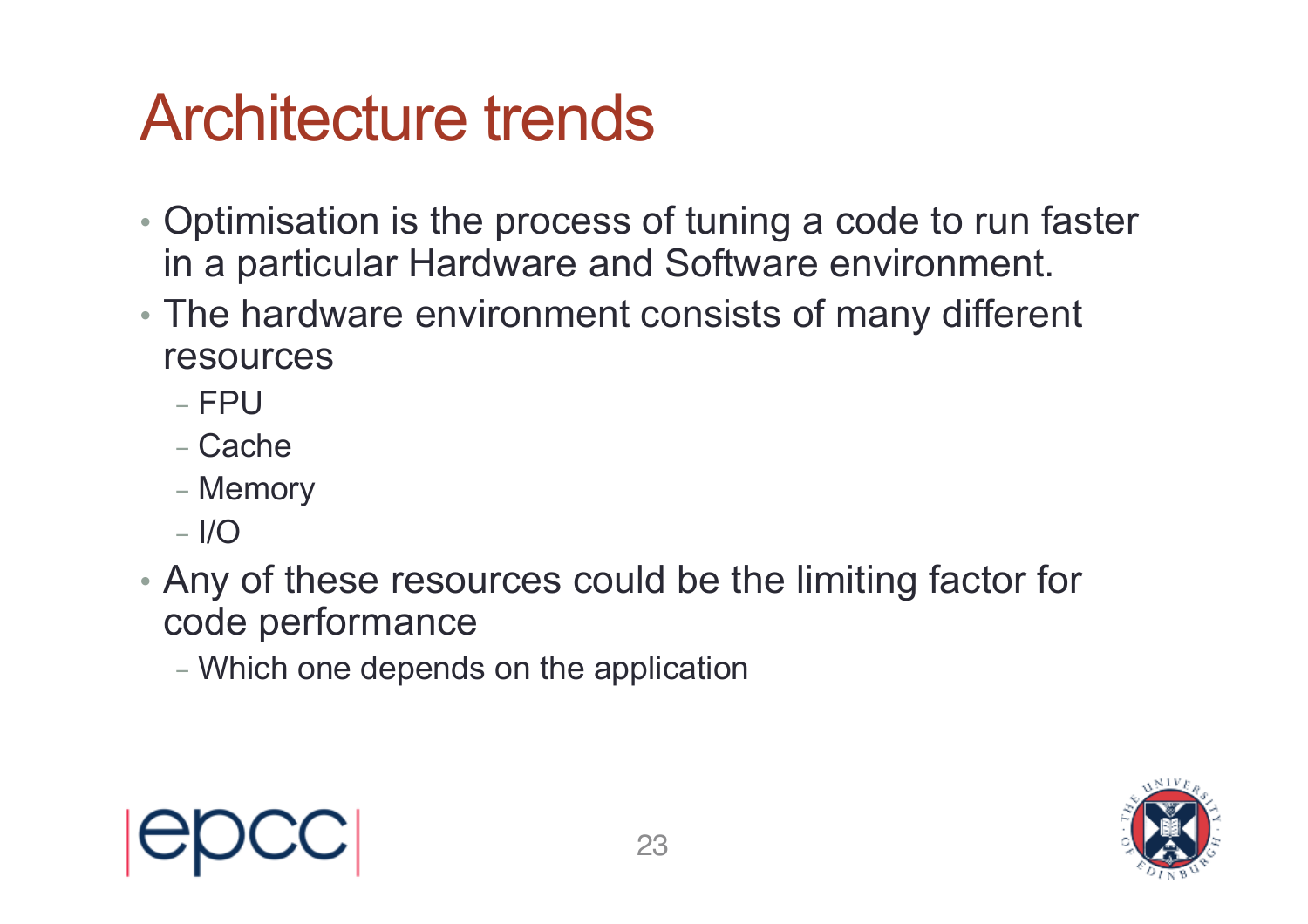## CPU resources

- In the early days of computing memory accesses were essentially free.
	- Optimisation consisted of reducing the instruction count.
- This is no longer the case, and is getting worse
	- CPU performance increases at approx. 80% per year (though recently this has been due to increasing core count rather than clock speed)
	- memory speed increases at approx. 7% per year
- Most HPC codes/systems are memory bandwidth limited.

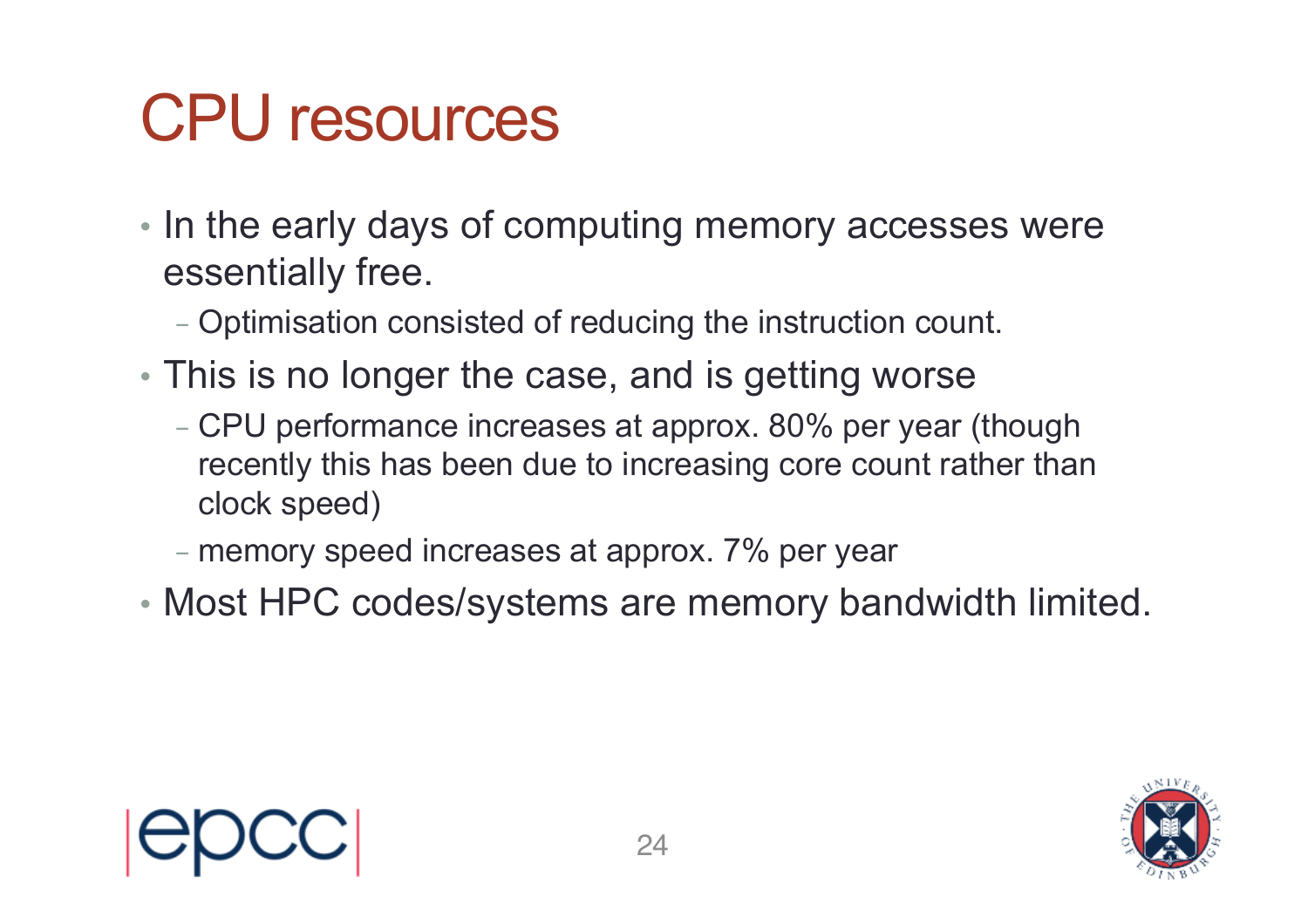

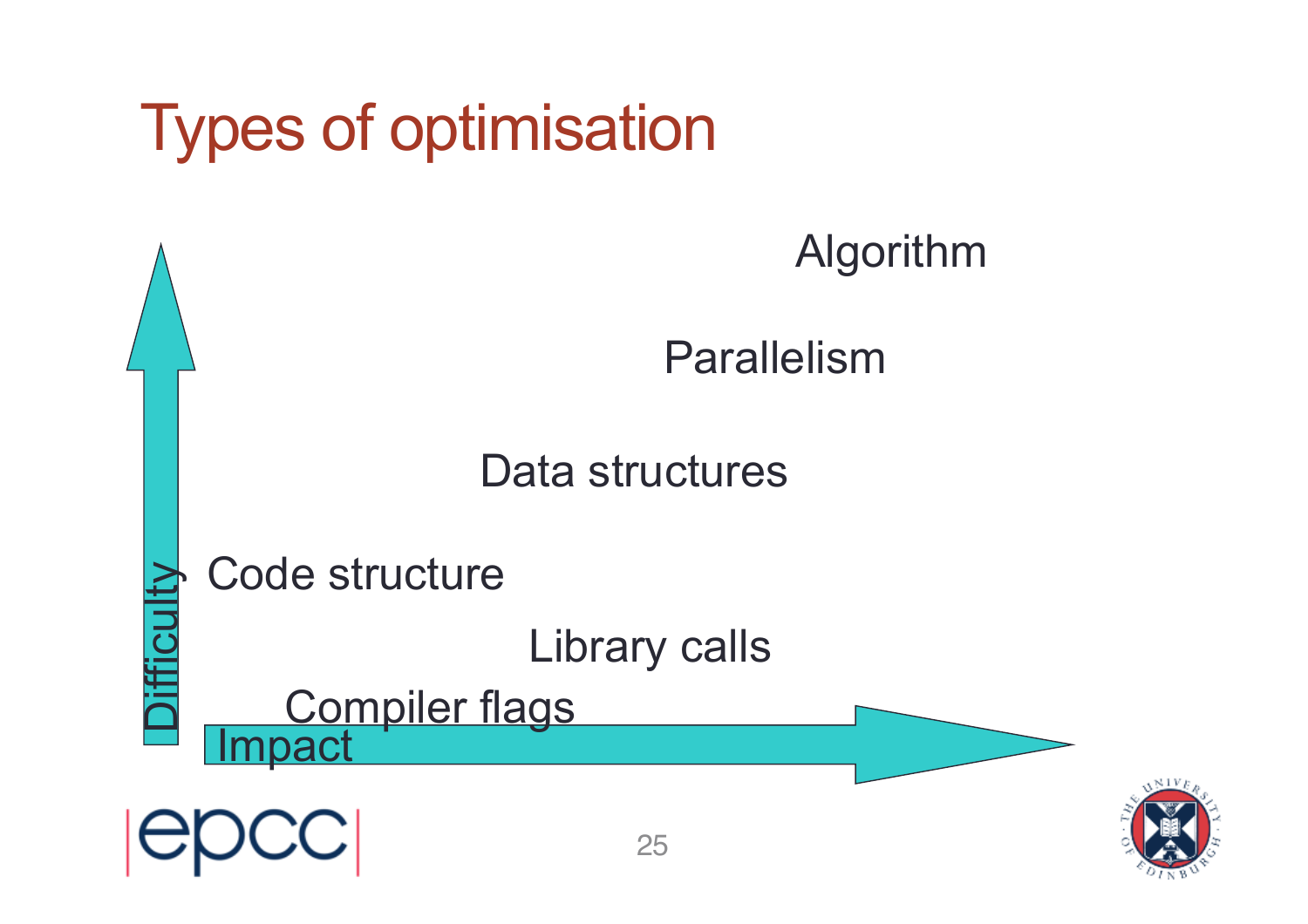# Compiler flags

- Easiest thing to change are the compiler flags
- Most compilers will have good optimisation by default.
	- Some compiler optimisations are not always beneficial and need to be requested explicitly.
	- Some need additional guidance from user (e.g. inter-file in-lining)
	- Some break language standards and need to be requested explicitly
		- E.g. a/2 -> a\*0.5 is contrary to Fortran standard but is usually safe.
		- Usually worthwhile to read compiler manual pages before optimising.

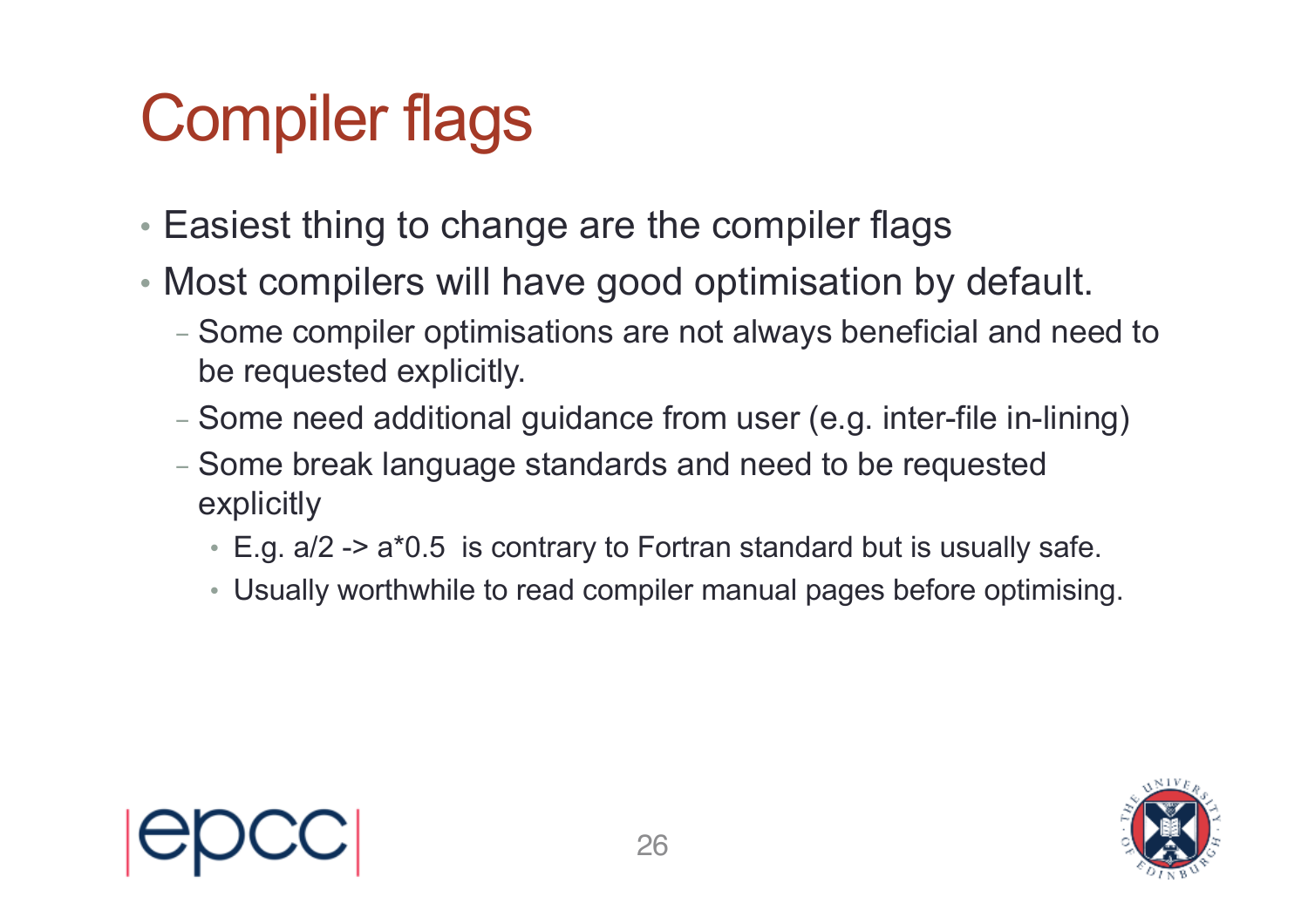# Library calls

- The easiest way to make a big impact on code performance is to re-use existing optimised code.
- Libraries represent large amount of development effort
	- Somebody else has put in the effort so you don't have to,
- Code libraries exist for commonly used functionality (e.g. linear algebra, FFTs etc.).
	- Often possible to access highly optimised versions of these libraries.
	- Even if the application code does not use a standard library it is often easy to re-write to use the standard calls.



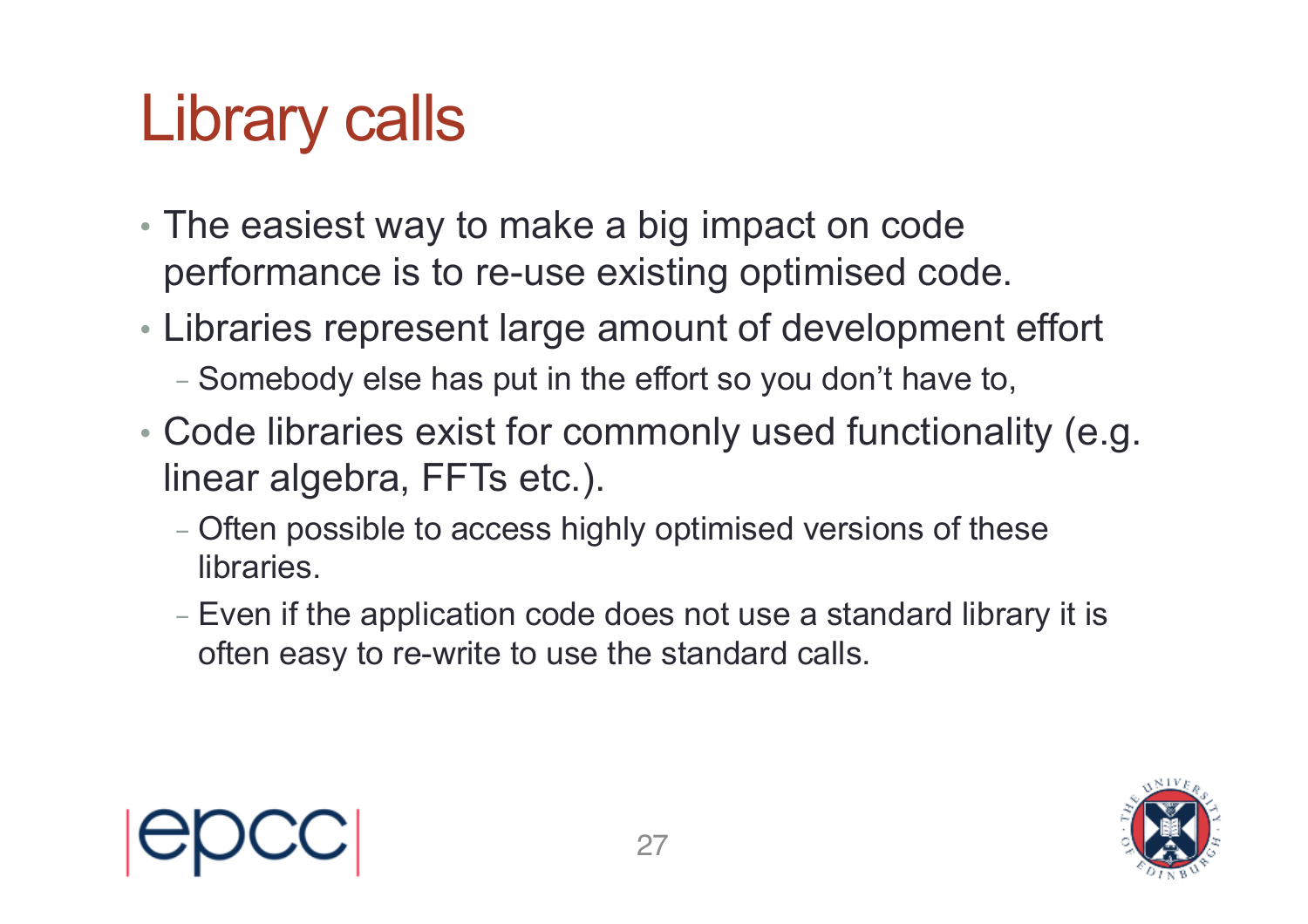# Algorithm

- The biggest performance increases typically require a change to the underlying algorithm.
	- Consider changing an  $O(N)$  sort algorithm to a  $O(log(N))$  algorithm.
	- This is a lot of work as the relevant code section usually needs a complete re-write.
- A warning
	- The complexity of an algorithm  $O(N)$ ,  $O(log(N))$ ,  $O(N log(N))$  etc. is related to number of operations and is not always a reliable indication of performance.
		- Pre-factor may make a "worse" algorithm perform better for the value of N of interest.
		- The "worse" algorithms may have much better cache re-use

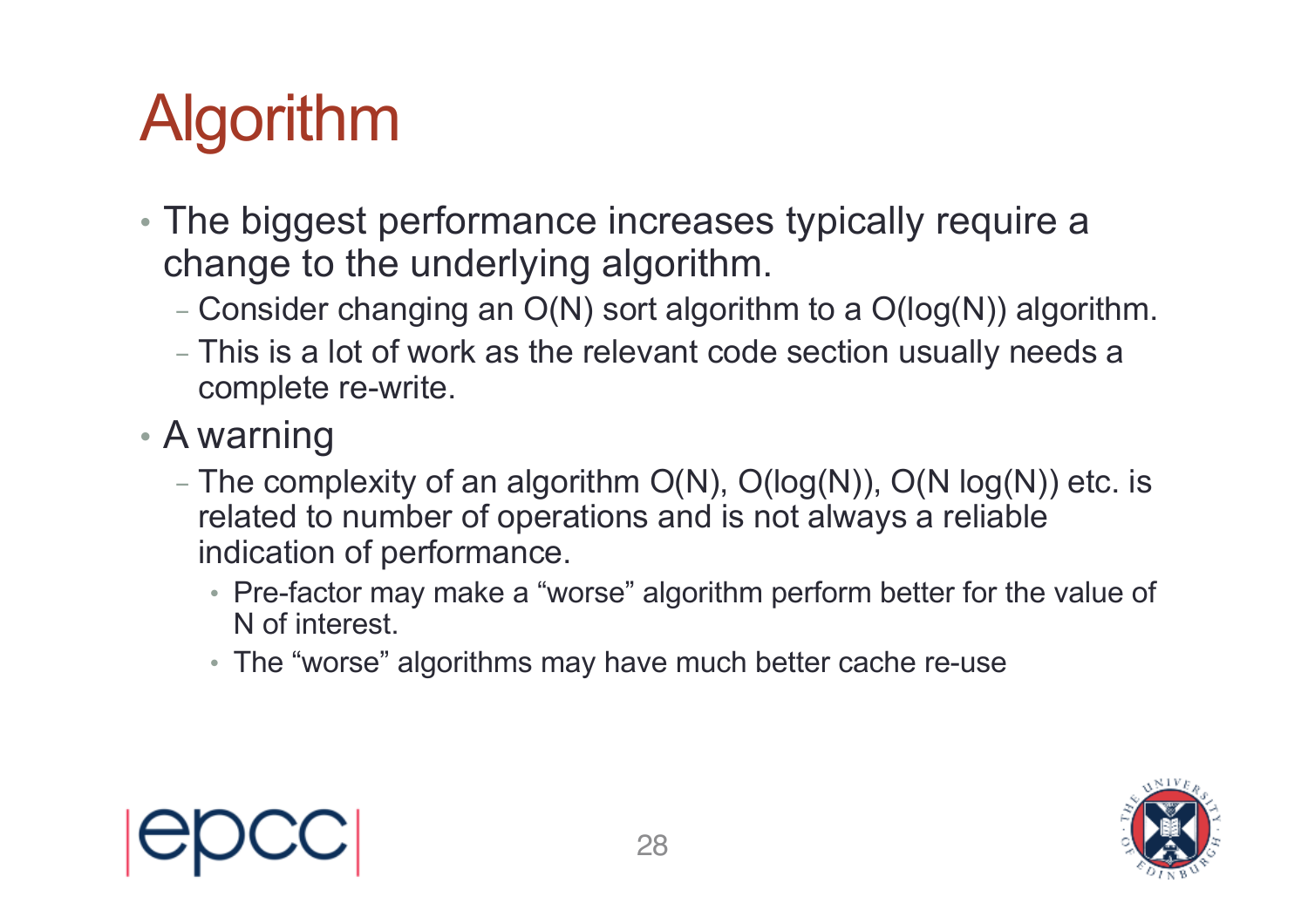## Code structure

- Most optimisations involve changes to code structure
	- Loop unrolling
	- Loop fusion
	- routine in-lining.
- Often overlap with optimisations attempted by the compiler.
	- Often better to help the compiler to do this than perform change by hand.
- Easier to implement than data changes as more localised.
	- Performance impact is often also smaller unless the code fragment is a major time consumer.
- Performance improvement often at the expense of code maintainability.
	- Try to keep the unoptimised version up to date as well.



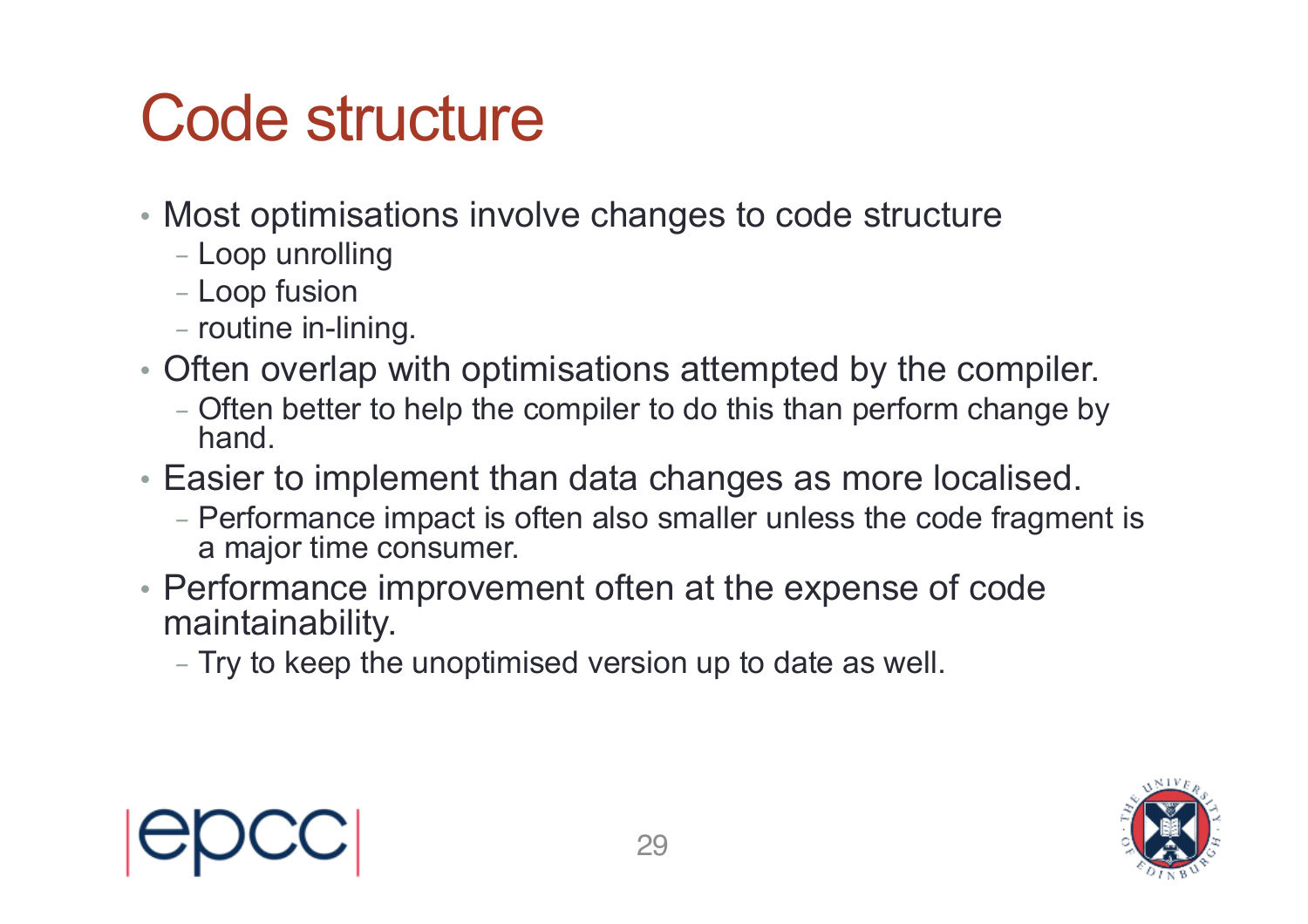# Helping the compiler

- Unless we write assembly code, we are always using a compiler.
- Modern compilers are (quite) good at optimisation
	- memory optimisations are an exception
- Usually much better to get the compiler to do the optimisation.
	- avoids machine-specific coding
	- compilers break codes much less often than humans
- Even modifying code can be thought of as "helping the compiler".

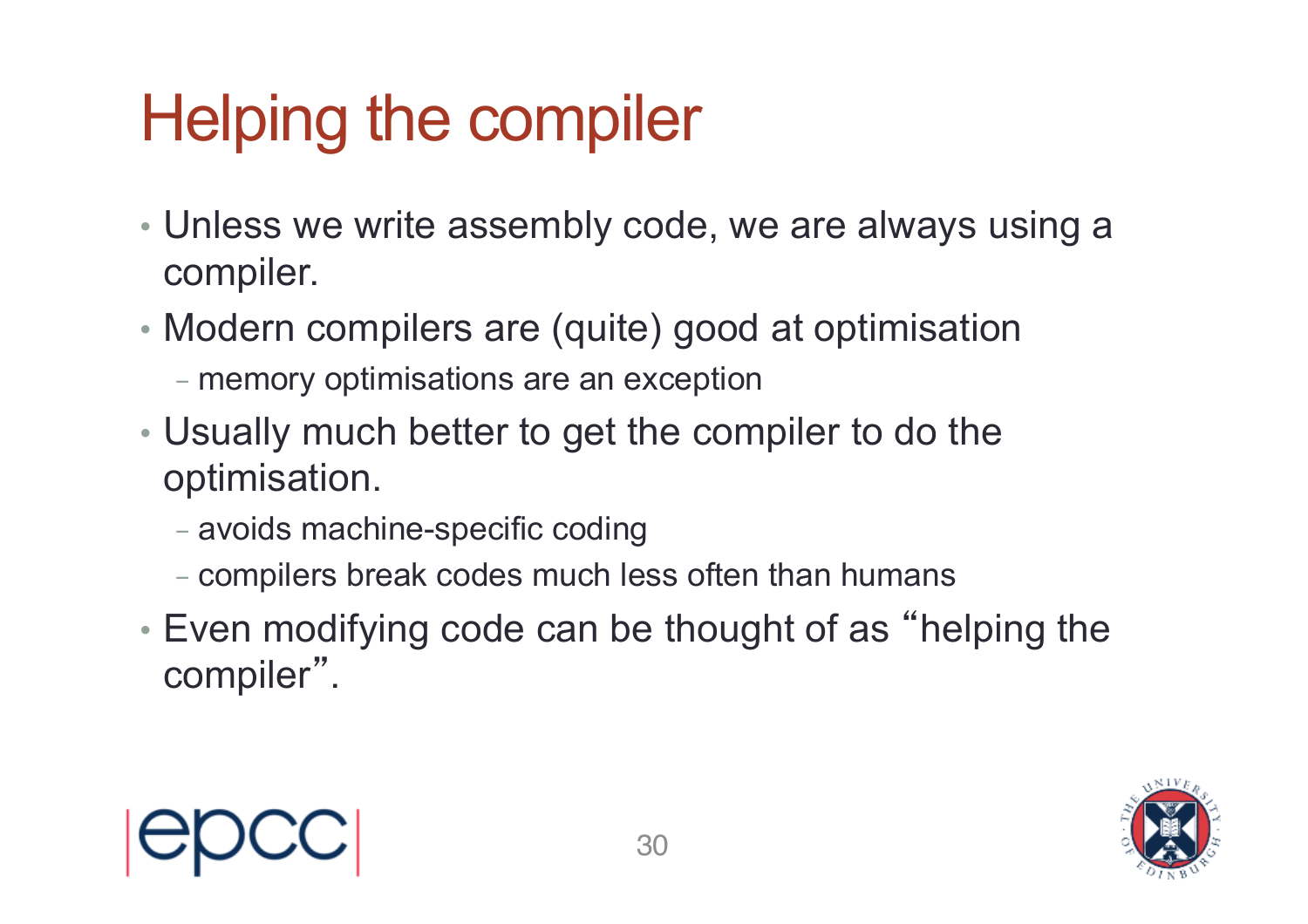# Compiler flags

- Typical compiler has hundreds of flags/options.
	- most are never used
	- many are not related to optimisation
- Most compilers have flags for different levels of general optimisation.
	- **-O1**, **-O2**, **-O3**,....
- When first porting code, switch optimisation off.
	- only when you are satisfied that the code works, turn optimisation on, and test again.
	- but don't forget to use them!
	- also don't forget to turn off debugging, bounds checking and profiling flags...



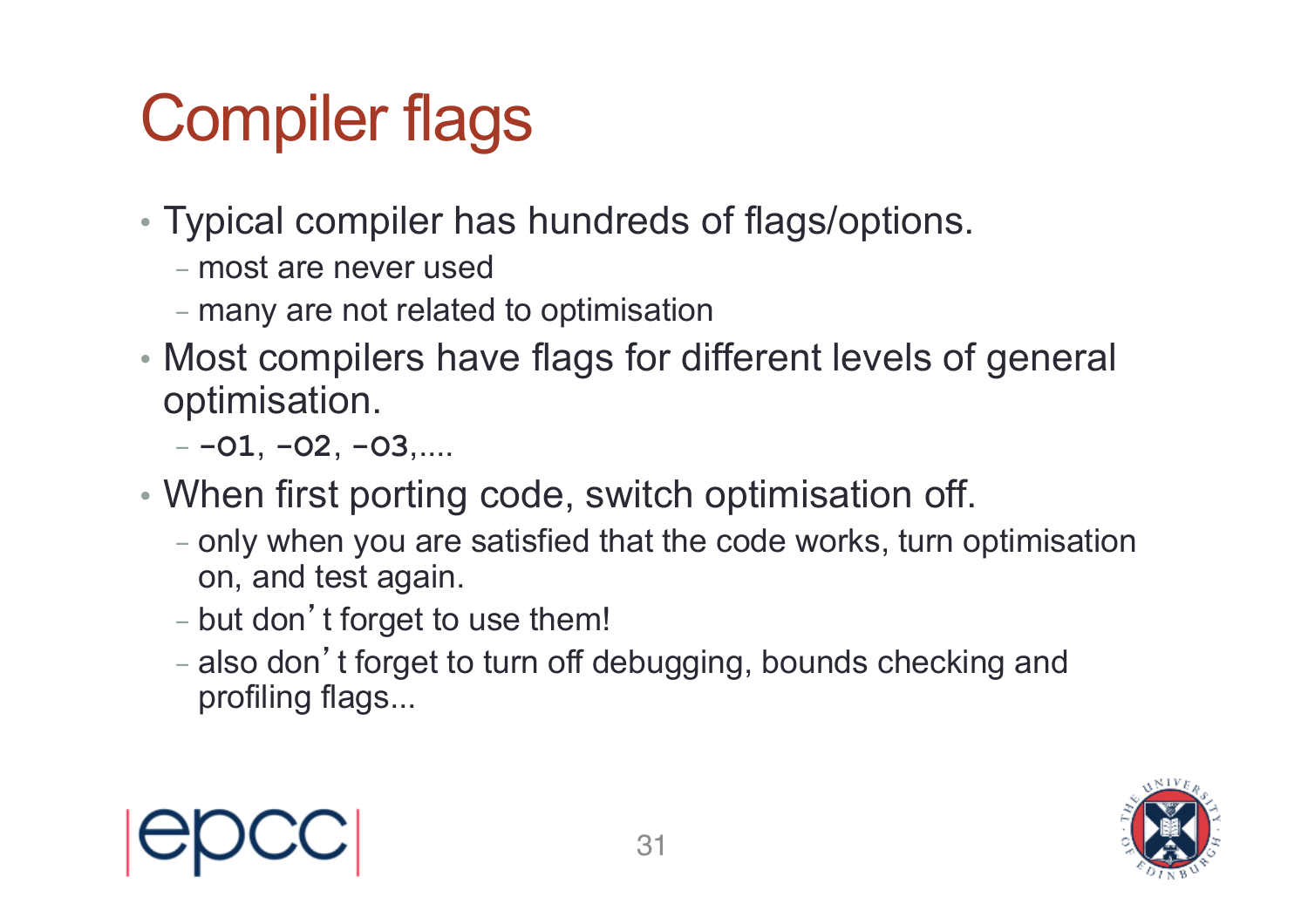# Compiler flags (cont.)

- Note that highest levels of optimisation may
	- break your code.
	- give different answers, by bending standards.
	- make your code go slower.
- Always read documentation carefully.
- Isolate routines and flags which cause the problem.
	- binary chop
	- one routine per file may help

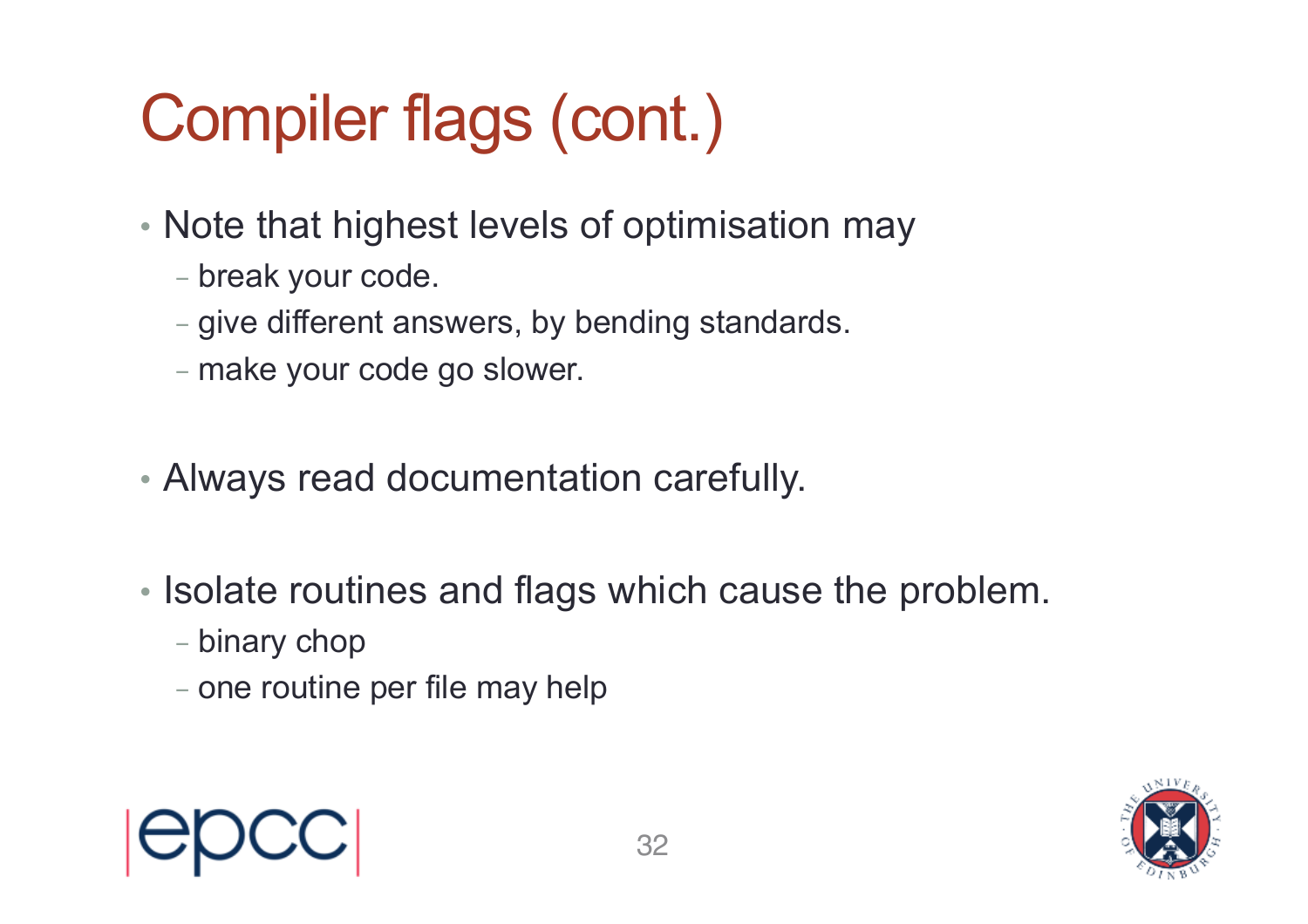## Code modification

- When flags and hints don't solve the problem, we will have to resort to code modification.
- Be aware that this may
	- introduce bugs.
	- make the code harder to read/maintain.
	- only be effective on certain architectures and compiler versions.
- Try to think about
	- what optimisation the compiler is failing to do
	- What additional information can be provided to compiler
	- how can rewriting help



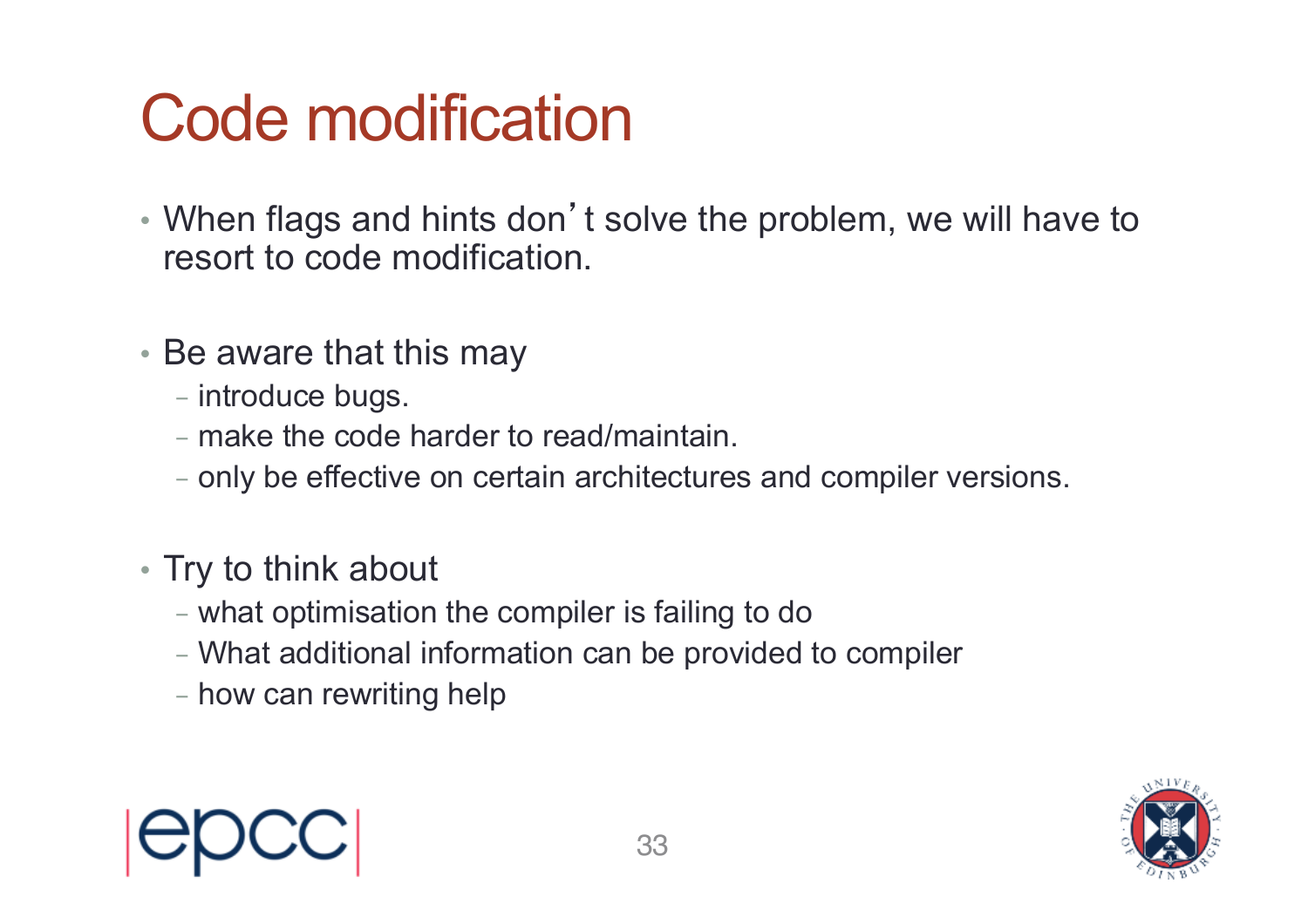# **Conditionals**

- Even with sophisticated branch prediction hardware, branches are bad for performance.
- Try to avoid branches in innermost loops.
	- if you can't eliminate them, at least try to get them out of the critical loops.

**do i=1,k if (n .eq. 0) then a(i) = b(i) + c else a(i) = 0. endif end do** 

**if (n .eq. 0) then do i=1,k a(i) = b(i) + c end do else do i=1,k a(i) = 0. end do endif**

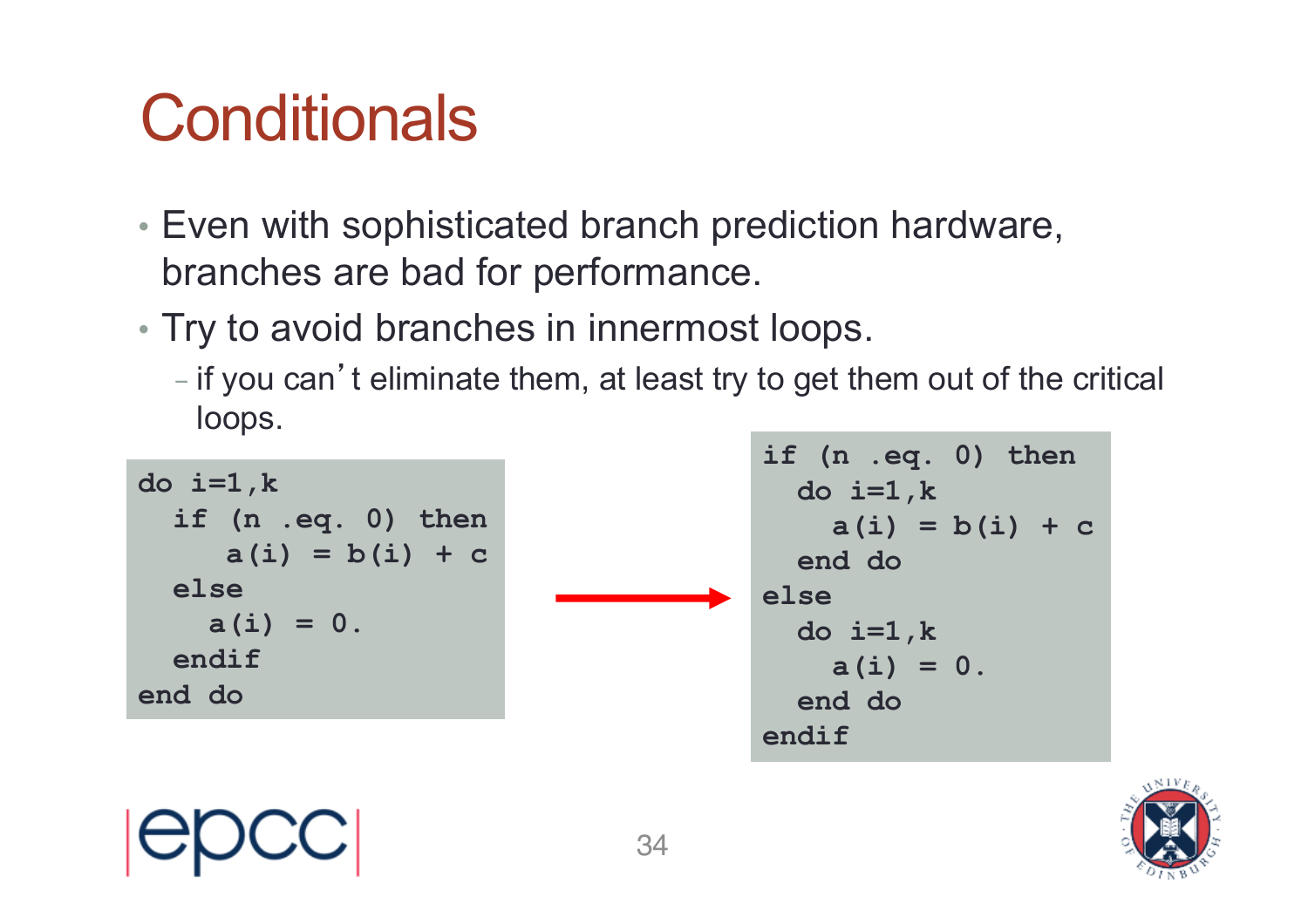# Data types

- Performance can be affected by choice of data types
	- often a difference between 32-bit and 64-bit arithmetic (integer and floating point).
	- complicated by trade-offs with memory usage and cache hit rates
- Avoid unnecessary type conversions
	- e.g. int to long, float to double
	- N.B. some type conversions are implicit
	- However sometimes better than the alternative e.g.
		- Use DP reduction variable rather than increase array precision.

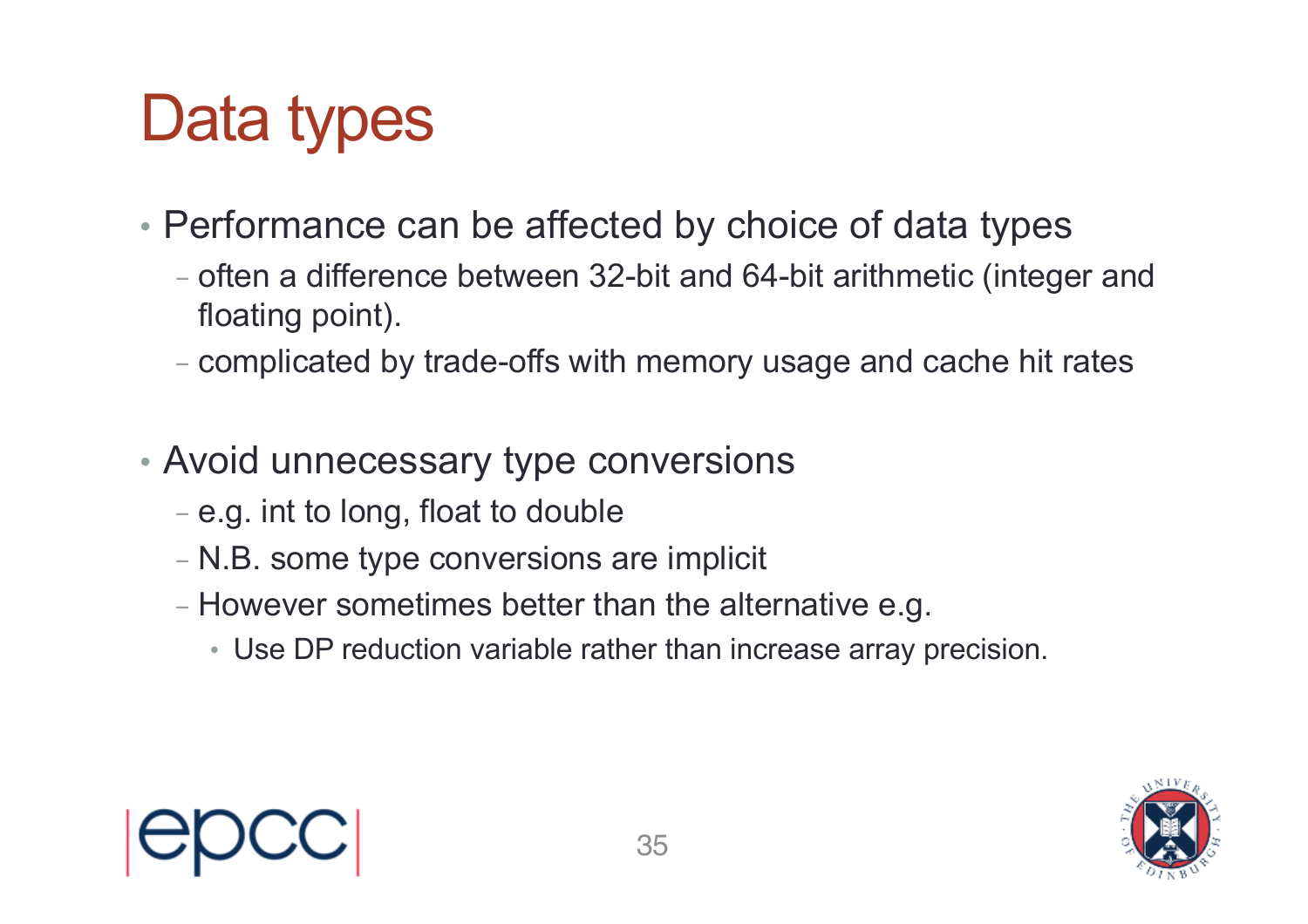#### **CSE**

- Compilers are generally good at Common Subexpression Elimination.
- A couple of cases where they might have trouble:

Different order of operands

$$
d = a + c
$$
  

$$
e = a + b + c
$$

Function calls

$$
d = a + func(c)
$$
  

$$
e = b + func(c)
$$

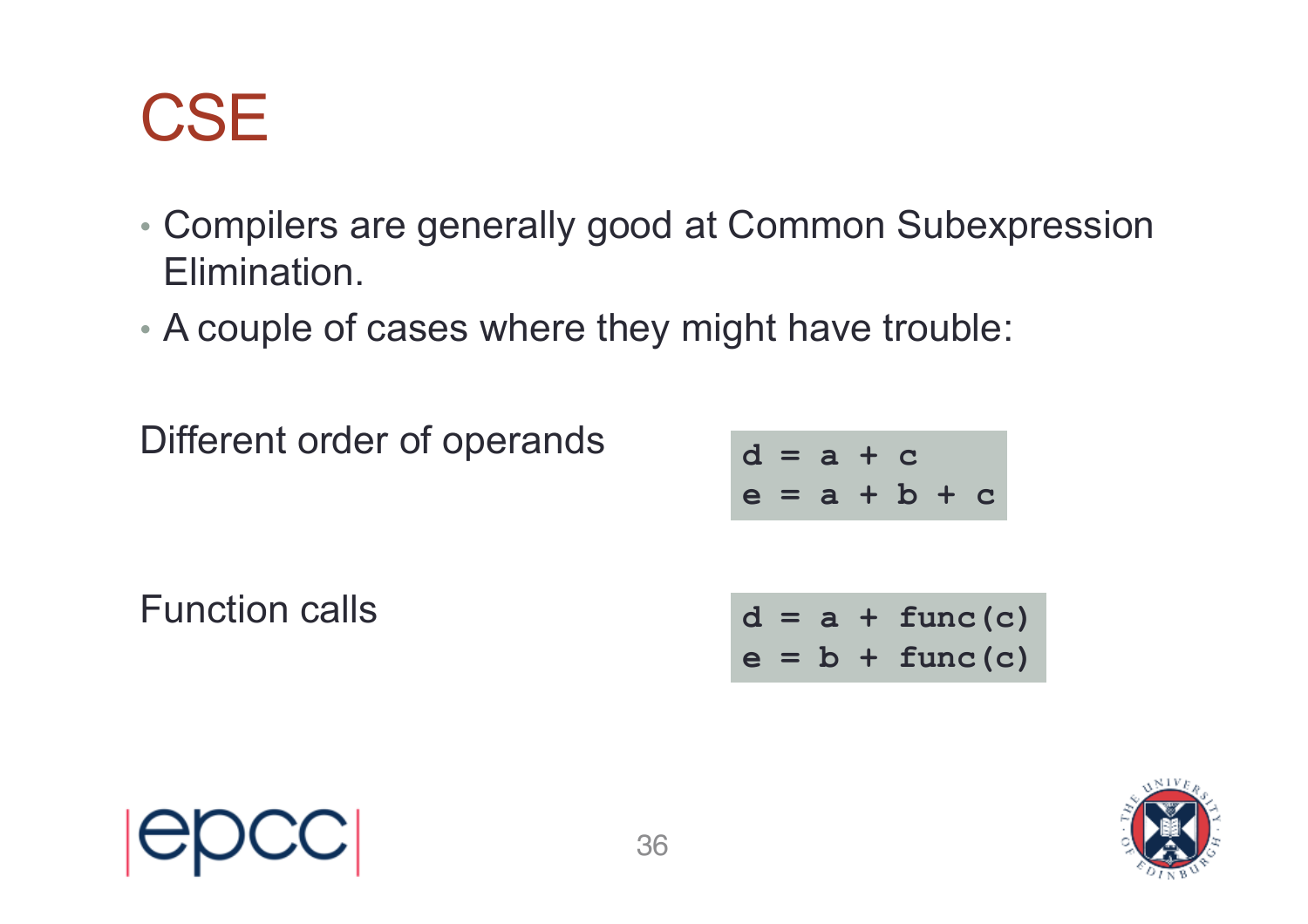# Register use

- Most compilers make a reasonable job of register allocation.
	- -But only limited number available.
- Can have problems in some cases:
	- -loops with large numbers of temporary variables
	- -such loops may be produced by inlining or unrolling
	- -array elements with complex index expressions
	- -can help compiler by introducing explicit scalar temporaries, most compilers will use a register for an explicit scalar in preference to an implicit CSE.



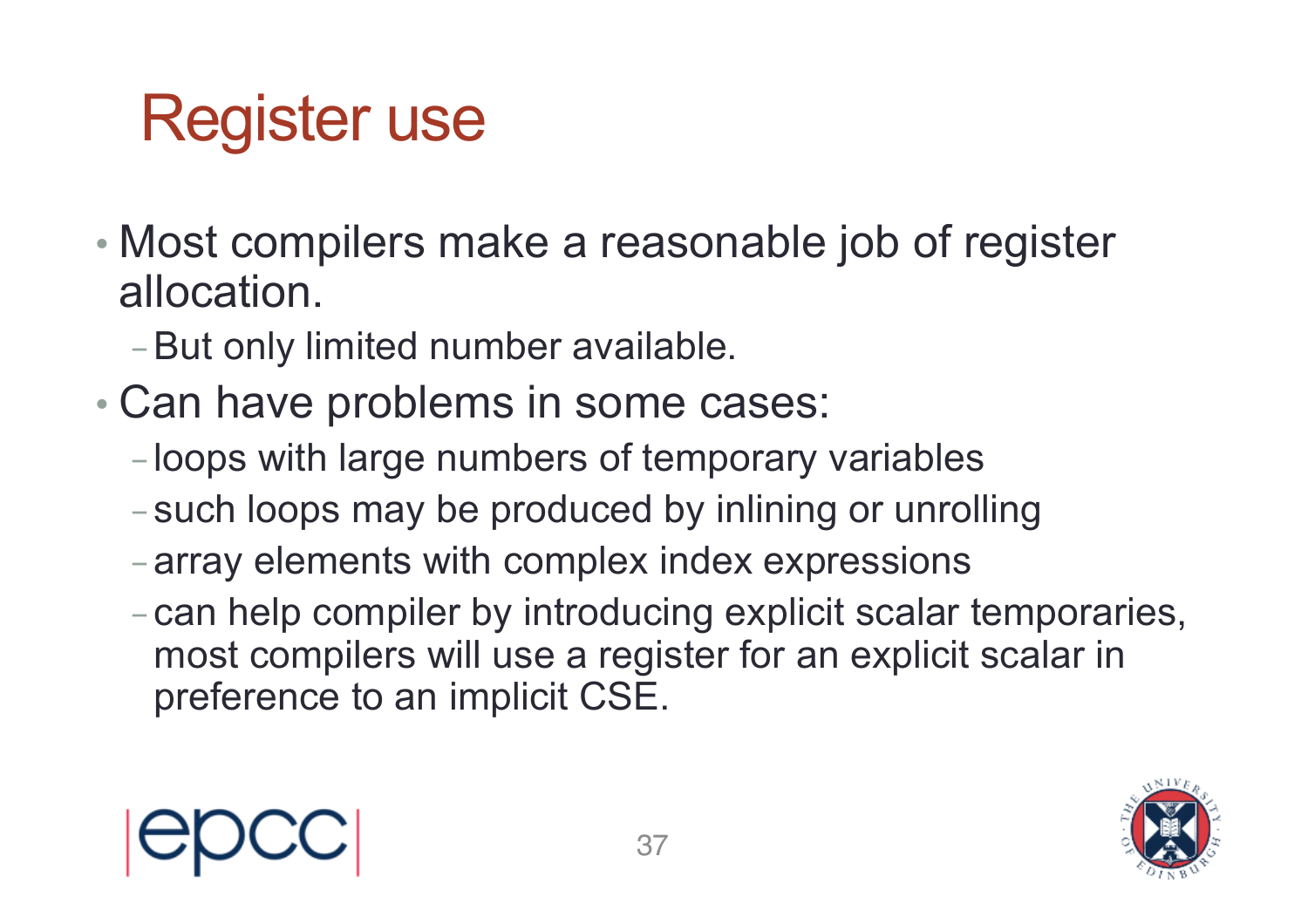$$
\begin{array}{ll}\n\text{for} & \text{if } i = 0; \text{if } i < n; \text{if } i + j \text{ for } i \\
& \text{if } i = 1 \text{ if } i = 1 \text{ if } i = 2 \text{ if } i \text{ for } i \text{ for } i \text{ for } i \text{ for } i \text{ for } i \text{ for } i \text{ for } i \text{ for } i \text{ for } i \text{ for } i \text{ for } i \text{ for } i \text{ for } i \text{ for } i \text{ for } i \text{ for } i \text{ for } i \text{ for } i \text{ for } i \text{ for } i \text{ for } i \text{ for } i \text{ for } i \text{ for } i \text{ for } i \text{ for } i \text{ for } i \text{ for } i \text{ for } i \text{ for } i \text{ for } i \text{ for } i \text{ for } i \text{ for } i \text{ for } i \text{ for } i \text{ for } i \text{ for } i \text{ for } i \text{ for } i \text{ for } i \text{ for } i \text{ for } i \text{ for } i \text{ for } i \text{ for } i \text{ for } i \text{ for } i \text{ for } i \text{ for } i \text{ for } i \text{ for } i \text{ for } i \text{ for } i \text{ for } i \text{ for } i \text{ for } i \text{ for } i \text{ for } i \text{ for } i \text{ for } i \text{ for } i \text{ for } i \text{ for } i \text{ for } i \text{ for } i \text{ for } i \text{ for } i \text{ for } i \text{ for } i \text{ for } i \text{ for } i \text{ for } i \text{ for } i \text{ for } i \text{ for } i \text{ for } i \text{ for } i \text{ for } i \text{ for } i \text{ for } i \text{ for } i \text{ for } i \text{ for } i \text{ for } i \text{ for } i \text{ for } i \text{ for } i \text{ for } i \text{ for } i \text{ for } i \text{ for } i \text{ for } i \text{ for } i \text{ for } i \text{ for } i \text{ for } i \text{ for } i \text{ for } i \text{ for } i \text{ for } i \text{ for } i \text{ for } i \text{ for } i \text{ for } i \text{ for } i \text{ for } i \text{ for } i \text{ for } i \text{ for } i \text{ for } i \text{ for } i \
$$

epcc

```
\n
$$
\text{tmp} = c[0];
$$
\n\nfor (i=0; i
```

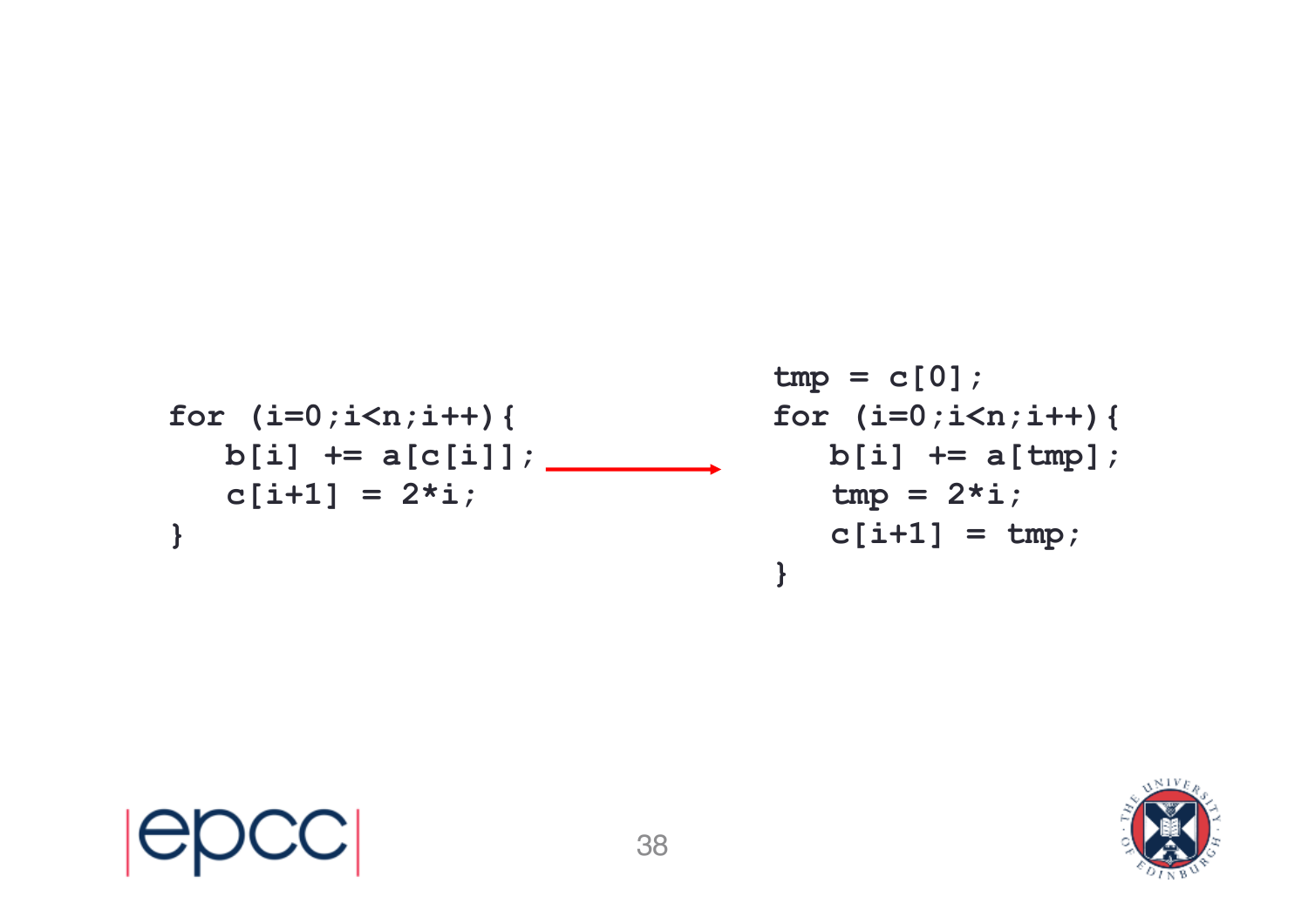# Spilling

- If compiler runs out of registers it will generate spill code.
	- store a value and then reload it later on
- Examine your source code and count how many loads/stores are required
- Compare with assembly code
- May need to distribute loops



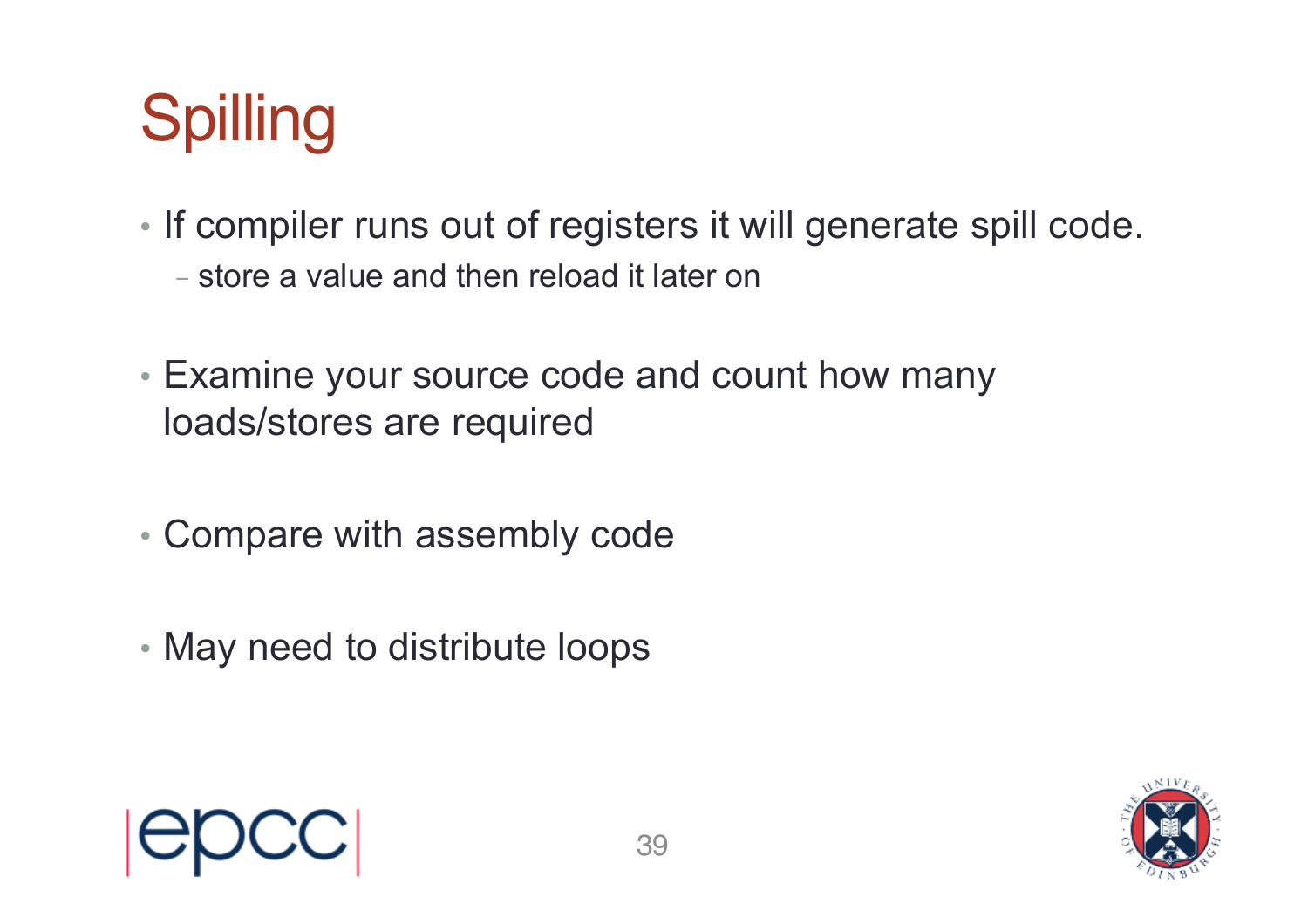# Loop unrolling

• Loop unrolling and software pipelining are two of the most important optimisations for scientific codes on modern RISC processors.

• Compilers generally good at this.

- If compiler fails, usually better to try and remove the impediment, rather than unroll by hand.
	- cleaner, more portable, better performance
- Compiler has to determine independence of iterations



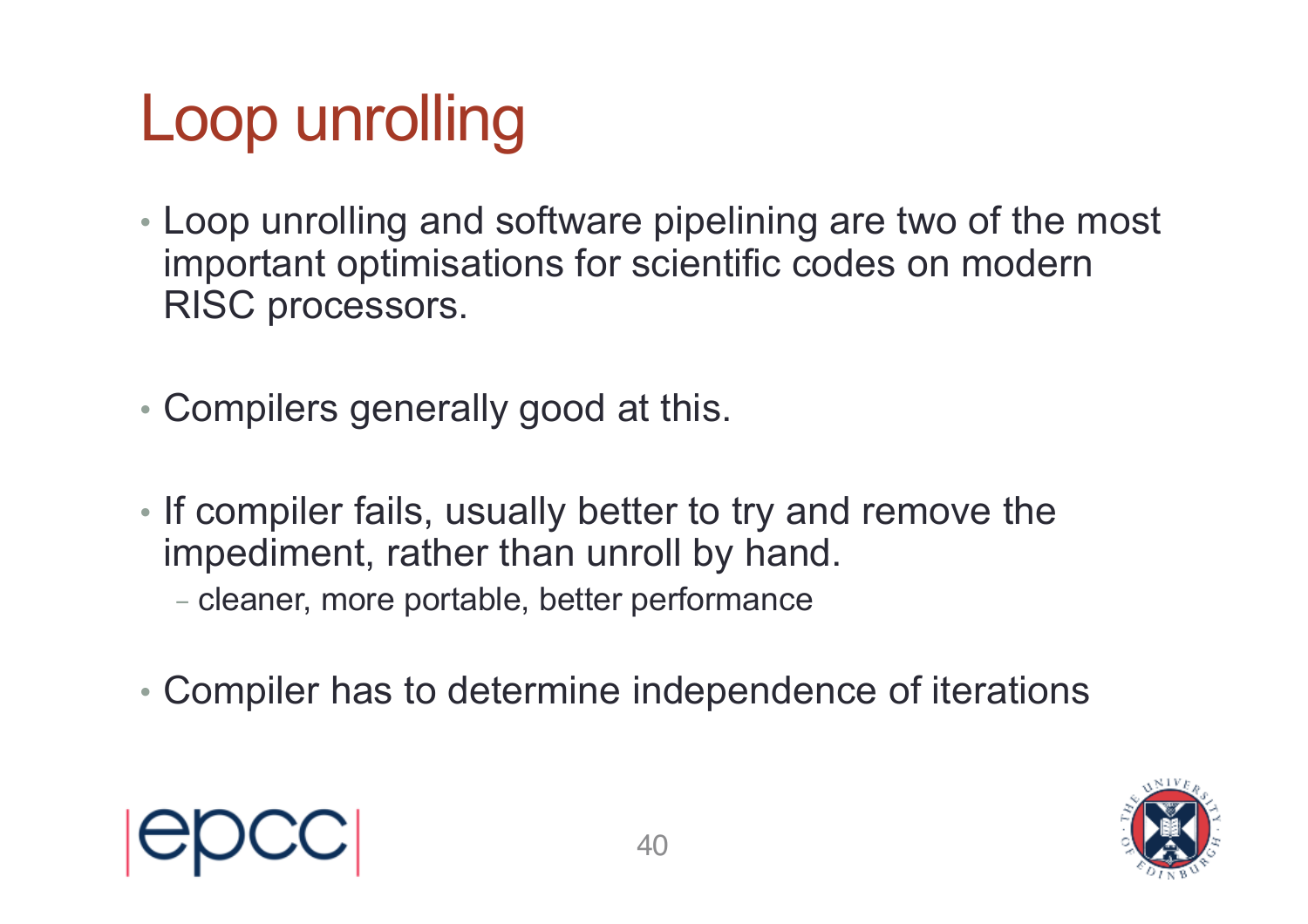# Loop unrolling

- Loops with small bodies generate small basic blocks of assembly code
	- lot of dependencies between instructions
	- high branch frequency
	- little scope for good instruction scheduling
- Loop unrolling is a technique for increasing the size of the loop body
	- gives more scope for better schedules
	- reduces branch frequency
	- make more independent instructions available for multiple issue.



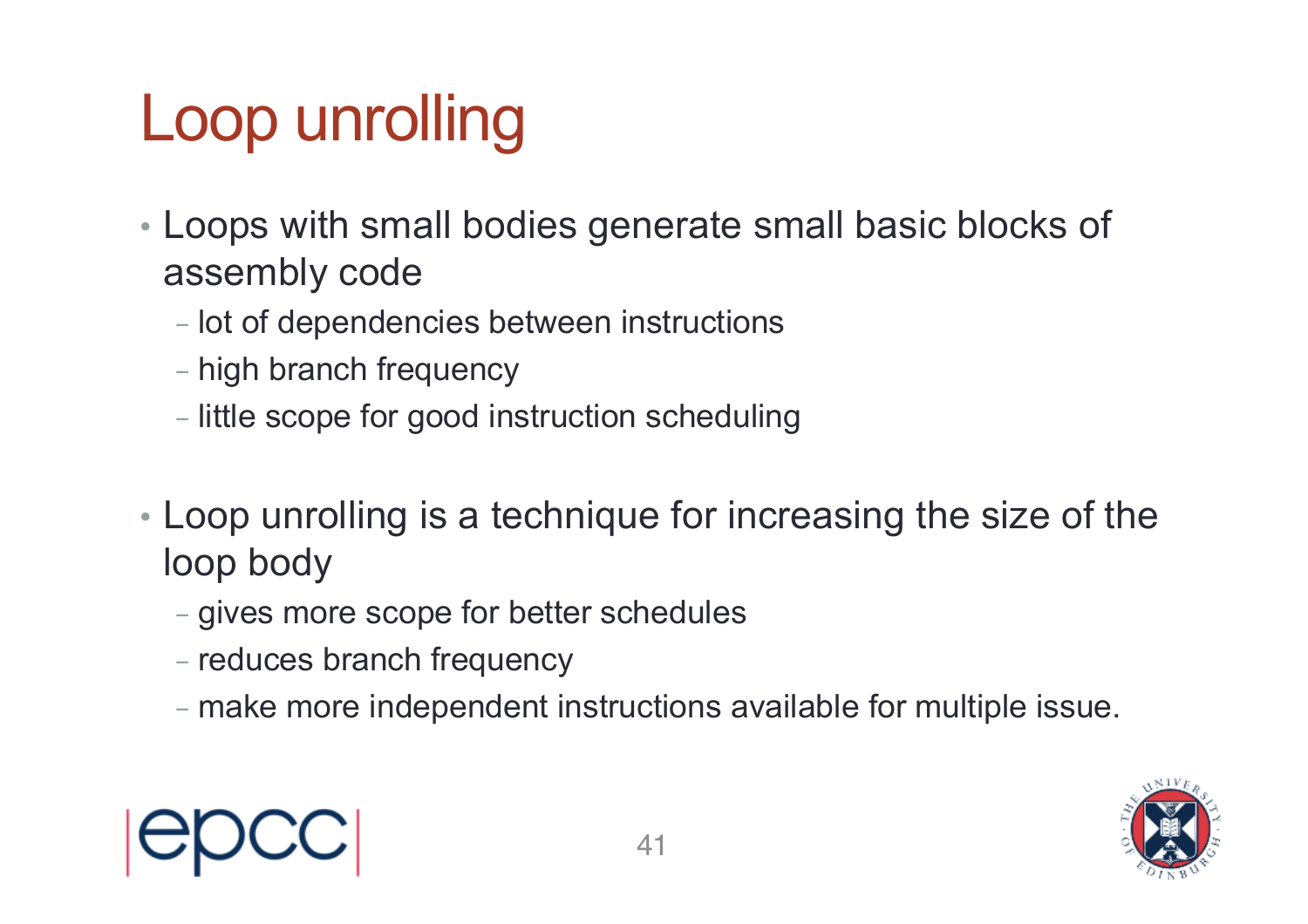# Loop unrolling

- Replace loop body by multiple copies of the body
- Modify loop control
	- take care of arbitrary loop bounds
- Number of copies is called unroll factor

Example:

**do i=1,n a(i)=b(i)+d\*c(i) end do do i=1,n-3,4 a(i)=b(i)+d\*c(i) a(i+1)=b(i+1)+d\*c(i+1) a(i+2)=b(i+2)+d\*c(i+2) a(i+3)=b(i+3)+d\*c(i+3) end do do j = i,n a(j)=b(j)+d\*c(j) end do** 42

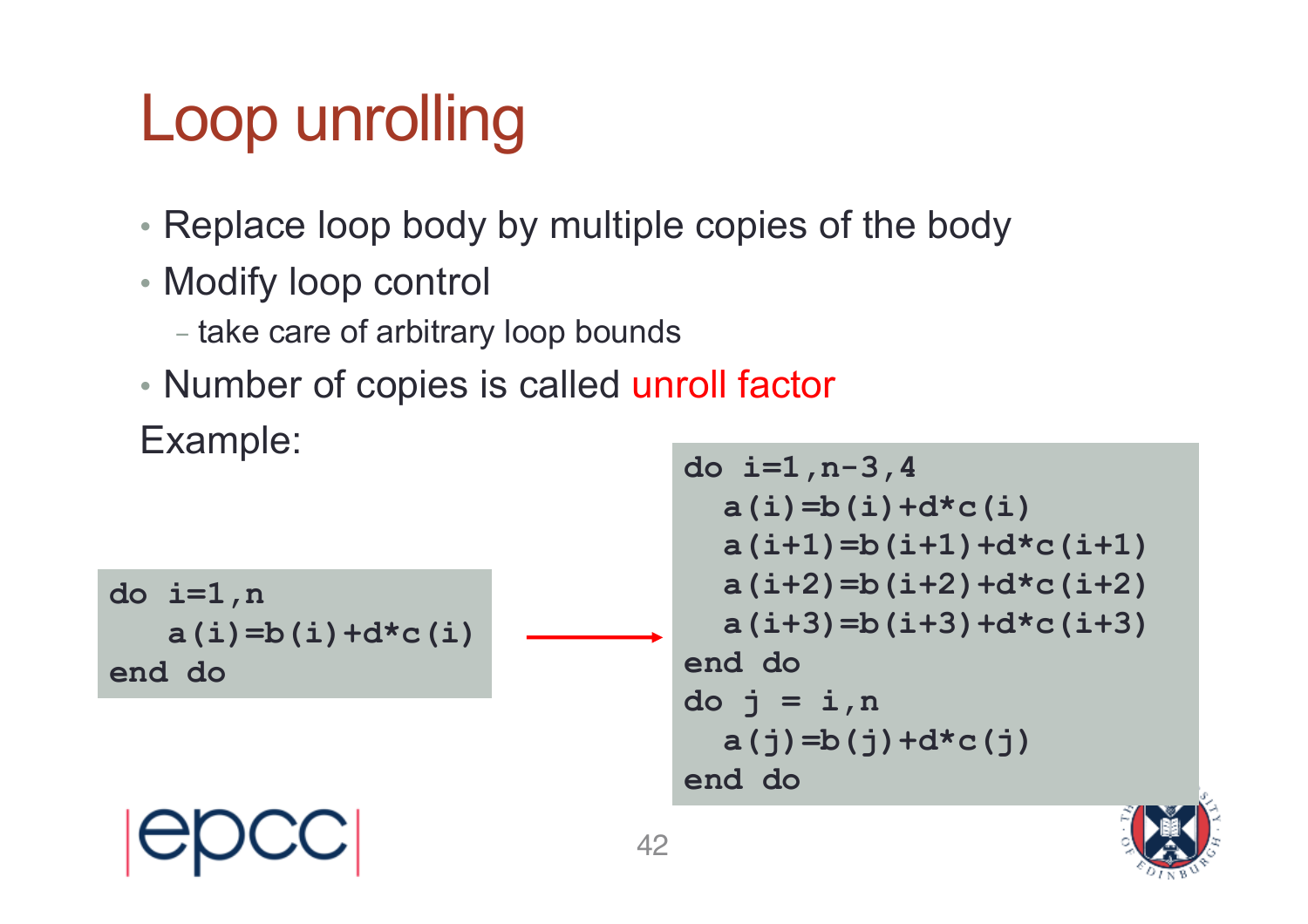- Remember that this is in fact done by the compiler at the IR or assembly code level.
- If the loop iterations are independent, then we end up with a larger basic block with relatively few dependencies, and more scope for scheduling.
	- also reduce no. of compare and branch instructions
- Choice of unroll factor is important (usually 2,4,8)
	- if factor is too large, can run out of registers
- Cannot unroll loops with complex flow control
	- hard to generate code to jump out of the unrolled version at the right place

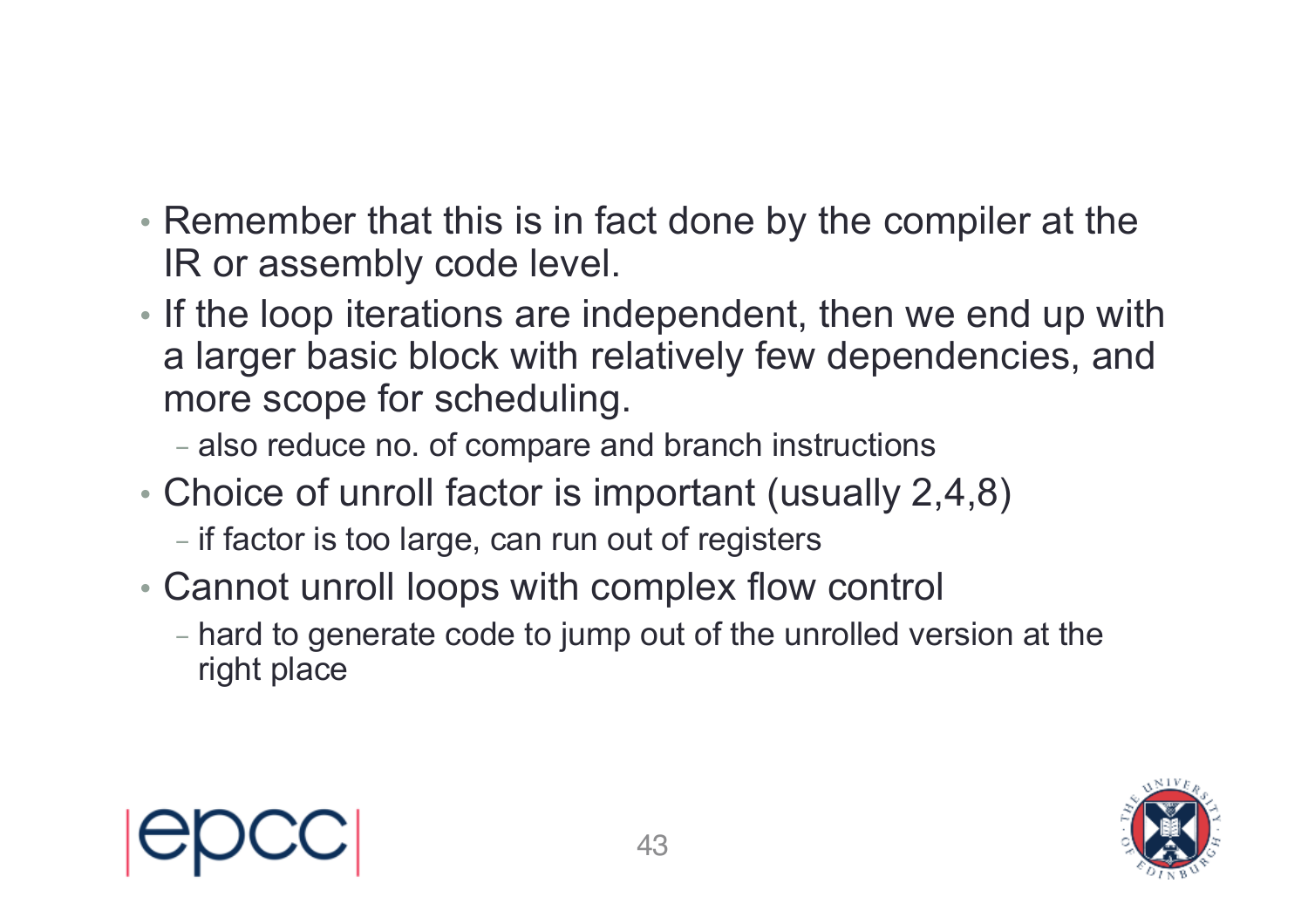# Impediments to unrolling

- Function calls
	- except in presence of good interprocedural analysis and inlining
- Conditionals
	- especially control transfer out of the loop
	- Lose most of the benefit anyway as they break up the basic block.
- Pointer/array aliasing
	- Compiler can't be sure different values don't overlap in memory

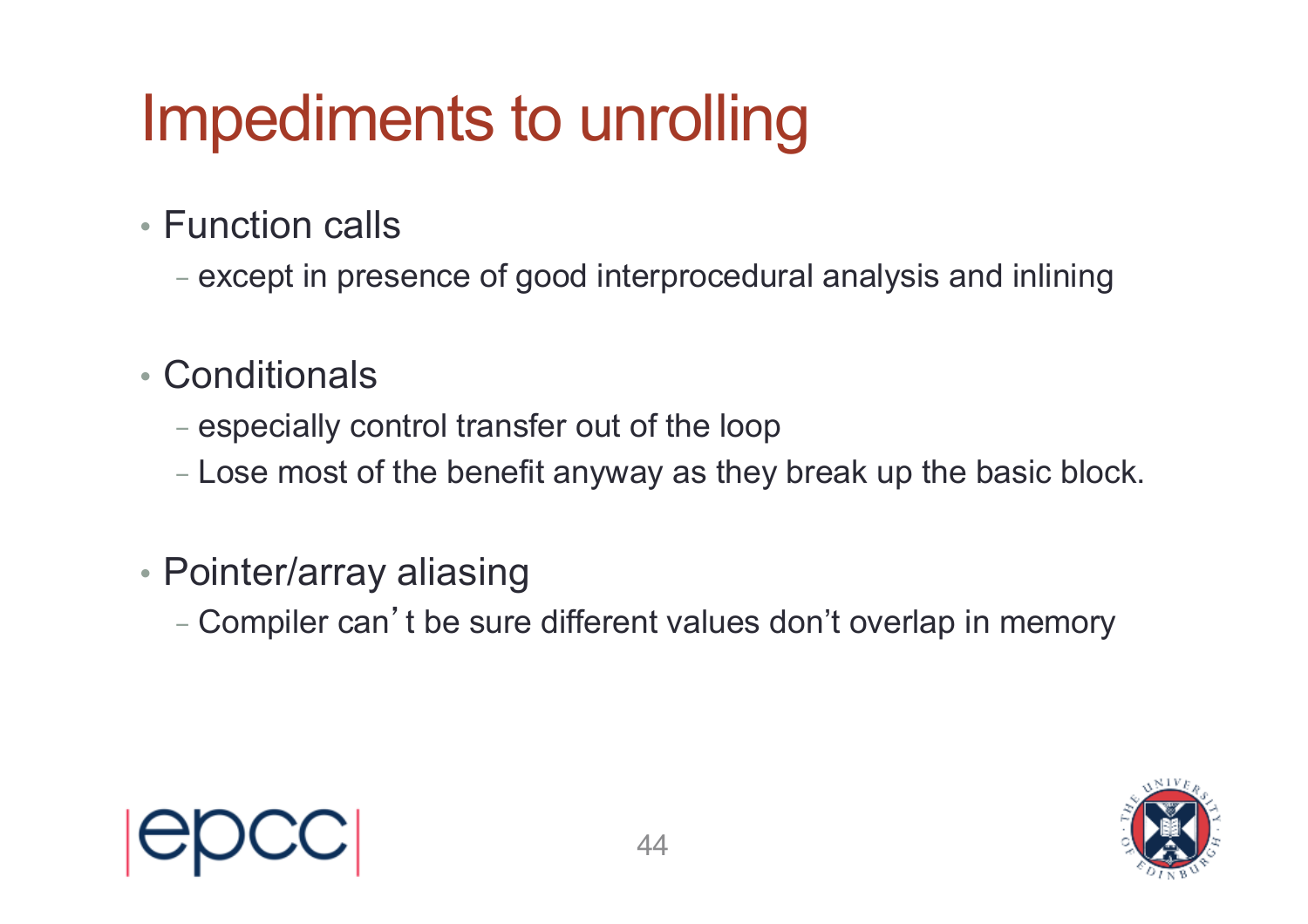#### **Example**

```
for (i=0;i<ip;i++){
   a[indx[i]] += c[i] * a[ip]; 
}
```
- Compiler doesn't know that **a[indx[i]]** and **a[ip]** don't overlap
- Could try hints
	- tell compiler that **indx** is a permutation
	- tell compiler that it is OK to unroll
- Or could rewrite:

```
tmp = a[ip];
for (i=0;i<ip;i++){
   a[indx[i]] += c[i] * tmp; 
}
```
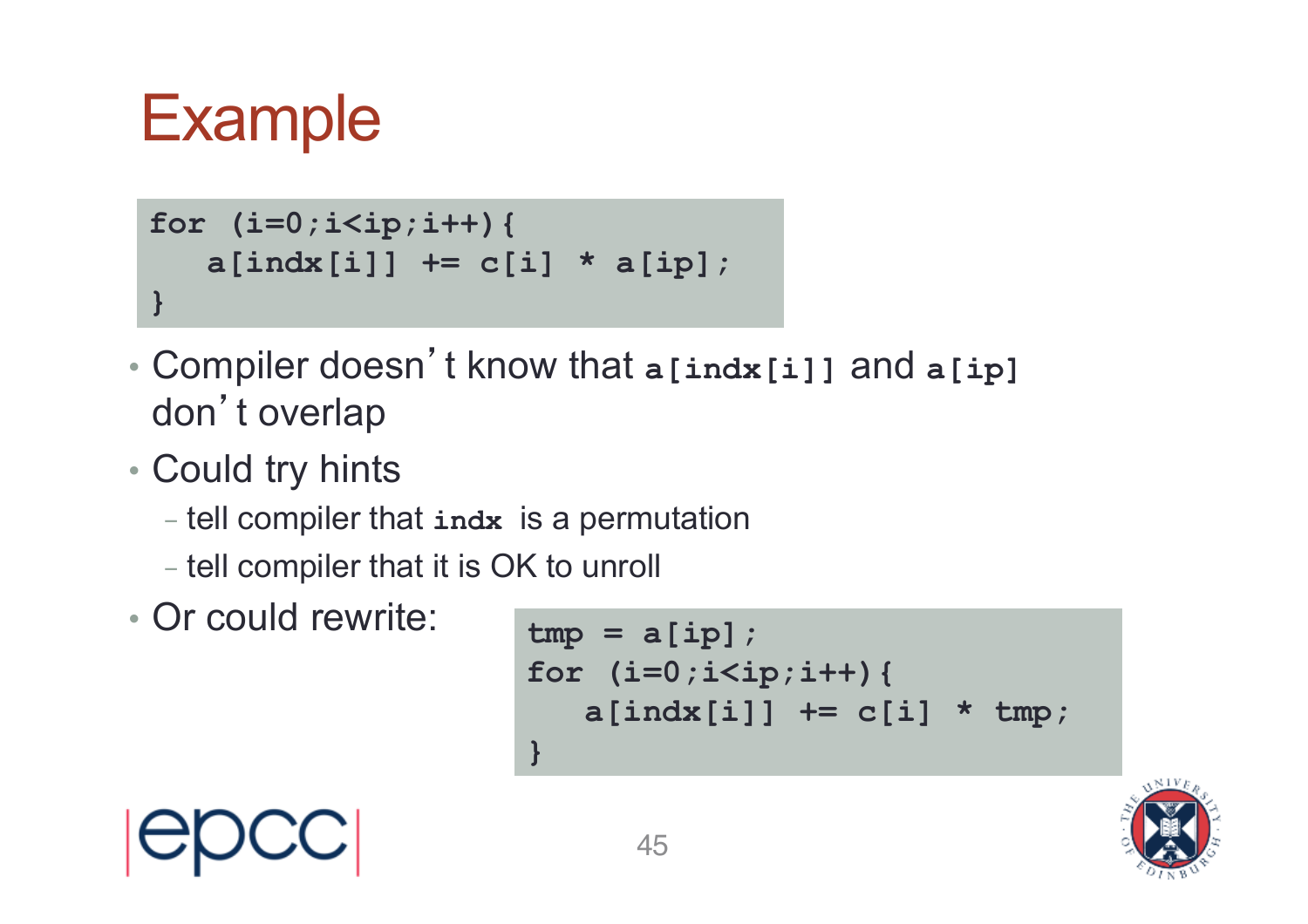# **Inlining**

- Compilers very variable in their abilities
- Hand inlining possible
	- very ugly (slightly less so if done via pre-processor macros)
	- causes code replication
- Compiler has to know where the source of candidate routines is.
	- sometimes done by compiler flags
	- easier for routines in the same file
	- try compiling multiple files at the same time
- Very important for OO code
	- OO design encourages methods with very small bodies
	- $-$  inline keyword in C++ can be used as a hint



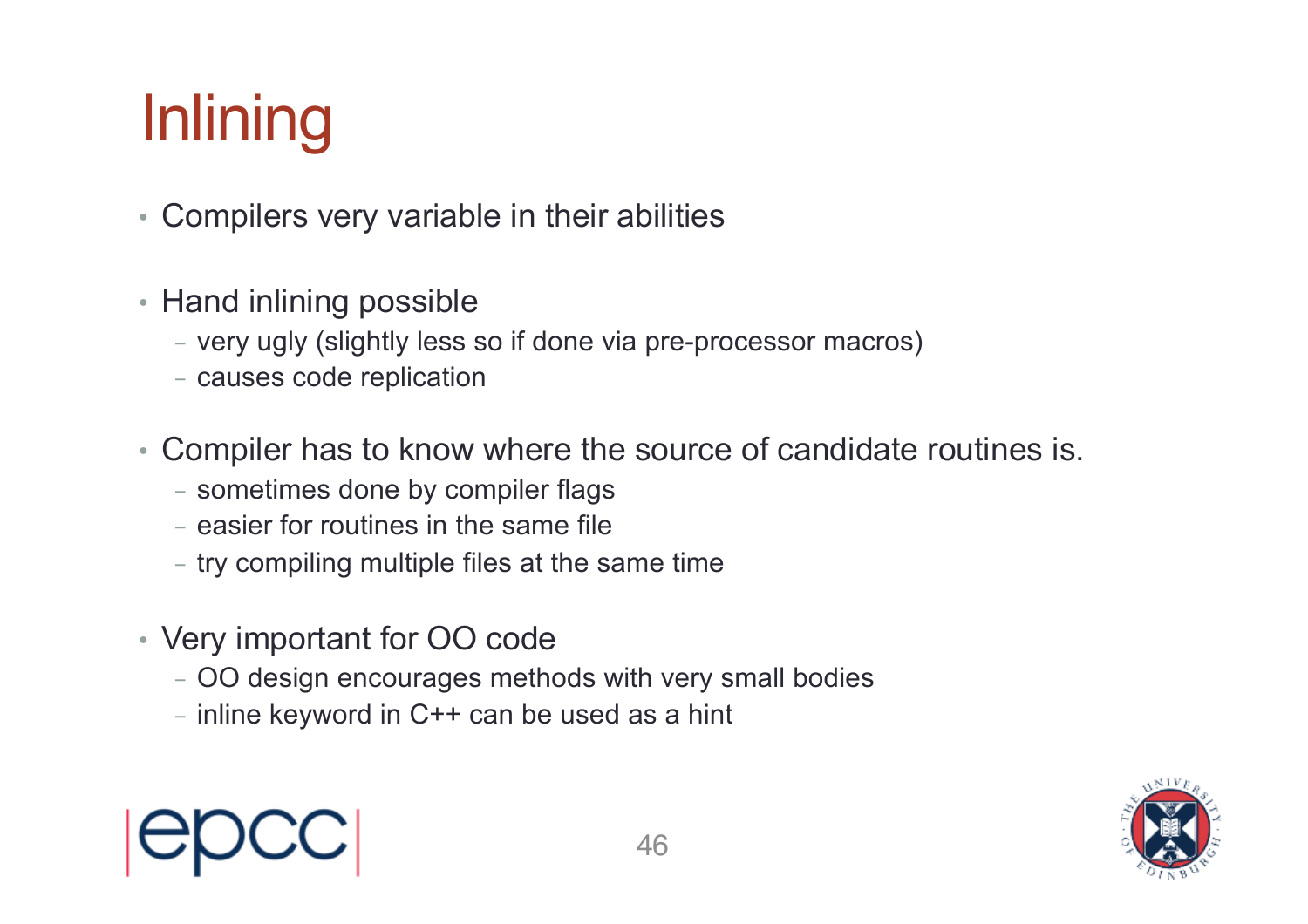# Vector Instructions (Vectorisation)

- Modern CPUs can perform multiple operations each cycle
	- Use special SIMD (Single Instruction Multiple Data) instructions
		- e.g. SSE, AVX
	- Operate on a "vector" of data
		- typically 2 or 4 double precision
		- potentially gives speedup in floating point operations
	- Usually only one loop is vectorisable in loop nest
		- And most compilers only consider inner loop

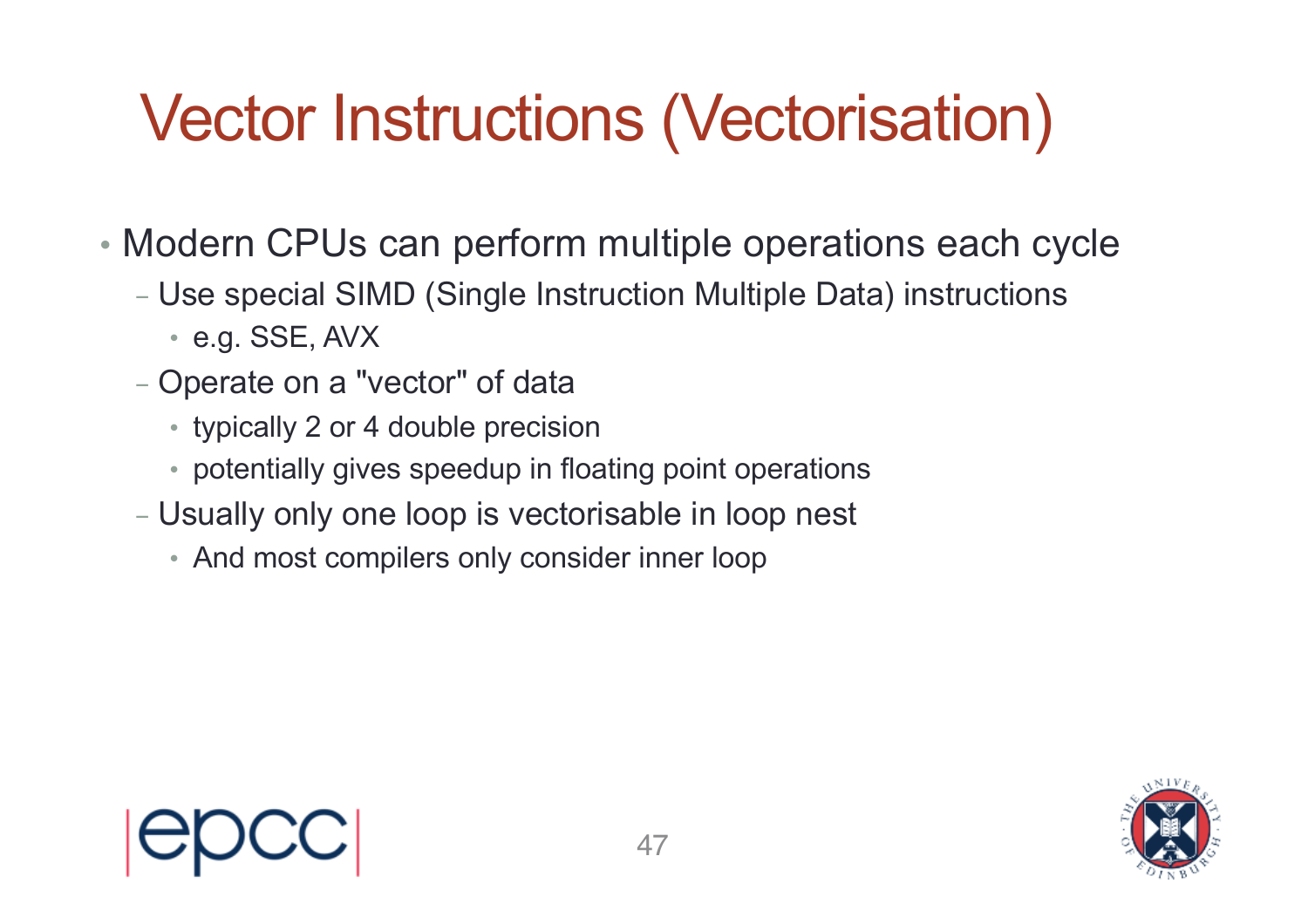- Optimising compilers will use vector instructions
	- Relies on code being vectorisable
	- ...or in a form that the compiler can convert to be vectorisable
	- Some compilers are better at this than others
	- But there are some general guidelines about what is likely to work...

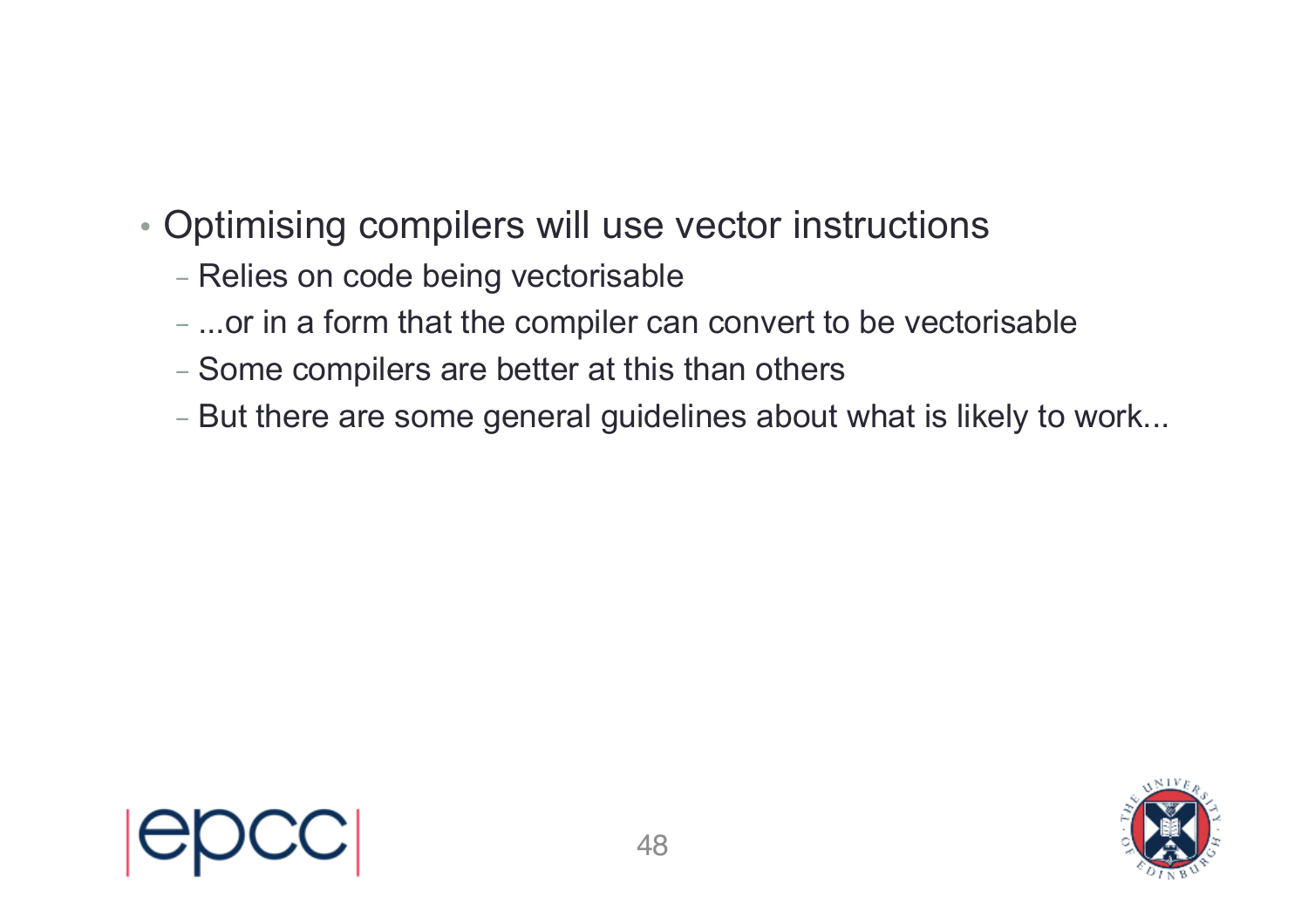# Requirements for vectorisation

- Loops must have determinable (at run time) trip count
	- rules out most while loops
- Loops must not contain function/subroutine calls
	- unless the call can be inlined by the compiler
	- maths library functions usually OK
- Loops must not contain braches or jumps
	- guarded assignments may be OK

 $-e.g.$  if  $(a[i] := 0.0) b[i] = c * a[i];$ 

• Loop trip counts needs to be long, or else a multiple of the vector length

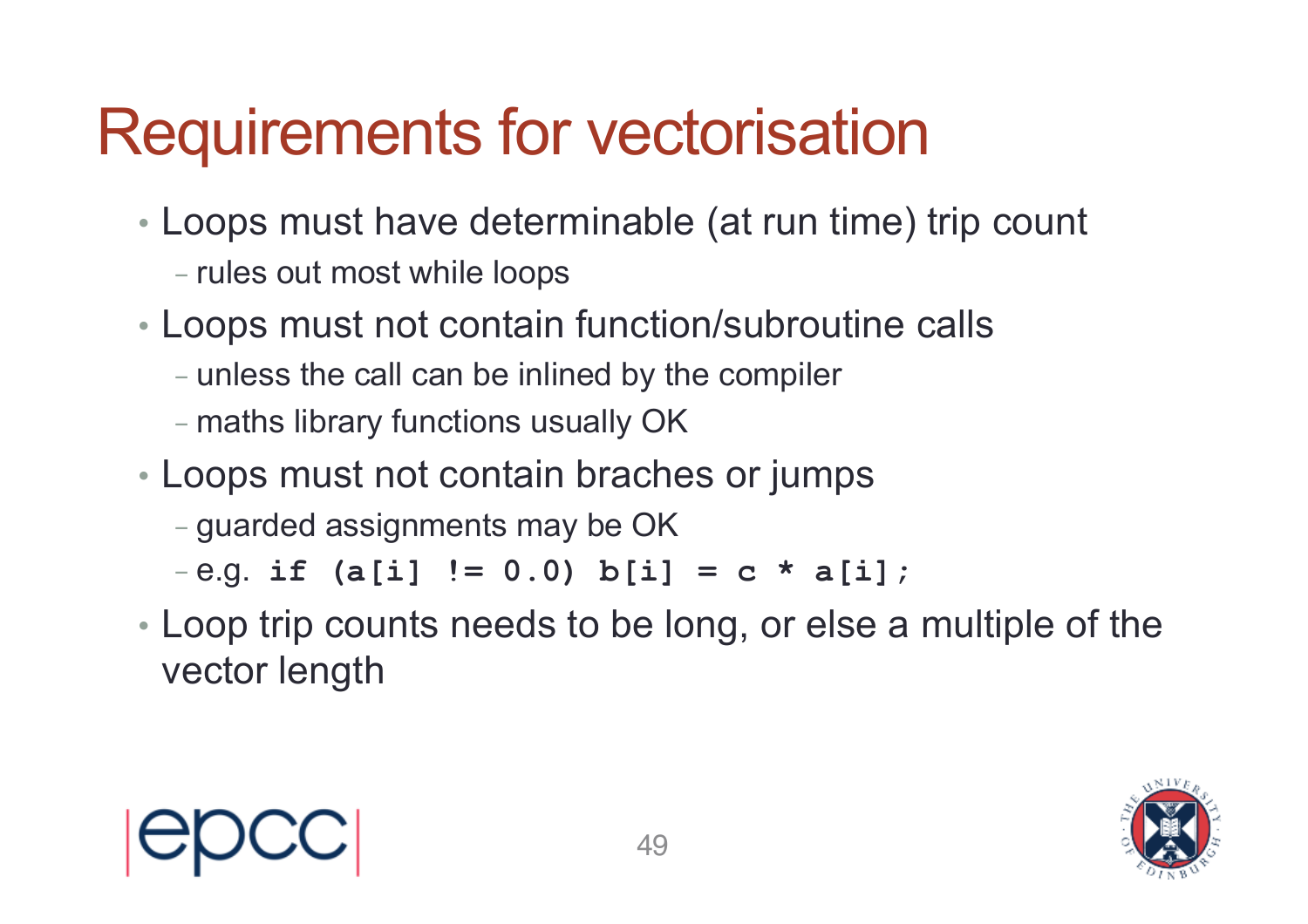- Loops must no have dependencies between iterations
	- reductions usually OK, e.g. **sum += a[i];**
	- avoid induction variables e.g. **indx += 3;**
	- use **restrict**
	- may need to tell the compiler if it can't work it out for itself
- Aligned data is best
	- e.g. AVX vector loads/stores operate most effectively on 32-bytes aligned address
	- need to either let the compiler align the data....
	- ..or tell it what the alignment is
- Unit stride through memory is best



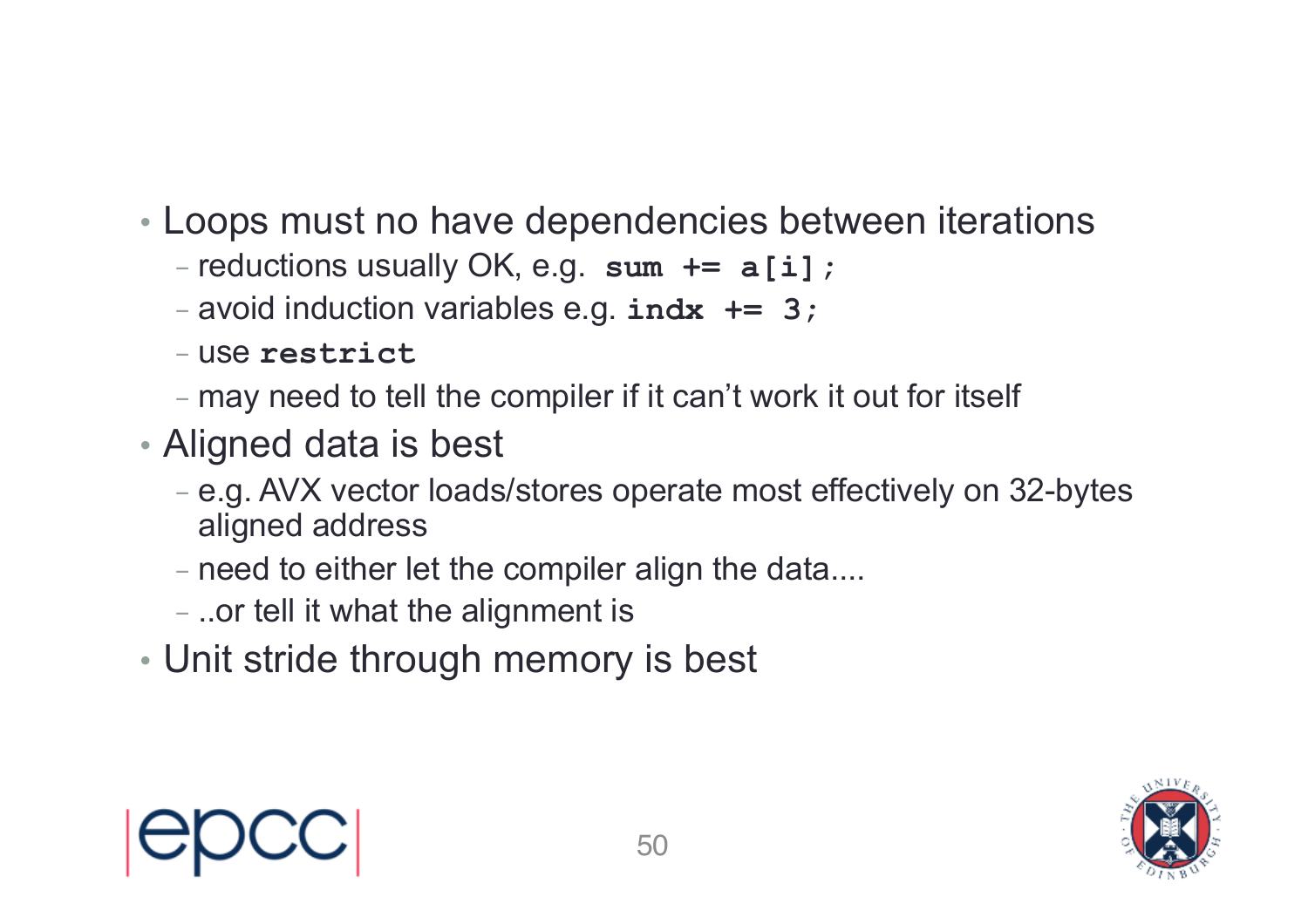# Multiple Optimisation steps

- Sometimes multiple optimisation steps are required.
	- Multiple levels of in-lining.
	- In-lining followed by loop un-rolling followed by CSE.
- The compiler may not be able to perform all steps at the same time
	- You may be able to help the compiler by performing some of the steps by hand.
	- Look for the least damaging code change that allows the compiler to complete the rest of the necessary changes.
	- Ideally try each step in isolation before attempting to combine hand-optimisations.



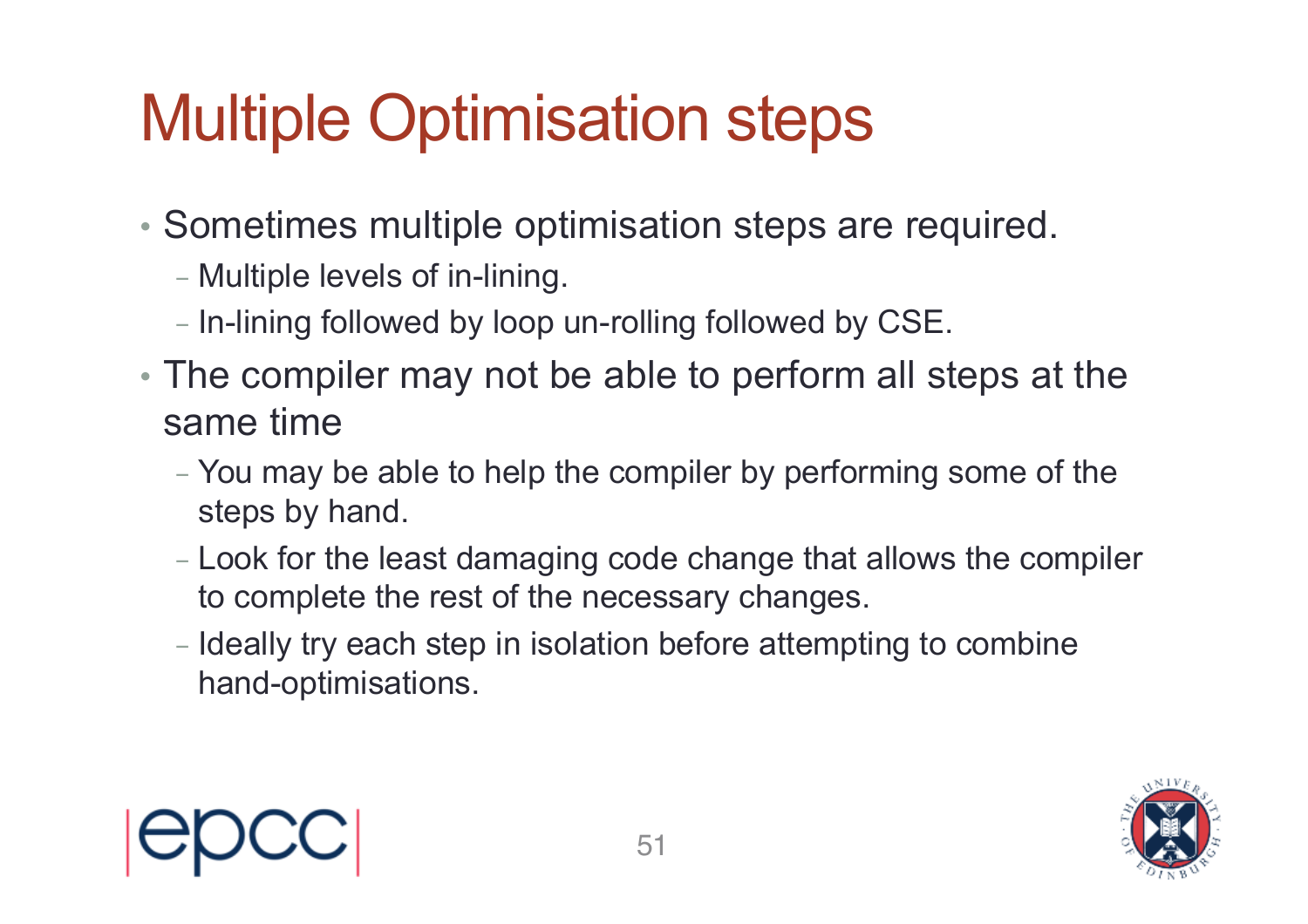#### Data structures

- Changing the programs data structures can often give good performance improvements
	- These are often global changes to the program and therefore expensive.
		- Code re-writing tools can help with this.
		- Easier if data structures are reasonably opaque, declared once
			- objects, structs, F90 types, included common blocks.
	- As memory access is often the major performance bottleneck the benefits can be great.
		- Improve cache/register utilisation.
		- Avoid pointer chasing
	- May be able to avoid memory access problems by changing code structure in key areas instead.



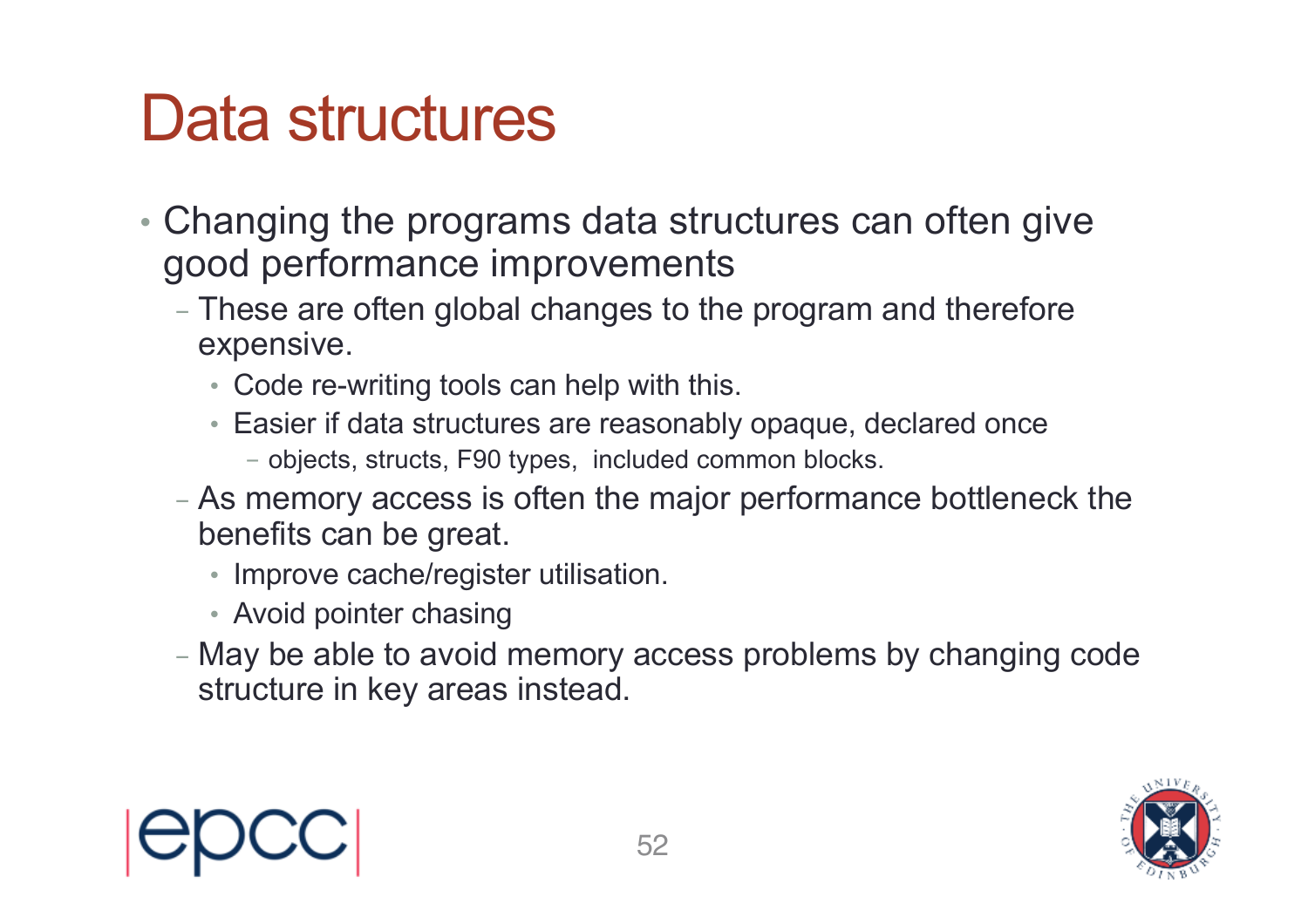#### Programmer's perspective:

- Memory structures are the programmers responsibility
	- At best the compiler can add small amounts of padding in limited circumstances.
	- Compilers can (and hopefully will) try to make best use of the memory structures that you specify (e.g. uni-modular transformations)
- Changing the memory structures you specify may allow the compiler to generate better code.

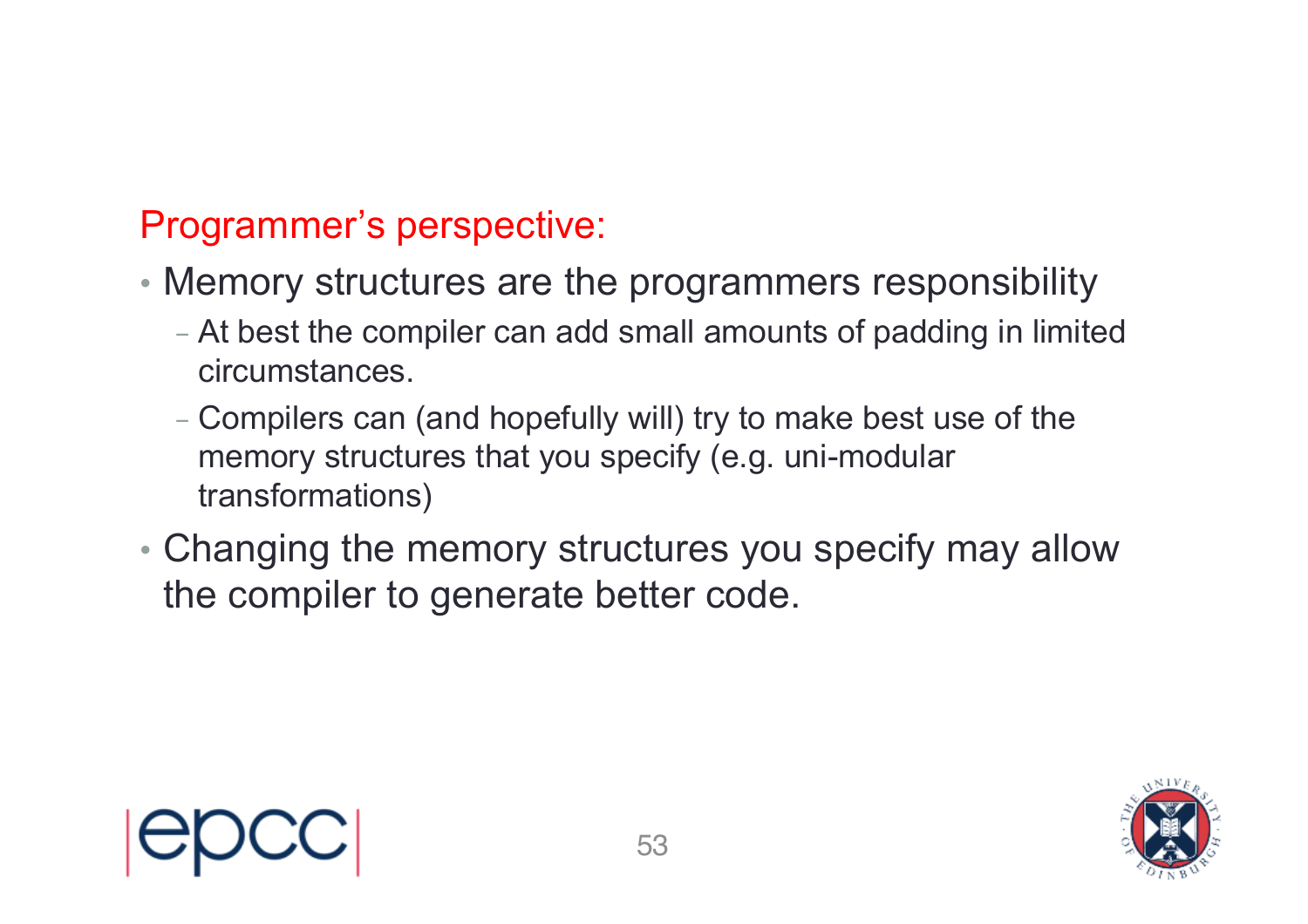## Arrays

- Arrays are large blocks of memory indexed by integer index
- Probably the most common data structure used in HPC codes
- Good for representing regularly discretised versions of dense continuous data

 $f(x, y, z) \rightarrow F[i][j][k]$ 

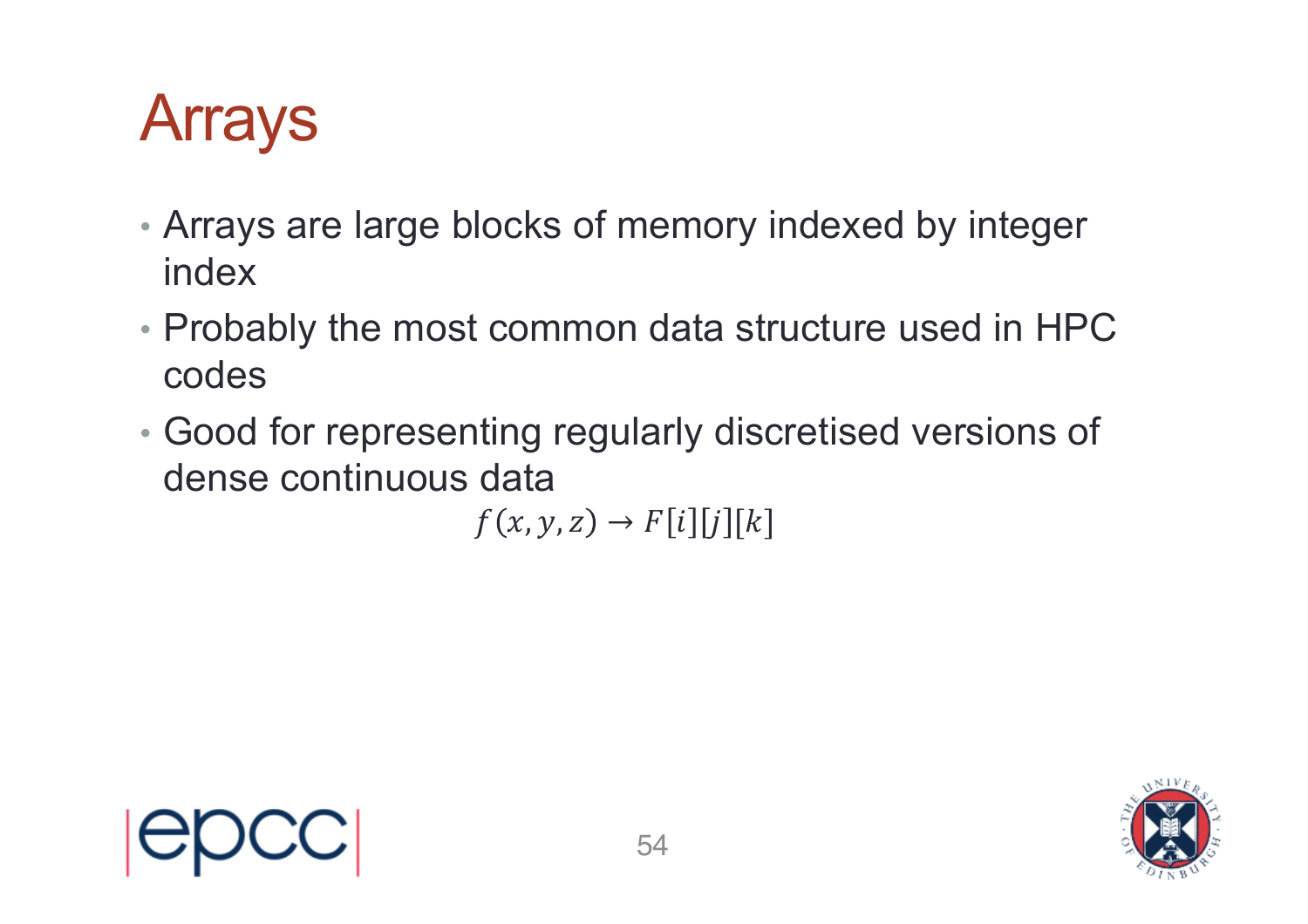## Arrays

- Many codes loop over array elements
	- Data access pattern is regular and easy to predict
- Unless loop nest order and array index order match the access pattern may not be optimal for cache re-use.
	- Compiler can often address these problems by transforming the loops.
	- But sometimes can do a better job when provided with a more cache-friendly index order.

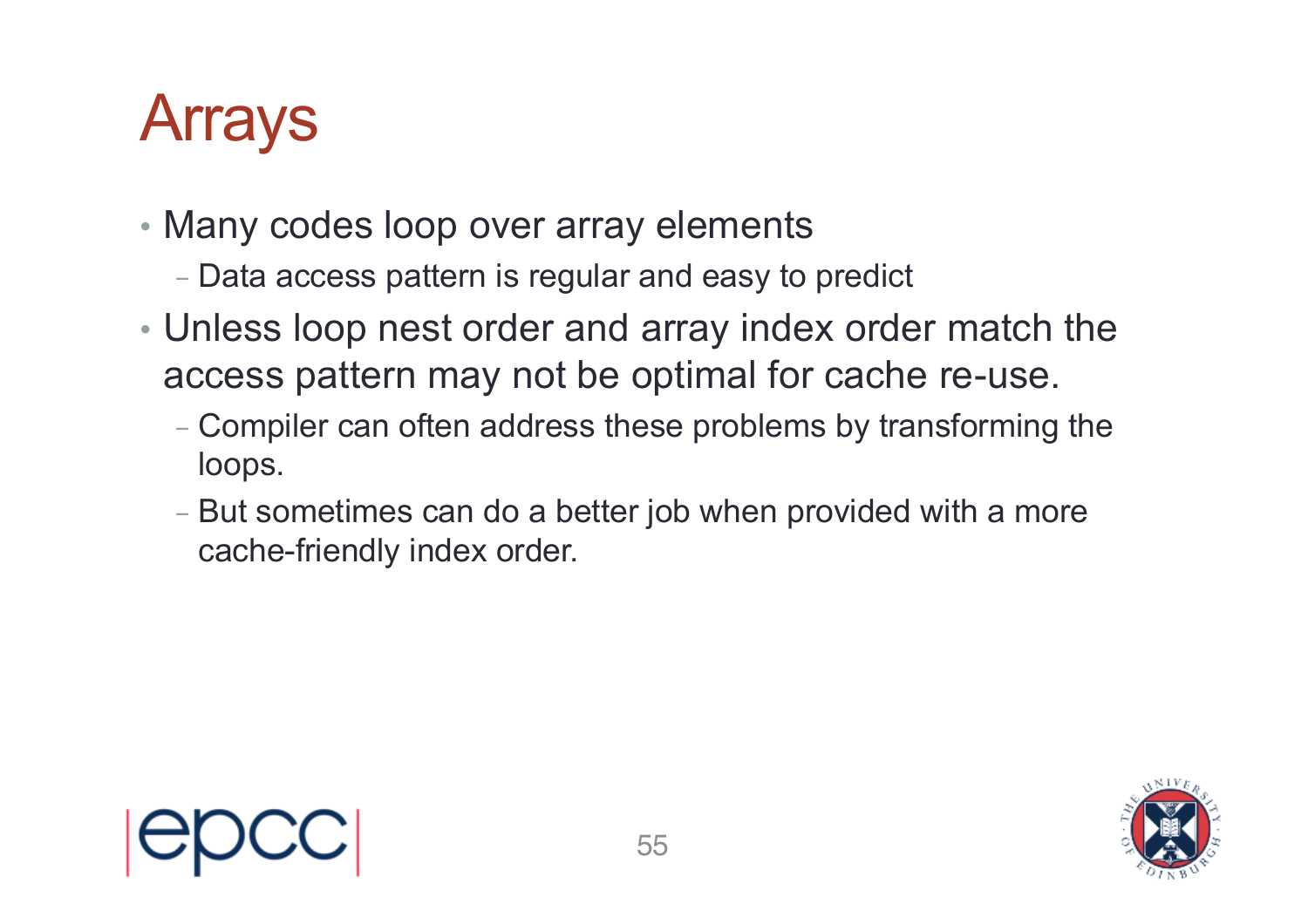# What can go wrong

- Poor cache/page use
	- Lack of spatial locality
	- Lack of temporal locality
	- cache thrashing
- Unnecessary memory accesses
	- pointer chasing
	- array temporaries
- Aliasing problems
	- Use of pointers can inhibit code optimisation

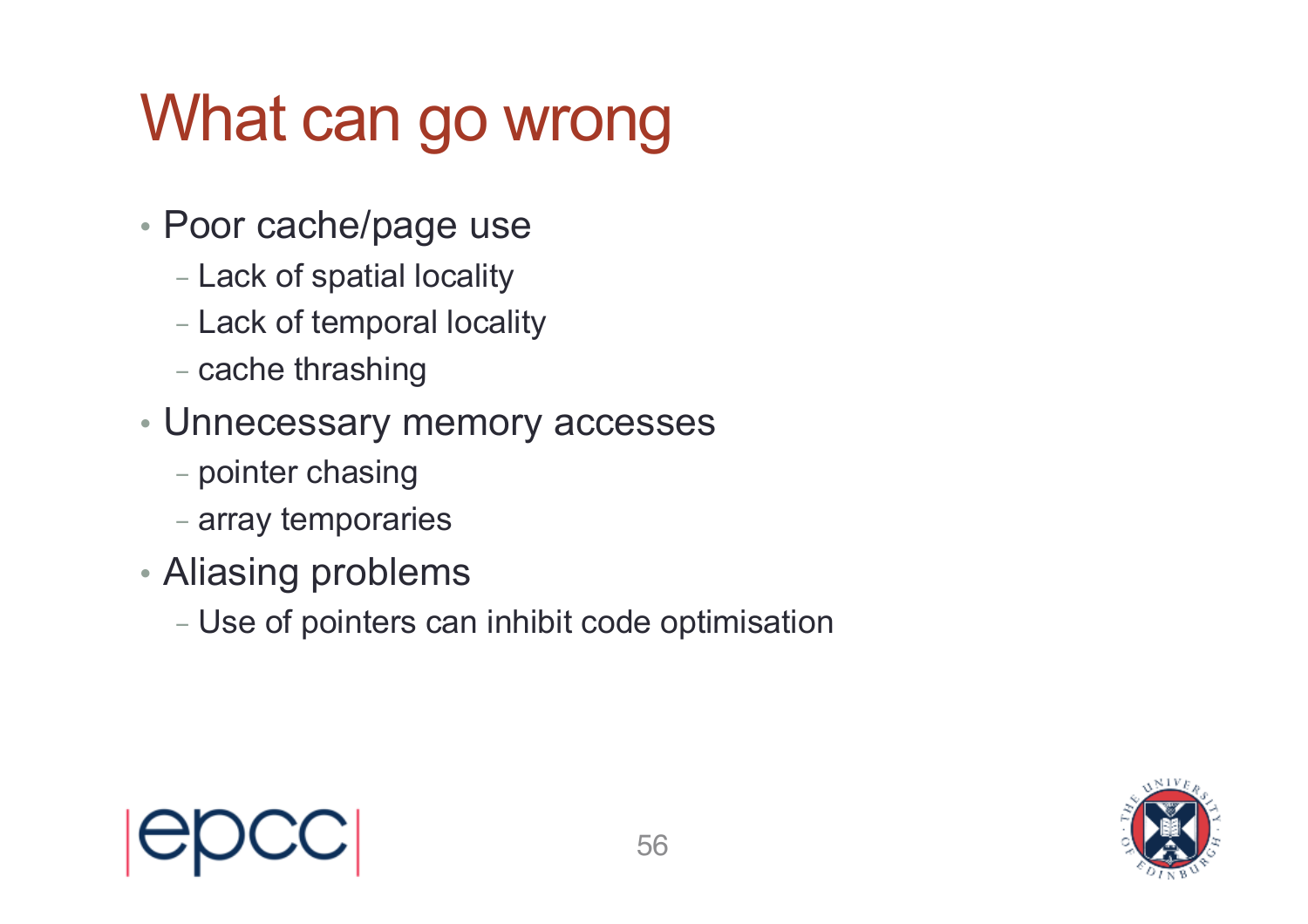### Reducing memory accesses

- Memory accesses are often the most important limiting factor for code performance.
	- Many older codes were written when memory access was relatively cheap.
- Things to look for:
	- Unnecessary pointer chasing
		- pointer arrays that could be simple arrays
		- linked lists that could be arrays.
	- Unnecessary temporary arrays.
	- Tables of values that would be cheap to re-calculate.

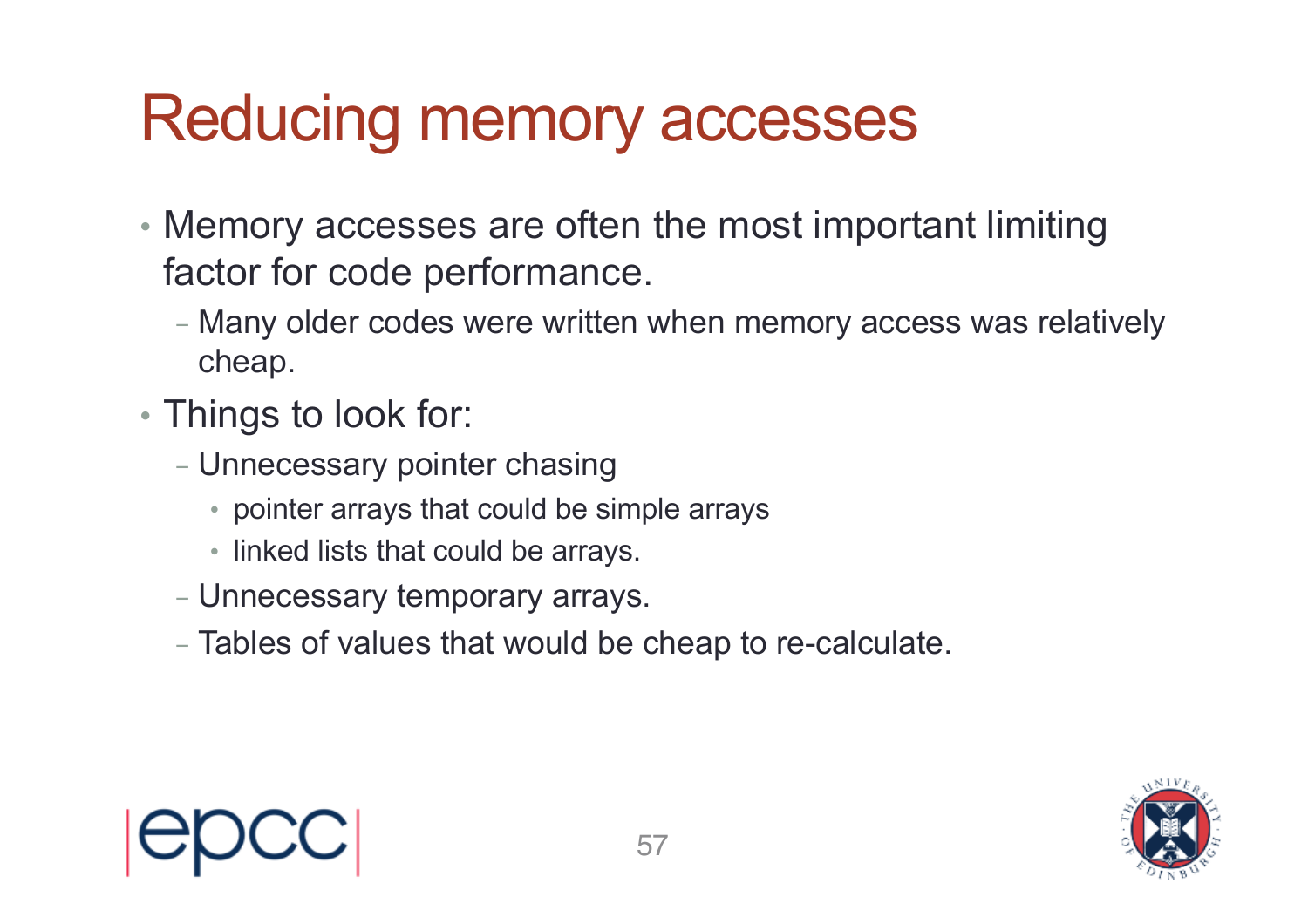# Utilizing caches

- Want to use all of the data in a cache line
	- loading unwanted values is a waste of memory bandwidth.
	- structures are good for this
	- or loop fastest over the corresponding index of an array.
- Place variables that are used together close together
	- Also have to worry about alignment with cache block boundaries.
- Avoid " gaps " in structures
	- In C structures may contain gaps to ensure the address of each variable is aligned with its size.

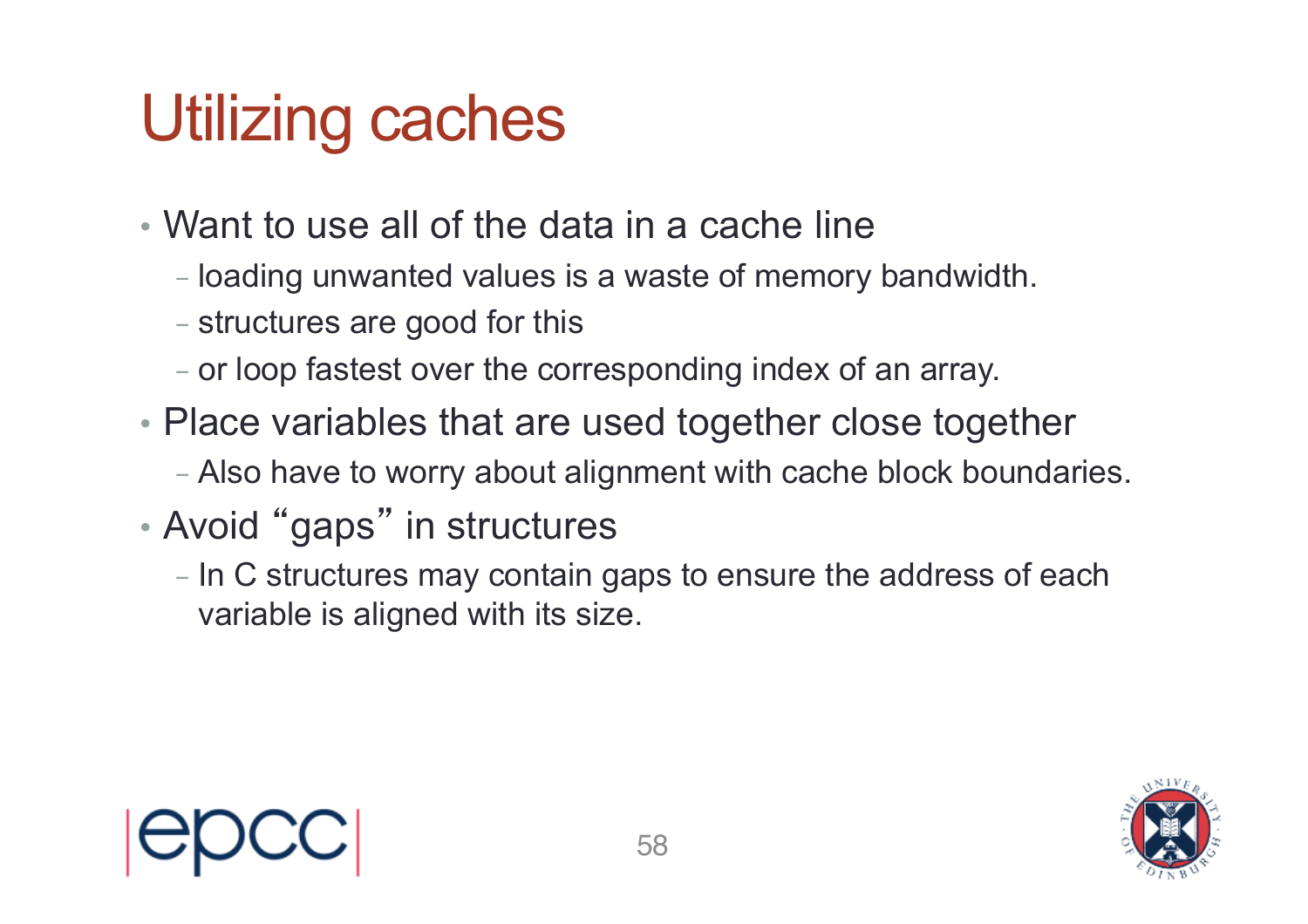### Arrays and caches

Bad: non-contiguous memory accesses

**do i=1,n do j=1,m**  $a(i, j) = b * c(i, j)$ **end do end do**

```
for (j=0;i<m;j++){
   for (i=0;i<n;i++){
      a[i][j] = b * c[i][j];}
```
Good: contiguous memory accesses

```
do j=1,m
   do i=1,n
     a(i, j) = b * c(i, j)end do
end do
```

```
for (i=0;i<n;i++){
   for (j=0;j<m;j++){
      a[i][j] = b * c[i][j];}
}
```


**}**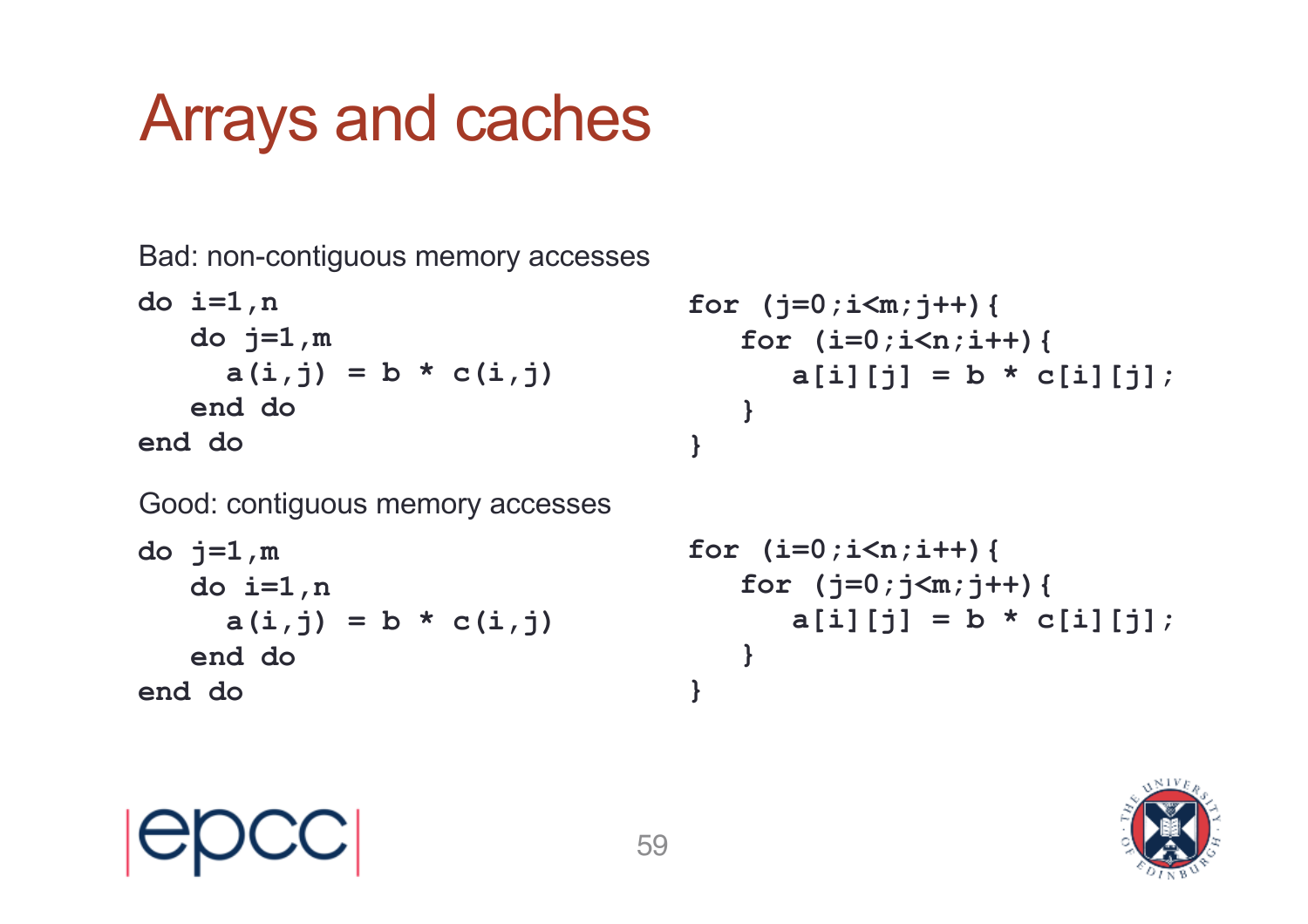# Cache blocking

- A combination of:
	- strip mining (also called loop blocking, loop tiling...)
	- loop interchange
- Designed to increase data reuse:
	- temporal reuse: reuse array elements already referenced
	- spatial reuse: good use of cache lines
- Many ways to block any given loop nest
	- Which loops should be blocked?
	- What block size(s) will work best?

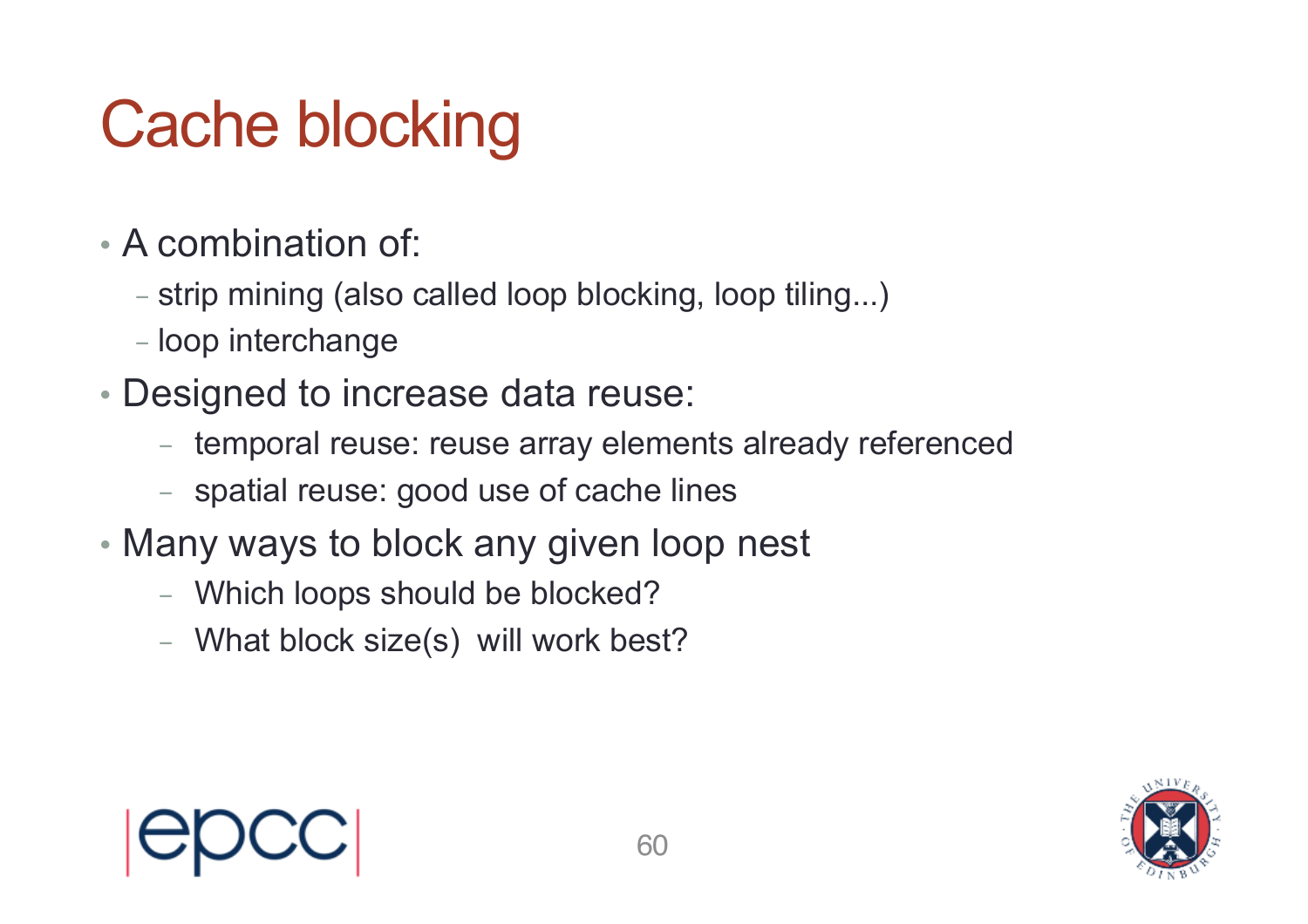#### Blocking example



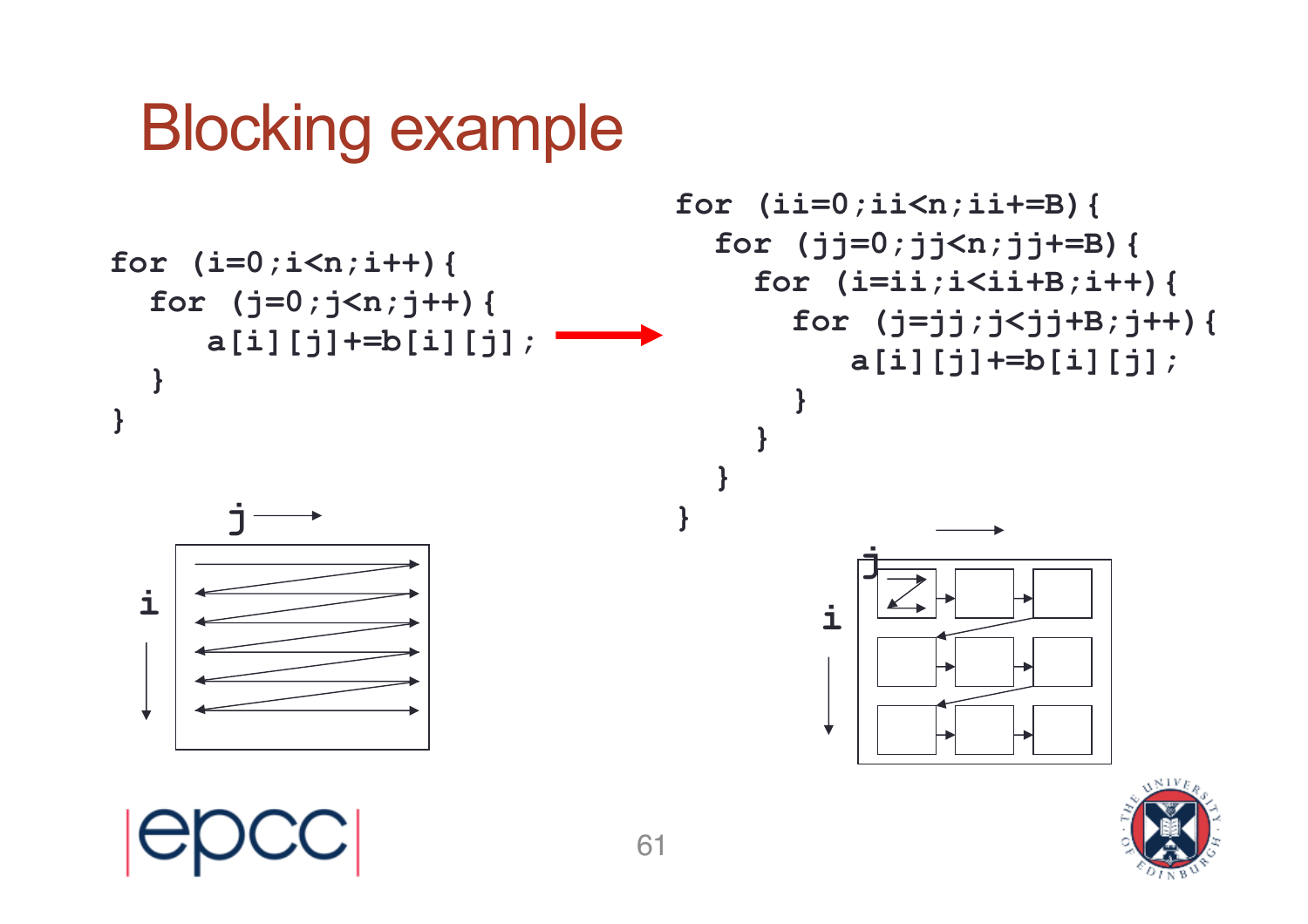# Pointer aliasing

- Pointers are variables containing memory addresses.
	- Pointers are useful but can seriously inhibit code performance.
- Compilers try very hard to reduce memory accesses.
	- Only loading data from memory once.
	- Keep variables in registers and only update memory copy when necessary.
- Pointers could point anywhere, so to be safe compiler will:
	- Reload all values after write through pointer
	- Synchronize all variables with memory before read through pointer

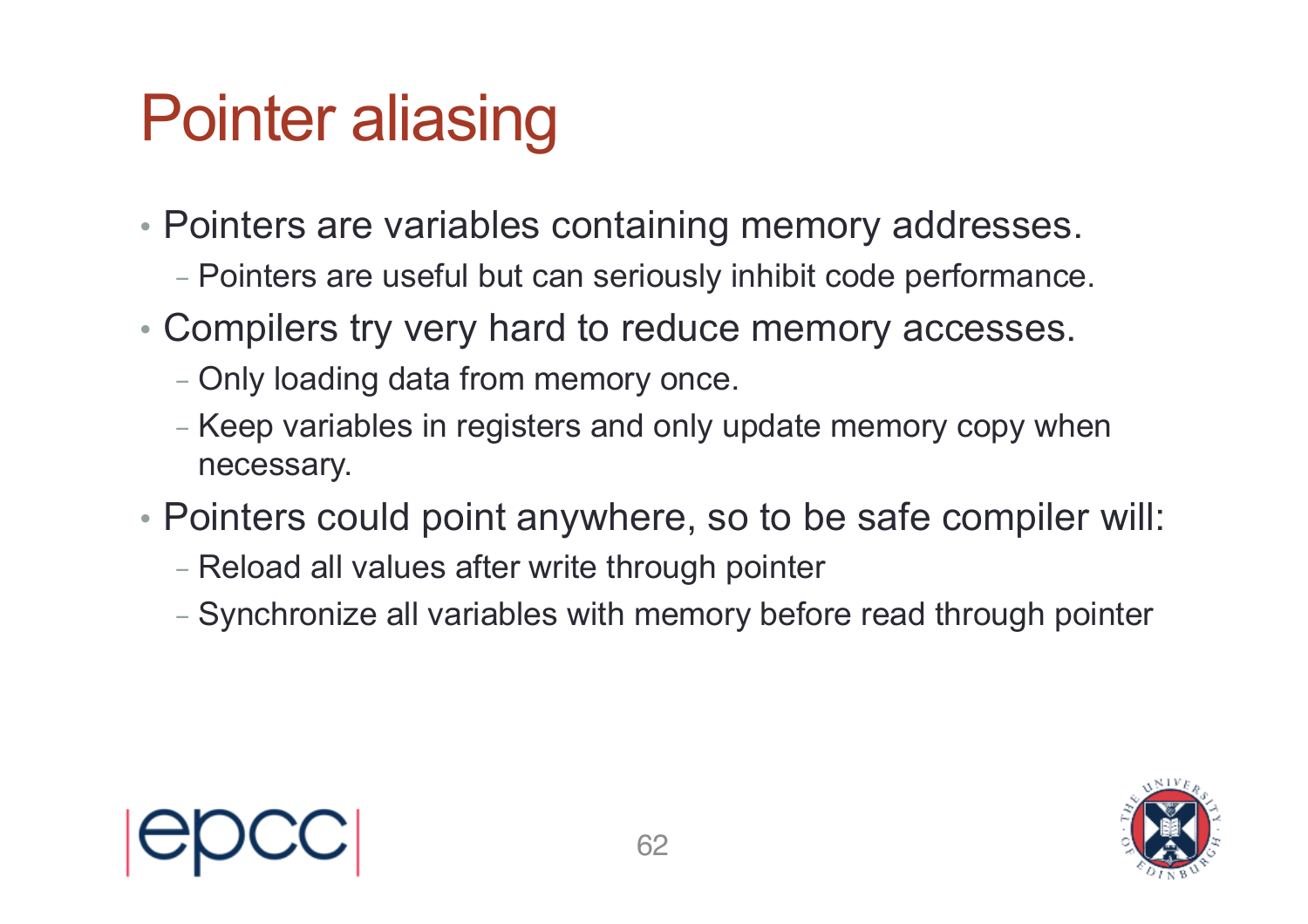### Pointers and Fortran

- F77 had no pointers
- Arguments passed by reference (address)
	- Subroutine arguments are effectively pointers
	- But it is illegal Fortran if two arguments overlap
- F90/F95 has restricted pointers
	- Pointers can only point at variables declared as a "target" or at the target of another pointer
	- Compiler therefore knows more about possible aliasing problems
- Try to avoid F90 pointers for performance critical data structures.



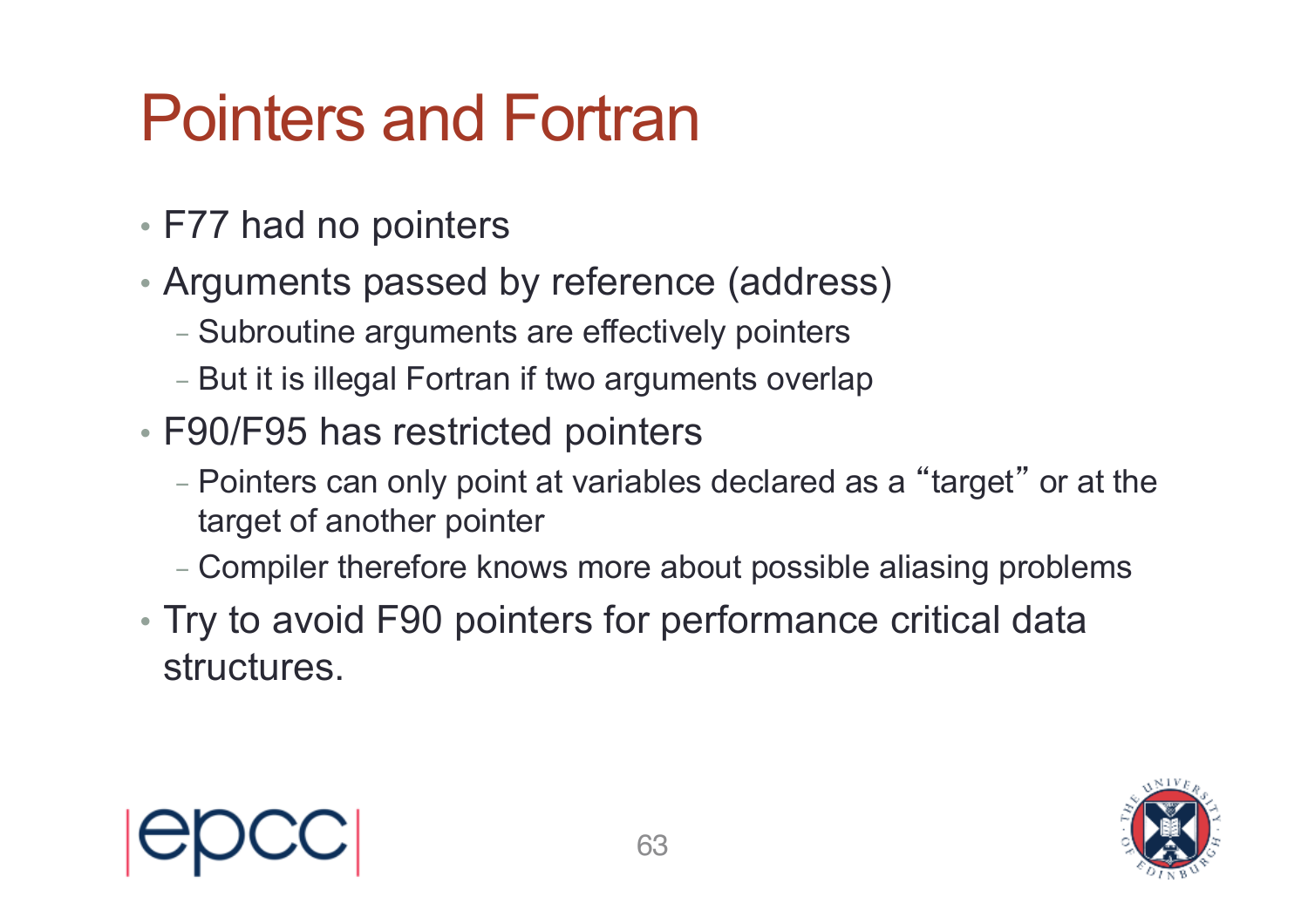# Pointers and C

- In C pointers are unrestricted
	- Can therefore seriously inhibit performance
- Almost impossible to do without pointers
	- malloc requires the use of pointers.
	- Pointers used for call by reference. Alternative is call by value where all data is copied!
- Use the C99 **restrict** keyword where possible
- ...or else use compiler flags
- Explicit use of scalar temporaries may also reduce the problem